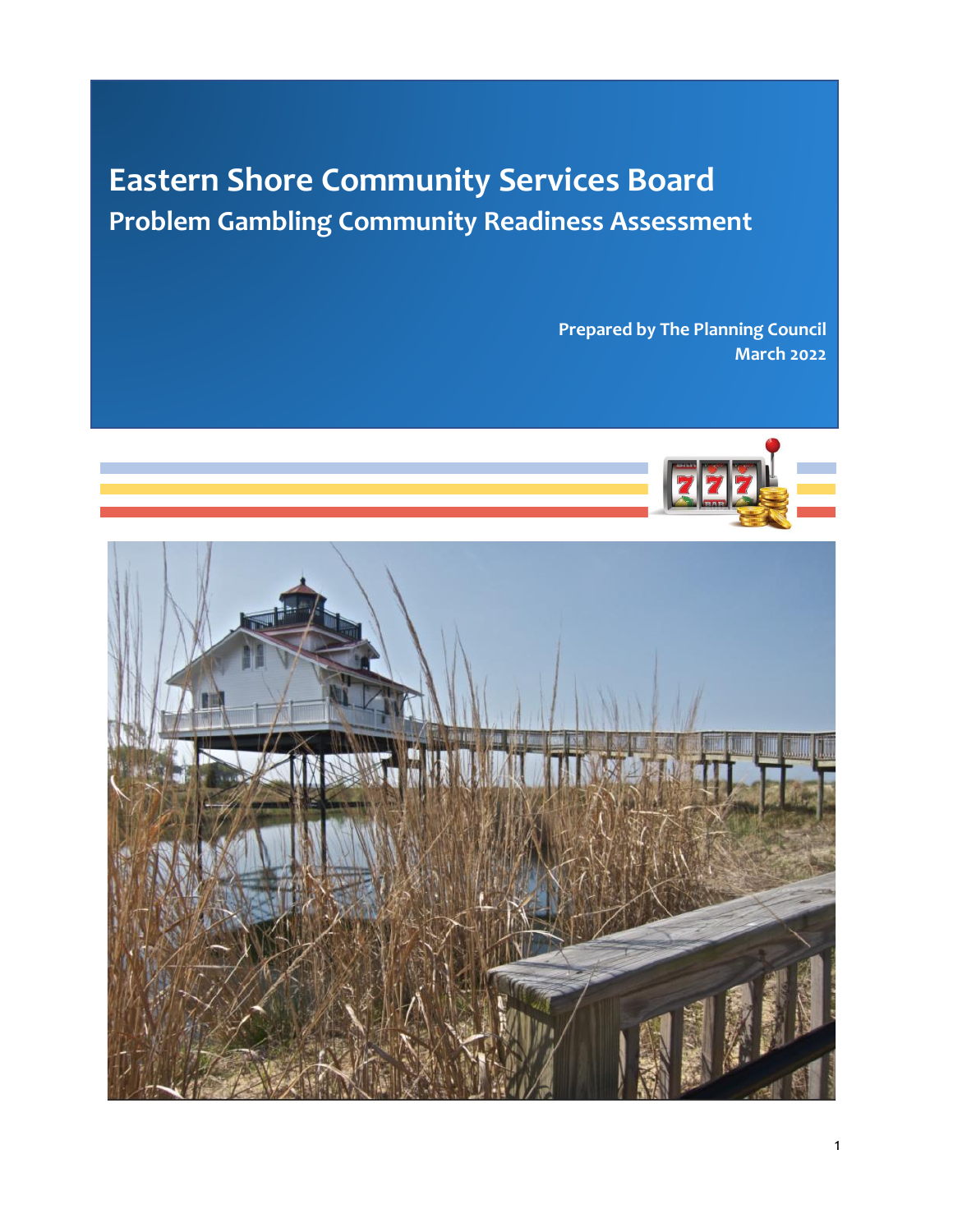# **Table of Contents**

|                                                   | 3            |
|---------------------------------------------------|--------------|
|                                                   | $\mathbf{3}$ |
|                                                   | 4            |
|                                                   | 5            |
|                                                   | 6            |
|                                                   | 8            |
|                                                   | 12           |
|                                                   | 13           |
| <b>Community Readiness Assessment Reflection </b> | 16           |
|                                                   | 19           |
|                                                   | 21           |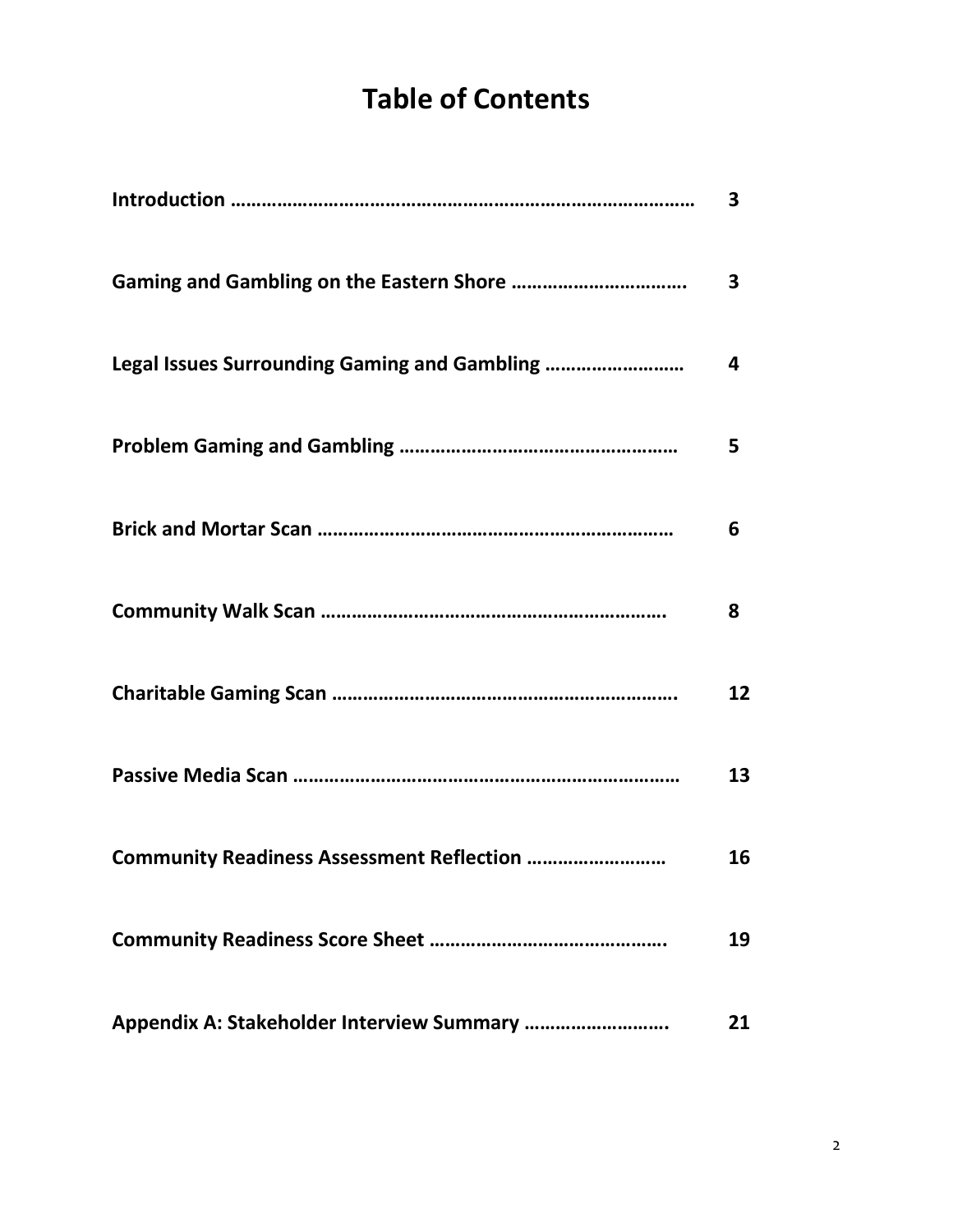## **Introduction**

The Eastern Shore of Virginia is a 70-mile split of land that is located just off the mid-Atlantic coast. The Shore is surrounded by water on three sides and is the southernmost point of the Delmarva peninsula (Delaware, Maryland, and Virginia). The Atlantic Ocean and the Chesapeake Bay surround the Eastern Shore, while it is connected to Virginia Beach by the 17 mile Chesapeake Bay Bridge Tunnel.

The total population of both counties of the Virginia Eastern Shore – Accomack and Northampton – is just under 46,000, with 73% living in Accomack County. The Eastern Shore population makes up just 0.6% of the total state population.

Females make up just over half of the population in both counties. Racial demographics of both counties show: 63-68% White only; 29-34% Black/African American; 0.8-1% Asian alone; approximately 2% Two or More Races; and over 9% Hispanic in both counties.

Median household income is lower than neighboring counties, just over \$47,000. Both counties host a much higher poverty rate than the state of Virginia – Accomack: 17.6, Northampton: 16.2%, Virginia: 9.2%.<sup>1</sup>

# **Gaming and Gambling on the Eastern Shore**

In late 2021, the Eastern Shore Community Services Board (ESCSB) was directed by the Office of Behavioral Health Wellness within the Virginia Department of Behavioral Health and Developmental Services, to conduct both an environmental scan around Problem Gaming and Gambling, as well as a Community Readiness Assessment, which included collecting qualitative data from residents within the four jurisdictions. The Planning Council was engaged to conduct the stakeholder interviews in February, while the staff of ESCSB conducted the environmental scan, including the Brick and Mortar, Community Walk, Passive Media, and Charitable Gaming scans in December 2021 -January 2022.

The purpose of the study is to capture the current state of gambling within communities  $$ opportunities to participate, availability of games and gambling locations, community attitudes and perceptions around the various types of gambling, as well as resources and any understanding around long-term impacts. Data collected, including that from the conversations with residents across Virginia, will develop a larger strategy around prevention and treatment programs.

Gambling options in the state of Virginia have increased greatly recently due to the legalization of online betting and the approval of four casinos licensed by the Virginia General Assembly. Although no casinos are under development on the Eastern Shore, two are set to open in 2022- 2023 in the cities of Portsmouth and Norfolk, located within South Hampton Roads and within an approximate 1-2 hour drive.

<sup>&</sup>lt;sup>1</sup> U.S. Census Bureau, population, and income estimates. Retrieved from[: https://www.census.gov/quickfacts/fact/table/US](https://www.census.gov/quickfacts/fact/table/US)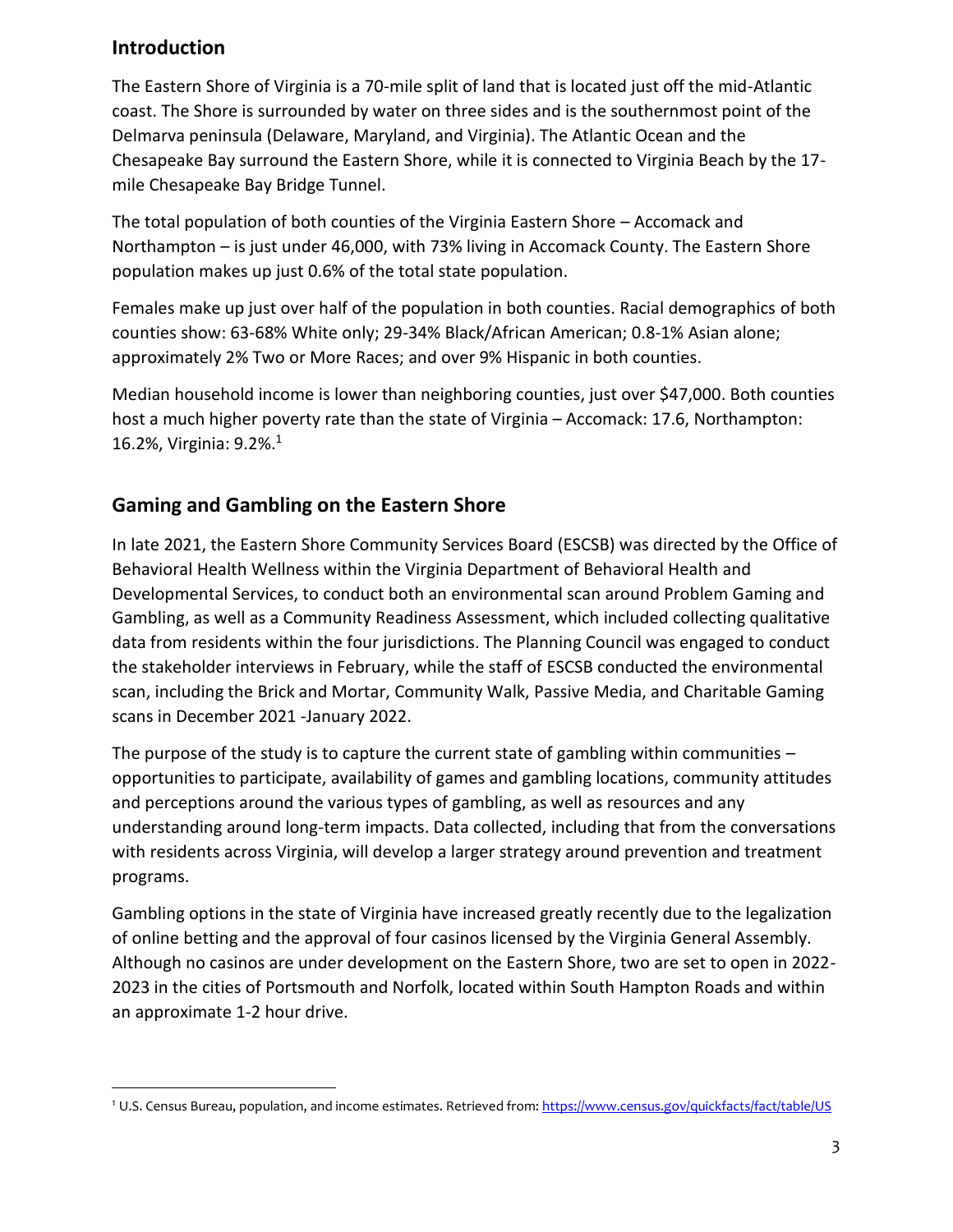Another gambling venue that is fast becoming a popular source of entertainment is Rosie's Gaming Emporium, which has locations in Hampton and New Kent just to the north of the South Hampton Roads region. Rosie's Gaming Emporium located in Hampton is open seven days a week from 8 AM to 4 AM.

Inside the venue there are many game and betting options for customers, including:

- 102 game themes
- Jackpot Pools for Penny, Nickel, Quarter, Dollar, and Five Dollar
- Horse Racing- including Wagering
- Betting both Off Track and Online

The addition of casinos near the Eastern Shore will also compete with the numerous real-time sports betting options that are now available and convenient. Virginia legalized sports betting in April 2020, and since then, big players like FanDuel, Draft Kings and WynnBET have flooded the airwaves, billboards, and the internet with advertising blitzes.<sup>2</sup> According to the Virginia Lottery, in the initial seven months since it became legal, Virginia bettors wagered \$1.48 billion at the seven sportsbooks licensed to operate in the state.

Likewise, the Virginia Lottery hosts 58 retail locations across both counties, with all types of lottery and scratchers, draw games (such as Keno, Cash Pop, Powerball, raffles, etc.) and print  $n'$  play (Rolling Jackpot, Blackjack, Bingo, and Crossword).<sup>3</sup>

# **Legal Issues Surrounding Gaming and Gambling**

Over the past year, there has been some confusion and concern about the shifting legal status of both skilled gaming machines and live charitable poker in Virginia.

The Virginia General Assembly voted to ban skilled gaming machines in July 2020, noting that they could be take business away from the Virginia Lottery and pose a threat to upcoming casinos. These machines are also known as "gray machines" because they are not regulated by the state and fall in the gray area of Virginia's gambling law.<sup>4</sup> However, because many businesses were struggling to stay afloat during the COVID-19 shutdowns, the state temporarily legalized these machines for another year (from July 2020 to July 2021), providing a new tax revenue for the state and relief for businesses operating the machines. As of July 1, 2021, the ban was back in effect.<sup>5</sup> But in December 2021, a Virginia judge blocked the statewide ban on skilled gaming machines, so these games are currently operating in convenience and retail stores across the state.<sup>6</sup> In January 2022, the Virginia Supreme Court upheld this ruling until there is a declaratory judgment hearing in May 2022.<sup>7</sup> As noted in interviews and focus groups,

<sup>2</sup> Boom or Bust, Virginia Pilot. November 6, 2021

<sup>3</sup> Virginia Lottery – Retailers and Games. Website[: https://www.valottery.com/aboutus/findaretailer](https://www.valottery.com/aboutus/findaretailer)

<sup>4</sup> WAVY News, Brett Hall, February 6, 2020. Retrieved at Virginia House votes to ban 'skill machines,' despite governor's call to [tax and regulate them | WAVY.com](https://www.wavy.com/news/politics/virginia-politics/virginia-house-votes-to-ban-skill-machines-despite-governors-call-to-tax-and-regulate-them/#:~:text=Often%20found%20in%20bars%2C%20convenience%20stores%2C%20gas%20stations%2C,Review%20Committee.%20They%20are%20not%20regulated%20or%20taxed.)

<sup>&</sup>lt;sup>5</sup> ABC News 8, Jackie DeFsuco, March 22, 2021. Retrieved at *Skill games will likely be banned this summer in Virginia, despite* [making millions for COVID relief | 8News \(wric.com\)](https://www.wric.com/news/politics/capitol-connection/skill-games-likely-to-be-banned-this-summer-in-virginia-despite-making-millions-for-covid-relief/)

<sup>6</sup>Courthouse News Service, Brad Kutner, December 6, 2021. Retrieved a[t Virginia judge halts enforcement of ban on skill](https://www.courthousenews.com/virginia-judge-halts-enforcement-of-ban-on-skill-machines/)  [machines | Courthouse News Service](https://www.courthousenews.com/virginia-judge-halts-enforcement-of-ban-on-skill-machines/)

<sup>&</sup>lt;sup>7</sup> Independent-Messenger, Mark Mathews, January 11, 2022. Retrieved at <u>Virginia Supreme Court refuses to hear Herring,</u> [Northam appeal to ban skill games | News | emporiaindependentmessenger.com](https://www.emporiaindependentmessenger.com/news/article_2d6239e8-72fc-11ec-9b5d-3f8d0834b219.html)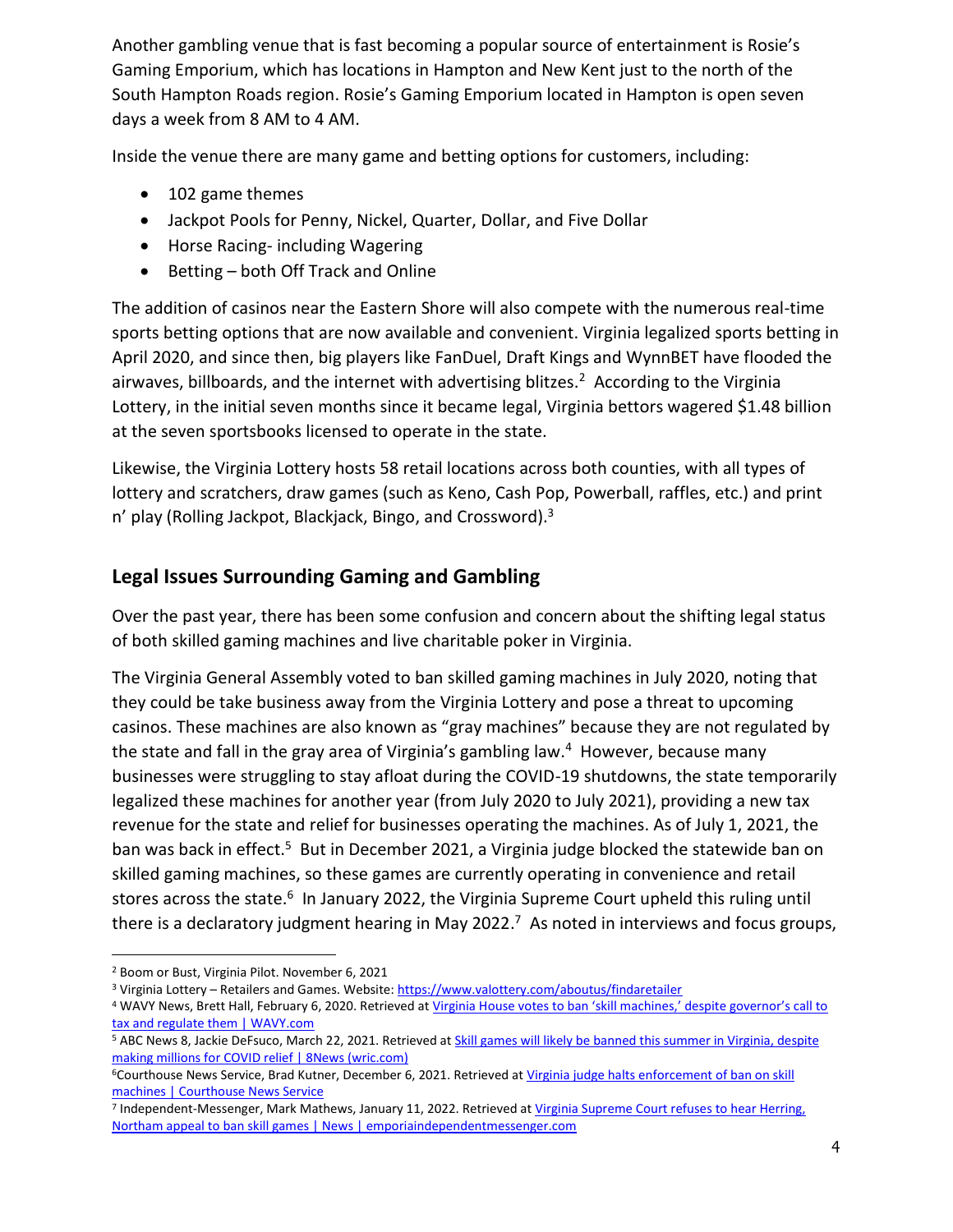the state of Virginia does not yet have clear policies around the new and emerging gambling activities coming to its citizens.

There are also several lawsuits in progress about whether live charitable poker is legal or illegal. The Virginia General Assembly legalized charitable poker games in 2020 but did not provide policies or permits for those activities. This has left some charitable gaming venues to assume that poker is not legal, while other venues assume it is legal and are hosting charitable poker games.<sup>8</sup> As a result, many bingo hall owners and charities are concerned about the lack of clear guidance and a perceived lack of enforcement.

Several prominent charitable and fraternal organizations are calling on top Virginian leaders to kill a \$13 million tax scheme targeting electronic gambling in bingo halls needed to keep them in business. At issue is legislation going to conference that would end the exemption for groups including police, veterans, and philanthropies such as the Moose and Elks associations. Those groups use the money raised from legalized games to cover the costs of operations [and](https://theroanoker.com/blogging/behind-the-page/vinton-moose-lodge-donates-10000-to-vetshouse/)  [donations.](https://theroanoker.com/blogging/behind-the-page/vinton-moose-lodge-donates-10000-to-vetshouse/) The groups that signed the letter provided were the Fraternal Order of Police, Veterans of Foreign Wars, Knights of Columbus, Moose Association, and Elks Association.

The legislation would end the tax exemption for police, veteran, and philanthropic groups and impose new licensing rules. Those groups said they would be forced to pay a total of \$13 million and face costly regulatory scrutiny of their games, notably electronic pull tabs in bingo halls.

Butch Schupska, the state commander of the Veterans of Foreign Wars Department of Virginia, said, "For decades, legal and state-authorized charitable gaming has benefited Virginia's veterans, police, volunteer fire departments and community charities in countless ways. Additional fees and taxes will harm our ability to fulfill our mission to give back." It is unclear if Gov. Glenn Youngkin would sign the legislation.<sup>9</sup>

# **Problem Gaming and Gambling**

Experts who work in the field of problem gambling said other states that have introduced or expanded gambling have seen an increase in gambling problems. The experts agree that as more people have access to gambling, more resources need to be available to prevent and treat problem gambling. Only nine people in Virginia are currently certified as gambling counselors.

The National Council on Problem Gambling says addiction compromises, disrupts or damages personal, family, or vocational pursuits. In the worst cases, a problem gambler can face financial ruin, legal problems, loss of job and relationships and even suicide. About 1% of adults meet the criteria for a severe gambling problem, and 2-3% are believed to have a mild or moderate gambling problem, according to the national council.

<sup>8</sup> Virginia Mercury, Graham Moomaw, September 28, 2021. Retrieved from [Virginia doesn't have licensed poker rooms. A state](https://www.virginiamercury.com/2021/09/28/virginia-doesnt-have-licensed-poker-rooms-a-state-gambling-board-chairman-opened-one-anyway/)  [gambling board chairman opened one anyway. -](https://www.virginiamercury.com/2021/09/28/virginia-doesnt-have-licensed-poker-rooms-a-state-gambling-board-chairman-opened-one-anyway/) Virginia Mercury

<sup>9</sup> Washington Examiner, Paul Bedard, March 8, 2022. Retrieved fro[m www.washingtonexaminer.com/opinion/washington](http://www.washingtonexaminer.com/opinion/washington-secrets/virginia-charities-on-war-path-over-13m-gaming-tax)[secrets/virginia-charities-on-war-path-over-13m-gaming-tax](http://www.washingtonexaminer.com/opinion/washington-secrets/virginia-charities-on-war-path-over-13m-gaming-tax)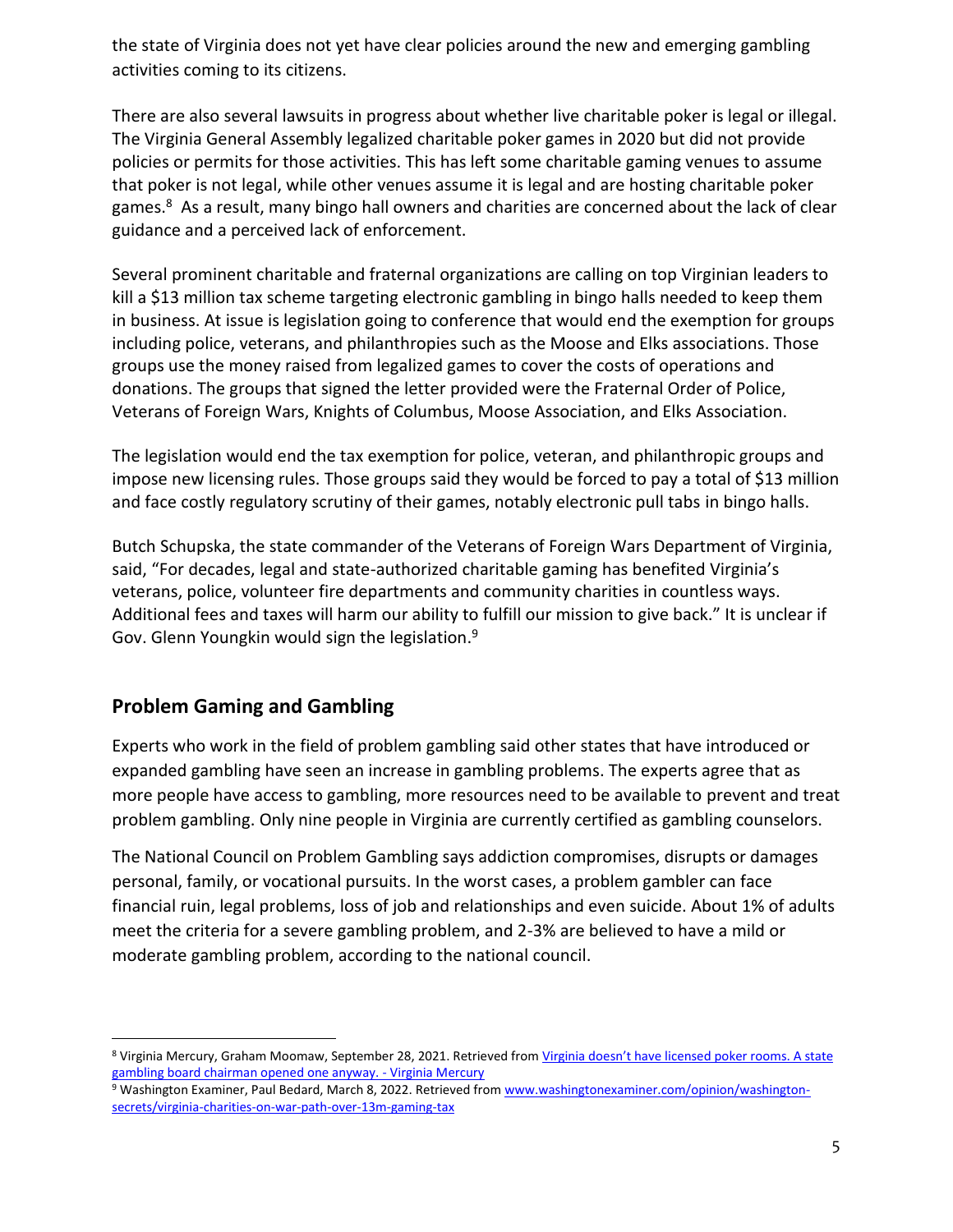The Virginia Council on Problem Gambling (VACPG), an affiliate of the national organization, is an all-volunteer organization that manages the statewide gambling helpline, conducts advocacy, public awareness, research, and education around gambling. Besides the lottery, Virginia historically hasn't provided money to treat problem gambling. But with the introduction of sports betting came a revenue stream to fund prevention and treatment.<sup>10</sup>

Those working in the field see a path for how to get ahead of addiction issues that may be exacerbated by the availability of gambling. The Problem Gambling Treatment and Support Fund will also be used to help counselors and other professionals become trained for treatment. Once trained, the fund could be used to make sure those certified individuals are paid. Treatment is expensive and often not covered by insurance, and, by the time most gamblers seek help for their addiction, they don't have the money to afford the intensive treatment. The difficulty making money prevents many clinics from specializing in or even having options for treating gambling addiction Plus, the number of people with addictions is low when compared with substance abuse disorders. While few counselors hold the license to treat gambling addiction, counselors focused on substance abuse or other addictions have much of the necessary education.

# **Brick and Mortar Scan**

The CSB staff conducted the Brick and Mortar scans at ten locations along the Shore, five within each county. All sites were accessible to persons under 18 and popular gathering places for food, tools, household, or other supplies, and/or gas. In all of the convenience stores, ATM machines were placed next to or near the gambling venues, as well as cigarettes, alcohol, and snacks. It is also noteworthy that all scratch off kiosks have signage below 3 feet.

- Cape Center-Sting Ray's Restaurant this is a gas station with convenience store, along with specialty foods and other items for sale in Cape Charles. This site included Powerball, scratch offs, and Keno games. 25 different advertisements were found for all three games, including VA Lottery. 12 signs to support problem gambling were also identified, mostly on the bottom of the VA Lottery ads.
- County Line Gas Station this gas station with convenience store is located in Belle Haven. This site included Powerball, scratch offs, VA Lottery and Keno games; however, no signs for advertisement or problem gambling support were identified.
- Island Foods this is a local grocery store in Chincoteague that offers Powerball, scratch offs, VA Lottery and Keno games. 6 advertisements were counted, along with 1 advertisement for problem gambling support.
- Peach Street Convenience this is a convenience store only in Cape Charles. The store offers Powerball, scratch offs, VA Lottery and Keno games. 16 advertisements for gambling were identified along with 8 for problem gambling support. The store is within a half mile of both a school and library.

<sup>10</sup> Bracing for Rise in Gambling Addiction, October 1, 2021, Virginia Pilot. Retrieved from <https://www.pilotonline.com/news/health/vp-nw-virginia-problem-gambling-20211001-7cq2papl35gfxiqqb7jyinig34-story.html>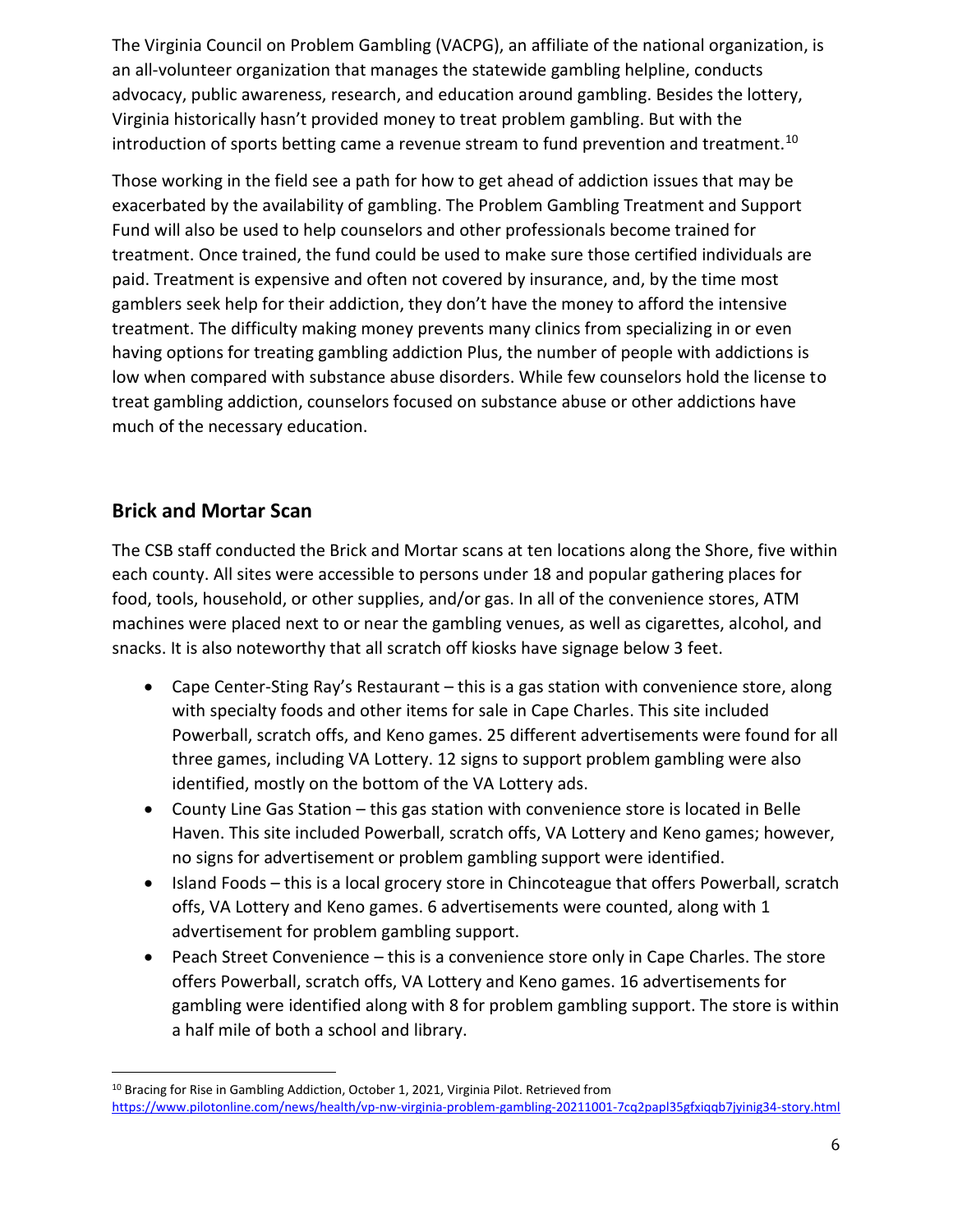- Phillips Hardware this is a gas station with convenience store located in Belle Haven. The store offers Powerball, scratch offs, VA Lottery, Keno, and electronic pull tabs. Only 1 ad for gambling was found, as well as 1 ad for problem gambling support. The store is within a half mile of a youth community center.
- Rayfield's Pharmacy this is a Pharmacy Retail store located in Nassawadox. It offers Powerball, scratch offs, VA Lottery and Keno games. 2 ads were found for gambling, along with 1 for problem gambling support.
- Royal Farms Gas this is a gas station with convenience store in Exmore. It offers Powerball, scratch offs, and Keno games. 6 advertisements for gambling were identified along with 1 for problem gambling support.
- Steamers Restaurant and Sports Bar this is a Bar and Restaurant located in Chincoteague. 4 advertisements for gambling were found, as well as 1 for problem gambling support. The bar is located within a half mile of a library.
- Tru Blu Gas Station this is a gas station with convenience store in Exmore. The store offers Powerball, scratch offs, VA Lottery, Keno, and electronic pull tabs. No ads for gambling were identified along with none for problem gambling support. A school is located within a half mile, as well.
- Violet's Stitches & Specialty this is a Thrift and Embroidery store located in Parksley. Gaming options include Powerball, scratch offs, and VA Lottery. 4 ads for gambling were counted, along with 1 for support. There is a school within a half mile, as well.





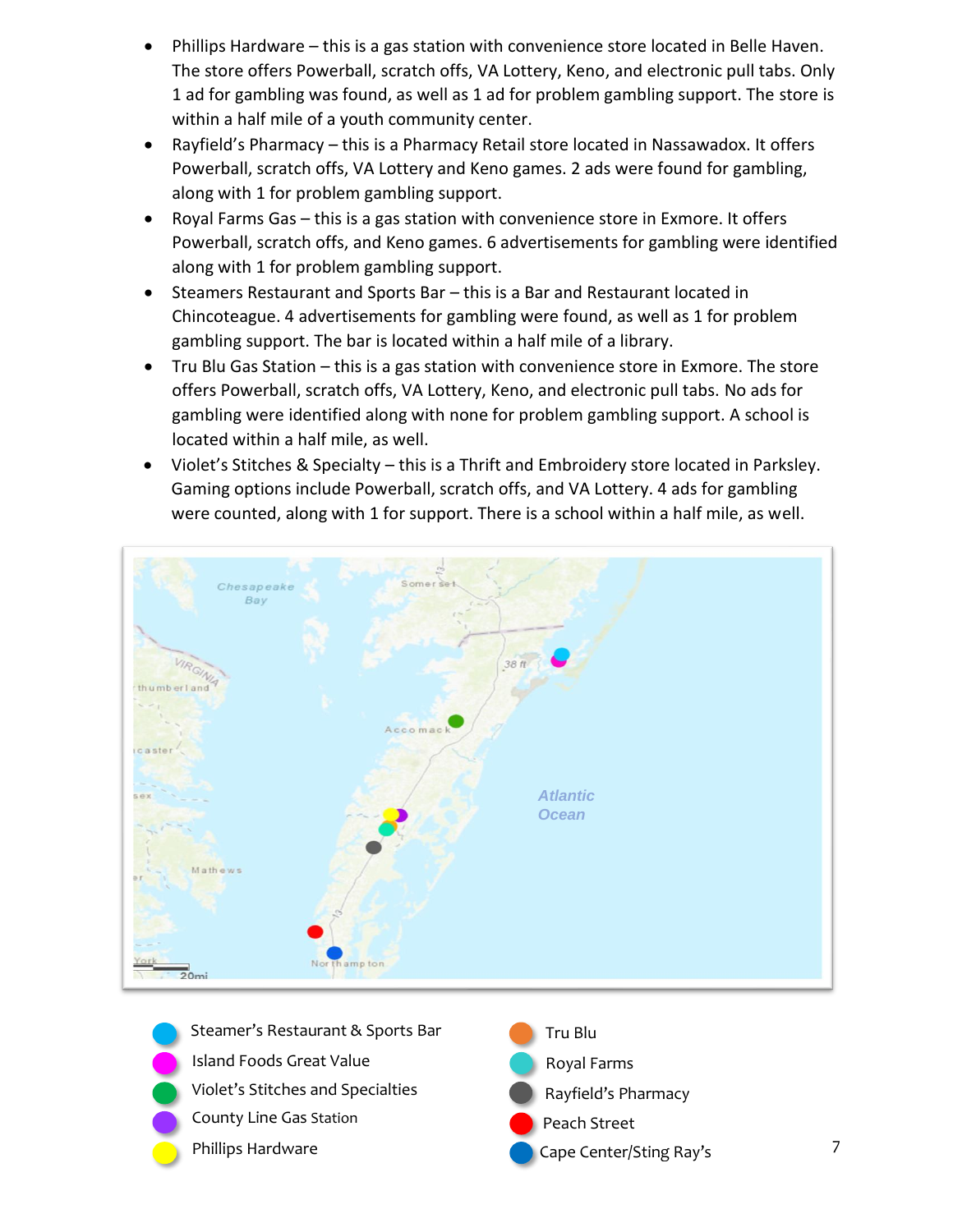## **Community Walk Scan – Schools**

Five different school zones were assessed for the Community Walk scan, including four in Accomack County, and one in Northampton County.

- **Arcadia High School in Oak Hall** this school of 687 students is located on Lankford Highway (US 13), the main corridor along the Eastern Shore. It is near a Middle School and some restaurants and shops, but no gambling venues or advertisements were located within 1 mile. However, a Food Lion was located just north of the school, which does include a scratch off and VA Lottery machine, but no visible signs in the windows.
- **Chincoteague High School in Chincoteague** this school of 266 students is located on Chincoteague Island just off of Main Street. However, the setting is more rural and there were no visible gambling venues or advertisements around the school.
- **Kegotank Elementary School** this school of 475 students is located along Lankford Highway (US 13) in Mappsville. No gambling venues or advertisements were located near the school, and the closest ones were about 2.5 miles away.
- **Nandua High School** this school is made up of 652 students and is located in the heart of Onley along Lankford Highway (US 13), one mile from a large shopping center and the YMCA. Located within the shopping center is a Walmart and gas station/convenience store with VA Lottery and scratch offs, but none are within a half mile of the school.
- **Kiptopeke Elementary School** this school is located near the southern end of the Eastern Shore in Cape Charles. 356 students are enrolled in the school and no visible gambling venues or advertisements were identified within a half mile.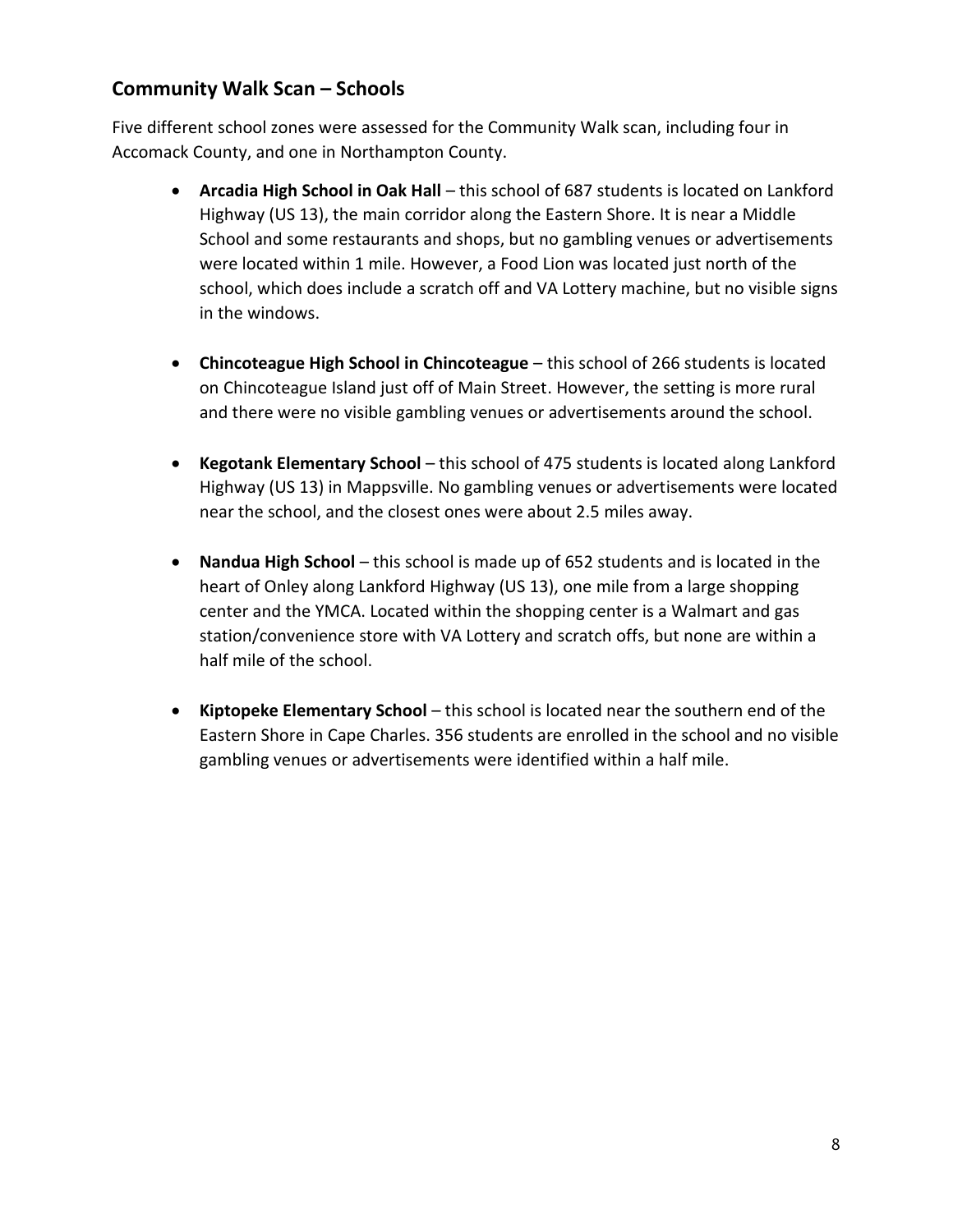

- Chincoteague High School Area
	- Arcadia High School Area

Kegotank Elementary School Area



Nandua High School Area

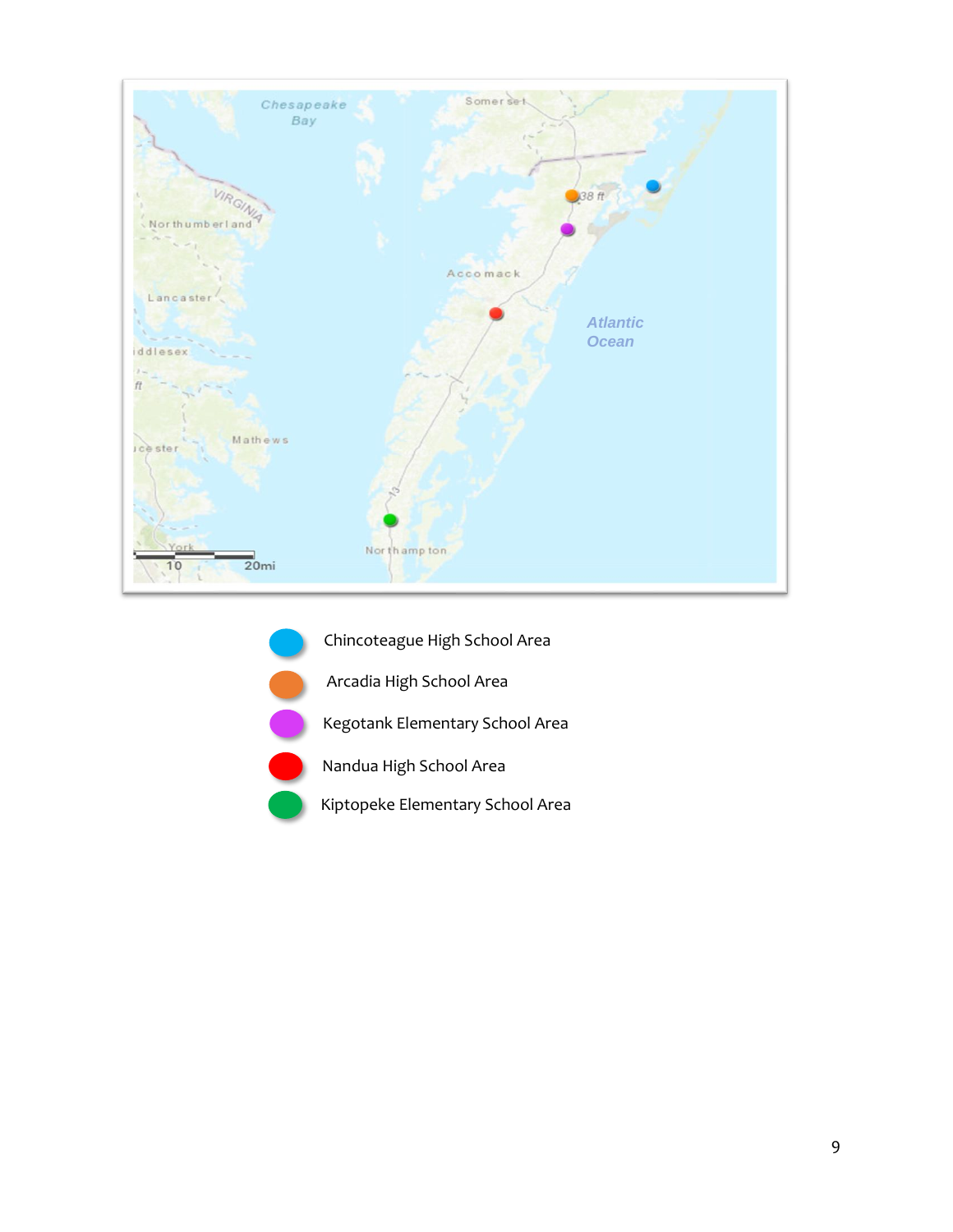### **Community Walk Scan – Intersections**

The CSB staff conducted Community Walk scans at five different intersections along the Eastern Shore – two in Northampton County and three in Accomack County. Noticeable is that along the Eastern Shore, there are no billboards advertising gambling as there are in other parts of the state.

- **Lankford Highway & Stone Road** this intersection is located near the turn off to historic Cape Charles and has some roadside stores and restaurants. However, no gambling advertisements were identified along the main roads. The Food Lion located in the strip mall near the intersection hosts a VA Lottery and scratch off machines, but no visible advertisements from outside.
- **Lankford Highway & Cathey Avenue** this intersection in Exmore contains fast food restaurants and is just south of a strip mall that includes a Food Lion, which has VA lottery and scratch off tickets inside but no advertisements visible from the outside.
- **Onancock & Olney** this intersection is located in a main shopping center between Olney and Onancock. Within the shopping center is a Walmart, a Food Lion, an Exxon gas station, and a Royal Farms convenience store, which all contain gaming venues. Visible from the intersection were advertisements for Powerball and Keno. No gambling support advertisements were identified, and a YMCA is also located within the same shopping center.
- **Lankford Highway & Chincoteague Road** this intersection is located in a more populated area of the Eastern Shore, where the turn off to NASA-Wallops Island and Chincoteague Island is located. Several shopping centers surround the intersection with a wide variety of businesses, shops, restaurants, and gas stations. At least 10 advertisements for Powerball, scratch offs, VA Lottery, Keno, and Electronic Pull Tab gaming venues were identified from the streets. No visible ads for gambling support were identified.
- **Virginia & Maryland State Line** this intersection is located where the two states meet and there are several businesses and gas stations with convenience stores. Two signs advertising Powerball, scratch offs, Keno and Electronic Pull Tab games were identified, with no visible signs about support for problem gambling.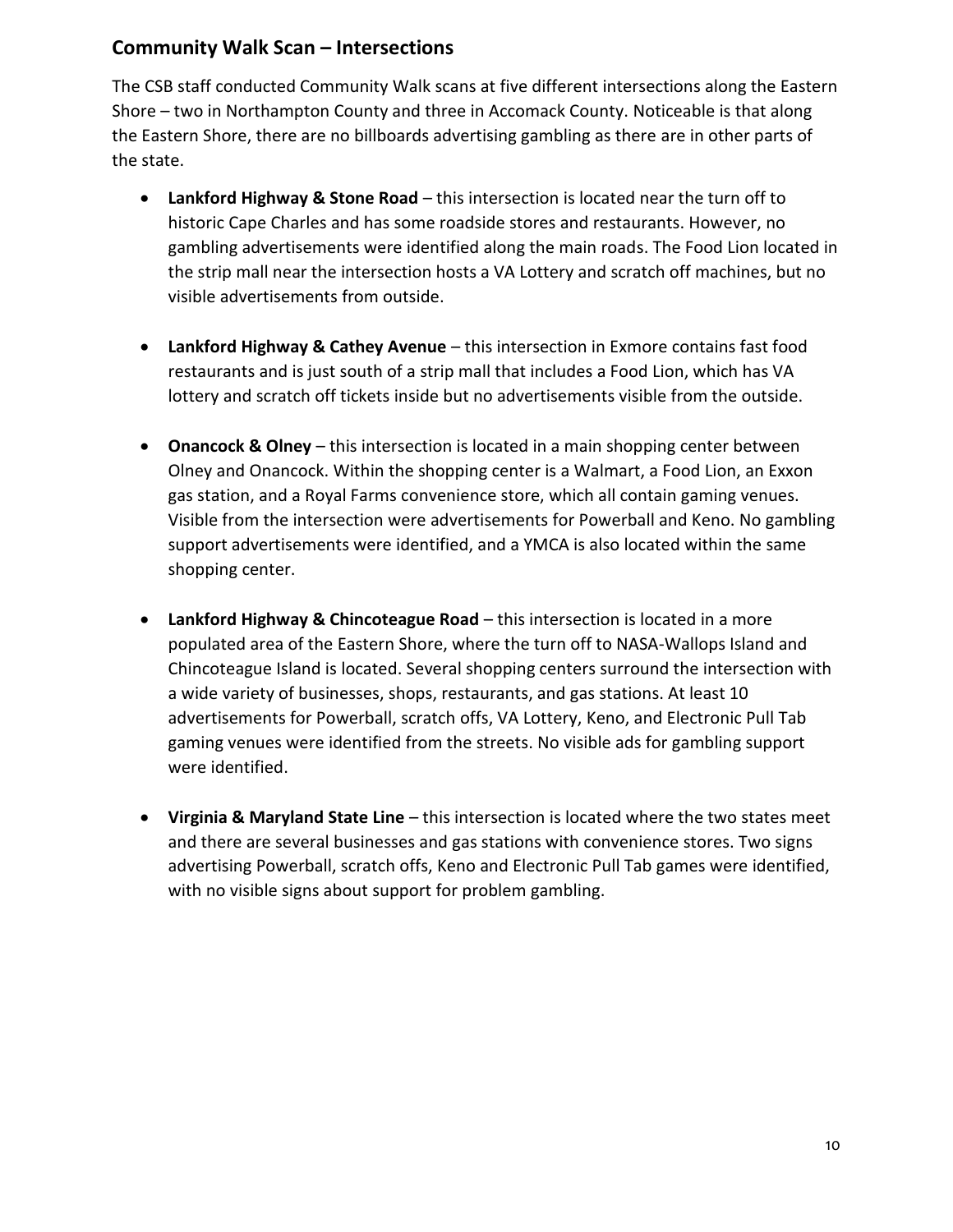

Virginia and Maryland state line Lankford Highway and Chincoteague Road Onancock and Onley intersections Lankford Highway and Cathey Avenue Lankford Highway and Stone Road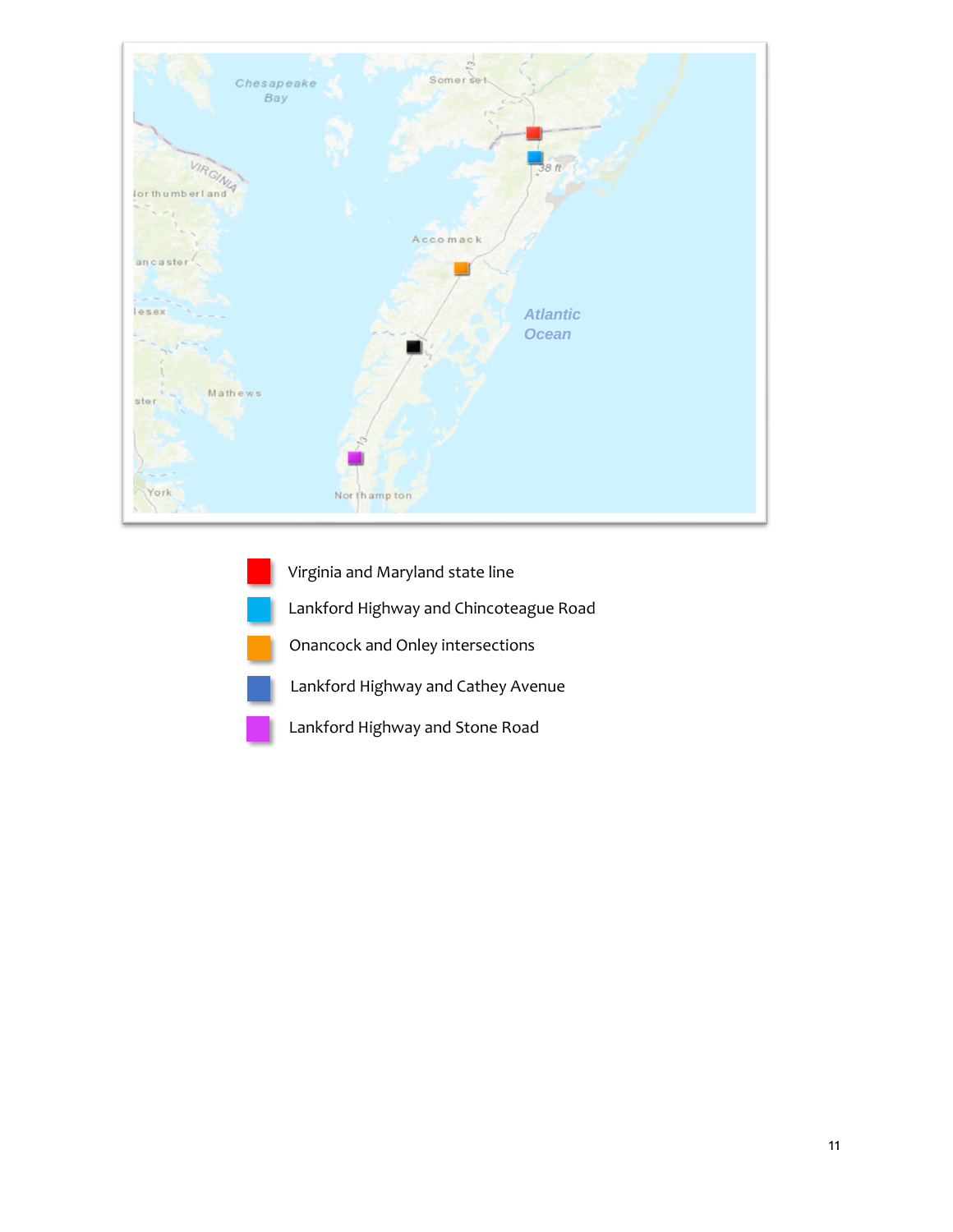# **Charitable Gaming Scan**

Four different charitable gaming venues exist on the Eastern Shore – two in Northampton County and two in Accomack County.

- **Cheriton Volunteer Fire Company** this Fire Department hosts bingo games on Thursday evenings in the summer months. There were no visible gambling advertisements on site, but there was an advertisement with information around problem gambling support.
- **Exmore Moose Lodge #683** this Moose Lodge is located in Belle Haven and offers every Friday evening. The venue also hosts pop-open pull tabs, electronic pull tabs, raffles, Vtabs and other video game machines for members only. One advertisement for gambling was located but nothing for support for problem gambling.
- **Painter Volunteer Fire Company** this Fire Department in Painter hosts Bingo and popopen pull tabs every Wednesday evening. No advertisements were visible for gambling or for problem gambling support.
- **Onancock Elks Lodge** this Elks Lodge is located in Accomack and offers Bingo, popopen pull tabs, and electronic pull tabs every Monday evening. No advertisements for gambling were located but the problem gambling support information is posted on electronic pull tab machines.





Onancock Elks Lodge



Painter Volunteer Fire Company



Exmore Moose Lodge #683



Cheriton Volunteer Fire Company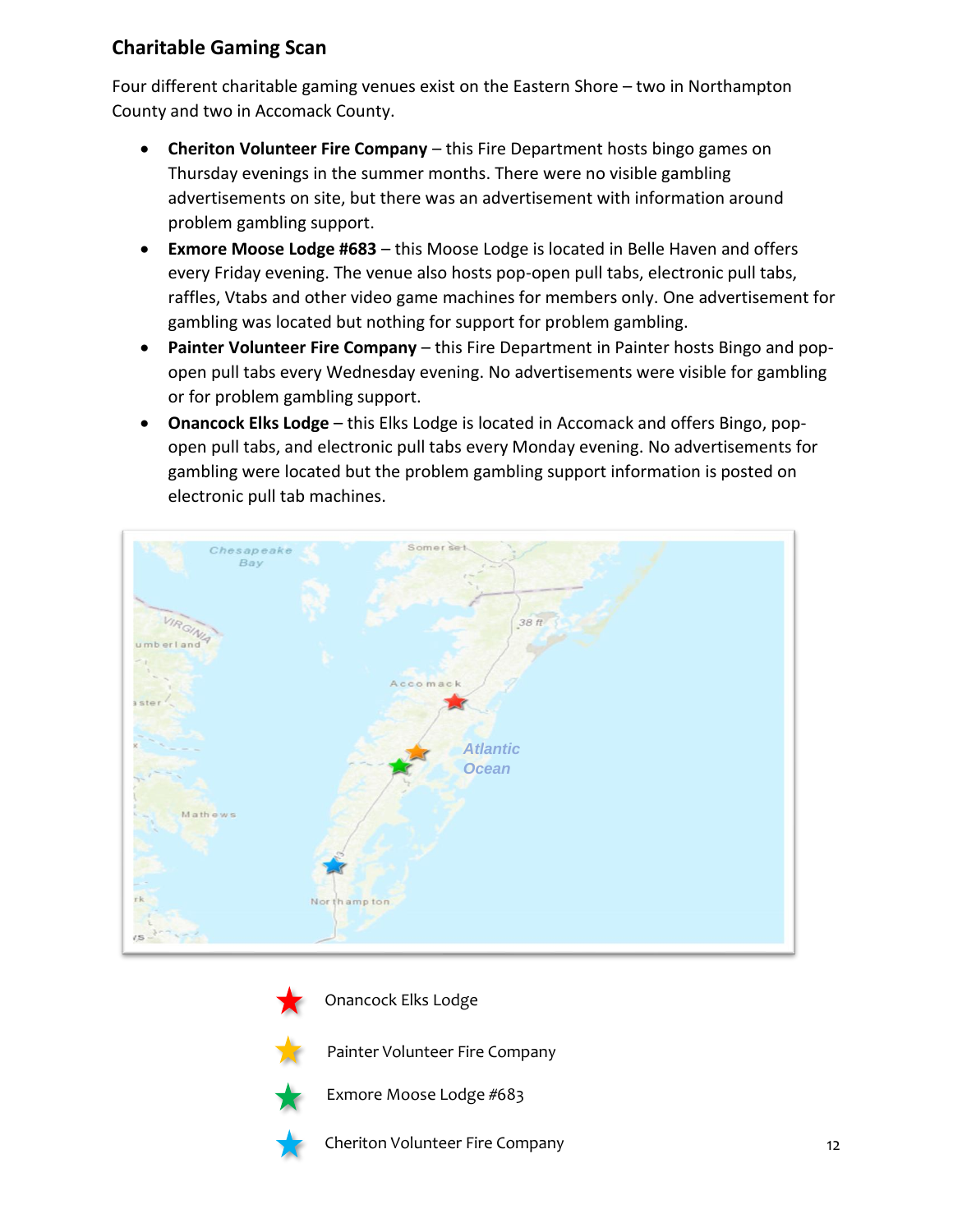# **Passive Media Scan**

Five adults and five youth (under the age of 18) participated in the Passive Media Scan.

### **Adult scans**

Social media and television were the most cited platforms for gambling ads (34 and 35 ads), followed by phone apps/games (28 ads), radio and podcasts (18 ads), and YouTube (7 ads). Store windows and billboards only had a total of 6 ads of the entire 128 reported. Sports betting and the lottery were by far the types of gambling mentioned most often.

Most ads mentioned wagers or purchases (84%). Cartoon Characters were observed in almost half of all the ads (56%) and featured most prominently in phone apps and games (93%). Sports figures tended to be observed on billboards (100%) or heard on the radio or through a podcast (33%). Information on problem gambling support was only found in 15% of the ads (19 of 128) and was mostly observed through YouTube.

| Platform         | <b>Number</b>          | <b>Types of ads</b>           | \$            | <b>Cartoon</b> | <b>Sports</b> | Problem   |
|------------------|------------------------|-------------------------------|---------------|----------------|---------------|-----------|
|                  | of ads                 |                               | <b>Wagers</b> | characters     | figures       | gambling  |
|                  |                        |                               |               |                |               | support   |
| <b>TV</b>        | 27%                    | Sports Betting/               | 88%           | 71%            | 6%            | 3%        |
|                  | 34 of                  | Sportsbook (FanDuel),         | 30 of 34      | 24 of 34       | 2 of 34       | 1 of 34   |
|                  | 128                    | Rosie's Casino,               |               |                |               |           |
|                  |                        | Lottery, Online Slots         |               |                |               |           |
| Social Media     | 27%                    | <b>Fantasy Sports Betting</b> | 94%           | 49%            | 26%           | 14%       |
|                  | 35 of                  | Poker, Raffle, Horse          | 33 of 35      | 17 of 35       | 9 of 35       | 9 of 35   |
|                  | 128                    | Racing, VA Lottery,           |               |                |               |           |
|                  |                        | <b>Online Slots</b>           |               |                |               |           |
| Radio/Podcast    | 14%                    | Lottery (most                 | 61%           | 11%            | 33%           | 11%       |
|                  | 18 of                  | prevalent), Sports            | 11 of 18      | 2 of 18        | 6 of 18       | 2 of 18   |
|                  | 128                    | Betting (FanDuel),            |               |                |               |           |
|                  |                        | Rosie's Casino, Poker         |               |                |               |           |
| Billboard        | 2%                     | <b>Sports Betting</b>         | 100%          | none           | 100%          | none      |
|                  | 2 of 128               |                               | $2$ of $2$    |                | $2$ of $2$    |           |
| Phone            | 22%                    | Solitaire and Twitch -        | 93%           | 93%            | 7%            | 7%        |
| Apps/Games       | $28$ of                | Card Games, Caesars           | 26 of 28      | 26 of 28       | 2 of 28       | 2 of 28   |
|                  | 128                    | Sportsbook, Wagers,           |               |                |               |           |
|                  |                        | <b>Virtual Casino</b>         |               |                |               |           |
| YouTube          | 5%                     | Casinos, Fantasy              | 86%           | 43%            | 29%           | 71%       |
| 7of 128          |                        | Sports, Sports Betting,       | 6 of 7        | 3 of 7         | $2$ of $7$    | 5 of 7    |
|                  |                        | Lottery                       |               |                |               |           |
| Store            | 3%                     | VA Lottery                    | none          | none           | none          | none      |
| Windows/Doors    | 4of 128                |                               |               |                |               |           |
| <b>Total ads</b> | 128<br>Sports Betting, |                               | 84%           | 56%            | 18%           | 15%       |
|                  |                        | VA Lottery, Raffle,           | 108 of        | 72 of 128      | $23$ of       | 19 of 128 |
|                  |                        | Casino, Poker, Online         | 128           |                | 128           |           |
|                  |                        | Slots                         |               |                |               |           |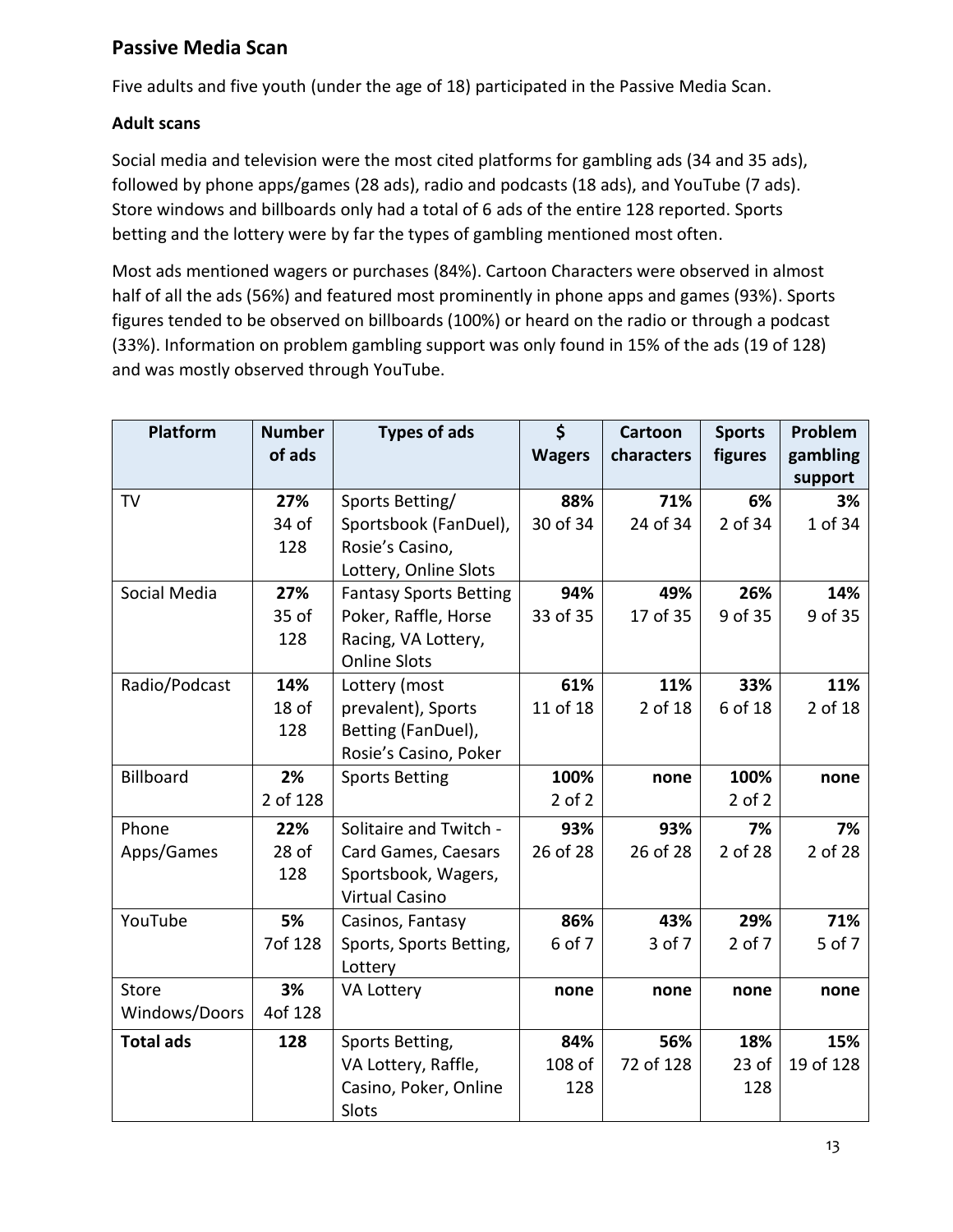### **Youth scans**

The platform most often cited by youth was YouTube, with 56% (207 of 372) of the total number of ads. Social Media followed with 24% (88 of 372) and Phone applications and games were next with 9% (33 of 372). The last three categories (TV, Radio and Podcasts and Signage) were all at 9% or below. Radio/podcasts was the platform that provided the least amount of ads to the reporting youth (4%).

Sports gambling was observed across all forms of media except store signage. Loot Boxes were only reported within video gaming applications of which Twitch appeared to be the most popular gaming platform. Loot boxes are used in games as virtual items that can be redeemed by players to enhance their gaming experience or increase their odds of winning. This can be done by adding weaponry and armor needed to play the game or allowing for customization features on a player's avatar or character. Unfortunately, research has shown these loot boxes to be "structurally and psychologically akin to gambling<sup>11</sup>. They can often require actual money not just points and usually use some type of prompt that will make the player feel they are running out of time or as if they will miss out unless an item is purchased. Loot boxes are not currently regulated by the same principals and laws as gambling and charitable gaming even though they may meet the criteria for gambling regulation.<sup>12</sup>

Almost all the ads (88%, or 328 of 372) mentioned wagers or purchases. YouTube mentioned wagers in 99% of their ads. Cartoon characters were seen in about three-fourths of the ads (73%, or 272 of 372). Athletes and sports figures were seen in about two-thirds of the ads (67%) and were largely observed on YouTube, video games or social media. Youth reported seeing information on problem gambling support in less than 10% off all the ads. Social media and store signs offered the most ads for help.

| <b>Platform</b> | <b>Number</b><br>of ads | <b>Types of ads</b>   | \$<br><b>Wagers</b> | <b>Cartoon</b><br>characters | <b>Sports</b><br>figures | Problem<br>gambling |
|-----------------|-------------------------|-----------------------|---------------------|------------------------------|--------------------------|---------------------|
|                 |                         |                       |                     |                              |                          | support             |
| TV              | 5%                      | Sports Betting,       | 11%                 | 11%                          | 44%                      | none                |
|                 | 18 <sub>of</sub>        | Casino, Poker,        | 2 of 18             | 2 of 18                      | 8 of 18                  |                     |
|                 | 372                     | <b>Fantasy Sports</b> |                     |                              |                          |                     |
| YouTube         | 56%                     | Rosie's Casino,       | 99%                 | 96%                          | 98%                      | none                |
|                 | 207 of                  | FanDuel               | 205 of              | 200 of                       | 202 of                   |                     |
|                 | 372                     |                       | 207                 | 207                          | 207                      |                     |
| Social Media    | 24%                     | Jackpot Party, Poker, | 88%                 | 47%                          | 45%                      | 28%                 |
|                 | 88 of                   | Social Casino, Slots, | 77 of 88            | 41 of 88                     | 40 of 88                 | 25 of 88            |
|                 | 372                     | Fantasy Sports,       |                     |                              |                          |                     |
|                 |                         | FanDuel, Lottery,     |                     |                              |                          |                     |
|                 |                         | Bingo, Rosie's        |                     |                              |                          |                     |
|                 |                         | Casino, Colonial      |                     |                              |                          |                     |

### **Youth passive media scan results**

<sup>11</sup> https://www.bbc.com/news/technology-56614281.amp

<sup>12</sup> https://www.bbc.com/news/technology-56614281.amp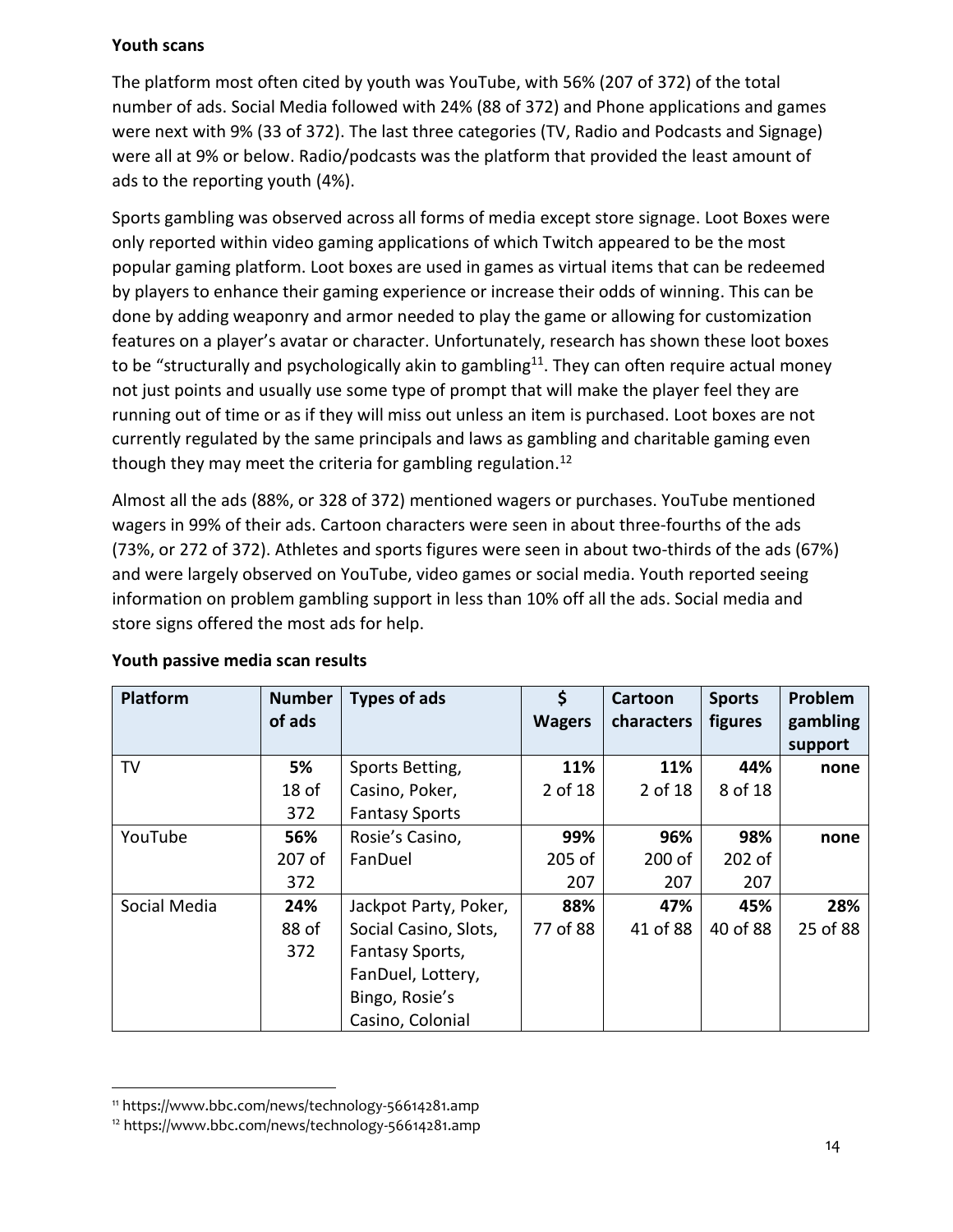|                      |         | Downs, Sports<br><b>Betting</b> |                      |        |        |           |
|----------------------|---------|---------------------------------|----------------------|--------|--------|-----------|
| Radio/Podcasts       | 4%      | Rosie's Casino and              | 38%                  | none   | none   | none      |
|                      | $16$ of | <b>Fantasy Sports</b>           | 6 of 16              |        |        |           |
|                      | 372     | <b>Betting</b>                  |                      |        |        |           |
| Video Games/         | 9%      | Loot Boxes, Online              | 85%                  | 88%    | none   | none      |
| Twitch               | 33 of   | Casino, Poker, Slots            | 28 of 33<br>29 of 33 |        |        |           |
|                      | 372     |                                 |                      |        |        |           |
| <b>Store Signage</b> | 3%      | Virginia Lottery                | 100%<br>none         |        | none   | 100%      |
|                      | $10$ of |                                 | 10 of 10             |        |        | 10 of 10  |
|                      | 372     |                                 |                      |        |        |           |
|                      |         | Sports Betting,                 | 88%                  | 73%    | 67%    | 9%        |
|                      |         | Lottery, Casino, Loot           | 328 of               | 272 of | 250 of | 35 of 372 |
|                      |         | Boxes, Slots, Poker,            | 372                  | 372    | 372    |           |
|                      |         | Horse Racing,                   |                      |        |        |           |
| <b>Total ads</b>     | 372     | Jackpot Party                   |                      |        |        |           |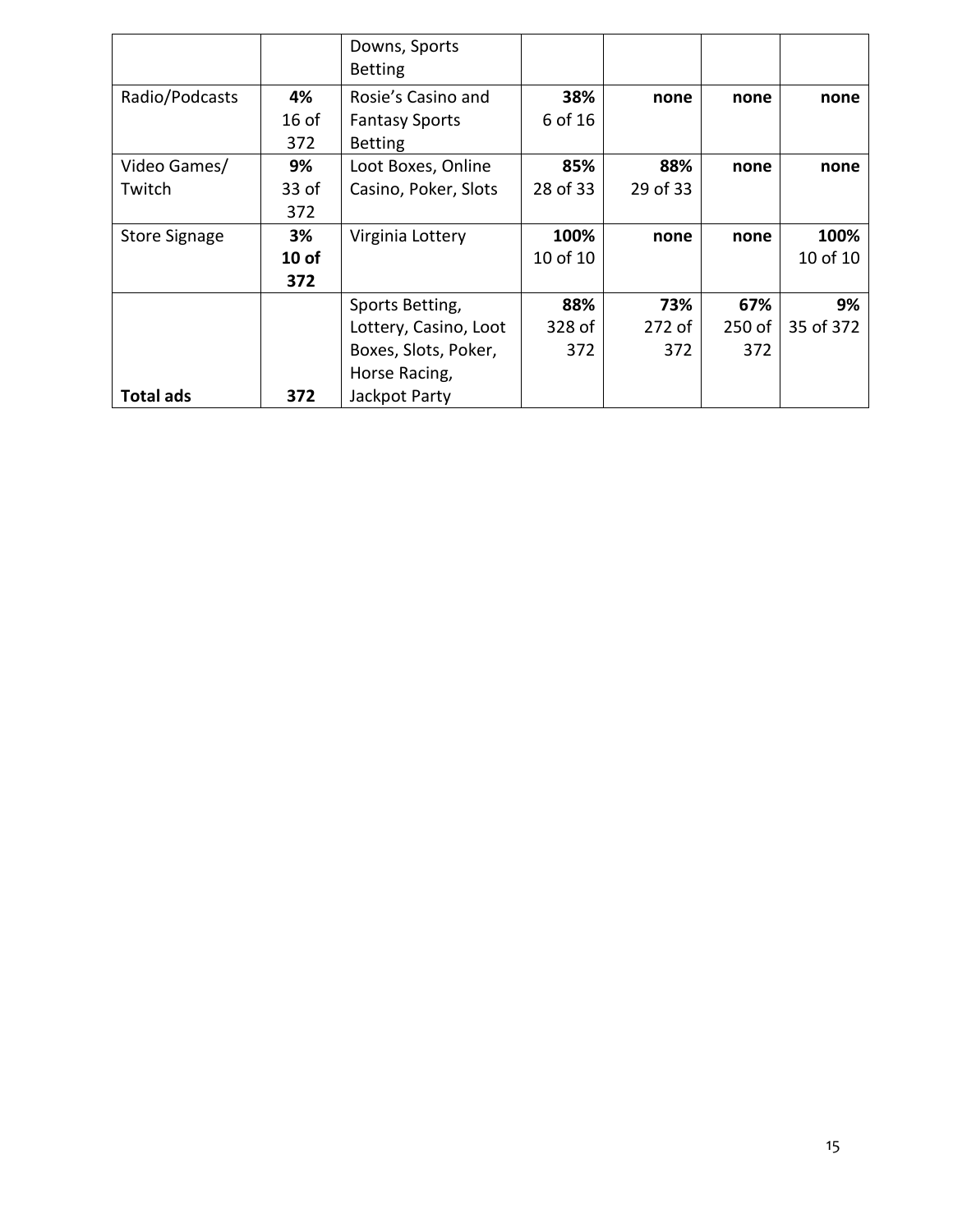## **Community Readiness Assessment Reflection**

- 1) The Planning Council conducted 13 stakeholder interviews on the Eastern Shore with 13 different individuals. Persons interviewed were residents of both counties and diverse in race and profession, although only three were under the age of 30.
	- Policymakers 2
	- Human Service Providers 4
	- Charitable Gaming Providers  $-4$
	- Active Gamblers  $-2$
	- School Social Worker 1

After scoring each interview, the overall average score of the Community Readiness Assessment is 2.8. This score falls between two categories:

- **Denial/Resistance:** At least some community members recognize that it is a concern, but there is little recognition that it might be occurring locally.
- **Vague Awareness:** Most feel that there is a local concern, but there is no immediate motivation to do anything about it.

The Eastern Shore is quite rural and hosts a more isolated population than those on the mainland. Because of this setting, there was more limited exposure to gambling advertisements as well as venue options outside of retail games within grocery and convenience stores, pharmacies, and some restaurants/bars. While everyone was aware of the physical gambling venues in stores, there was a noted lack of awareness from television, radio, and online venues, particularly among older adults.

- 2) The average score for each of the domains is:
	- a. **Community Knowledge of the Efforts: 3.5**
	- b. **Leadership: 1.9**
	- c. **Community Climate: 2.8**
	- d. **Community Knowledge about the Issue: 3.6**
	- e. **Resources Related to the Issue: 2.4**
- 3) Community knowledge around problem gambling was not very comprehensive (scoring a 3.5), although most were keenly aware that gaming and gambling venues exist all around the communities in stores, and that people on the Shore often travel to Maryland for casino gambling. Several mentioned knowing that a prominent community member had recently won \$100,000 at a casino in Maryland. A few who were interviewed managed Elks Lodge charitable gaming and were very aware of the current laws and policies. There is general belief that the laws are being enforced and that there is oversight, although some believe those under 18 most likely do gamble. Likewise, most people know about support for problem gambling through the 1-800 number advertised on machines, TV, and the radio, while a couple of people who work in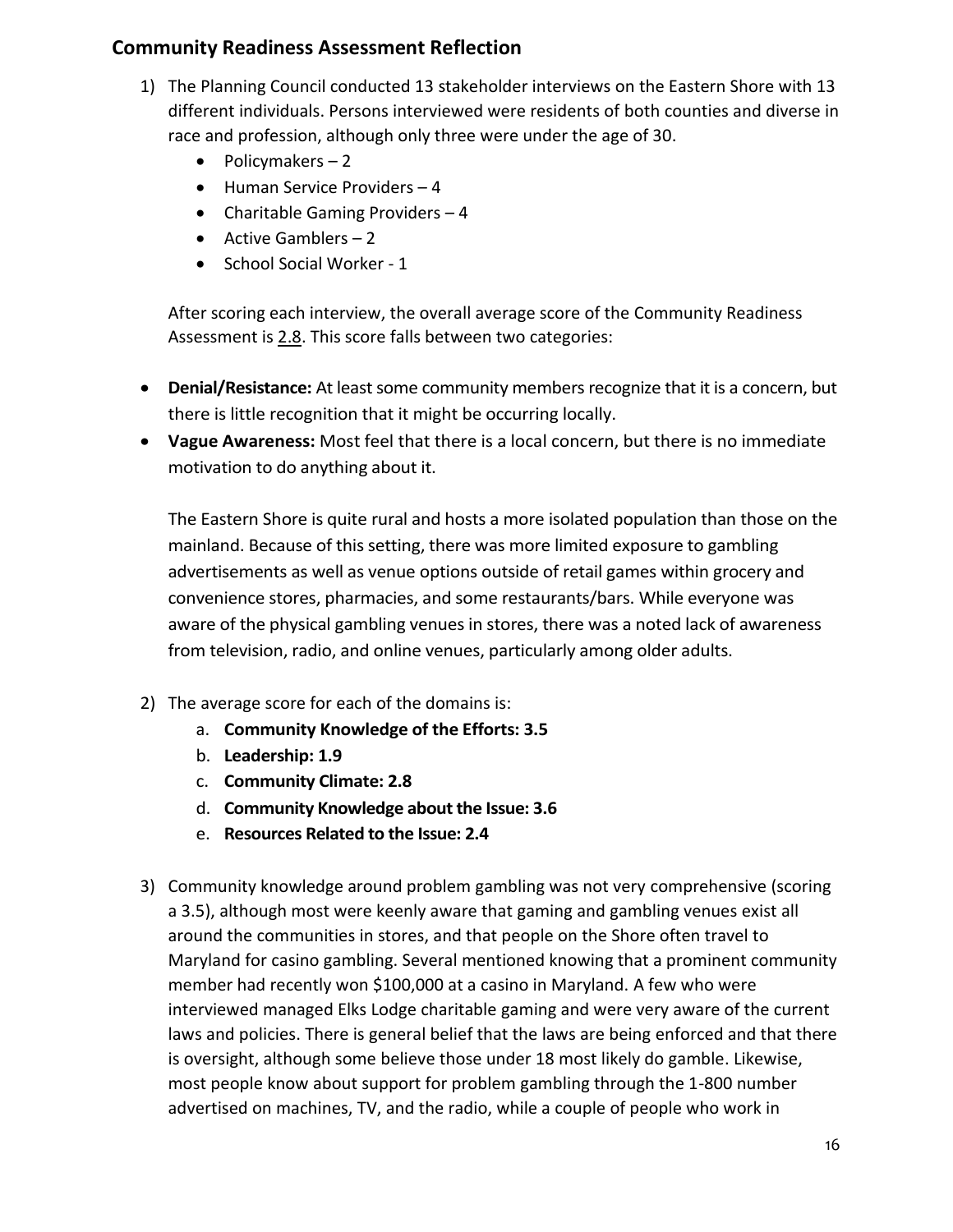different human services capacities were aware of support groups that were in place for various addictions. These same people were concerned about the prevalence of gambling and availability to spend money that many did not have. The score seemed on par given the low level of knowledge among most people, but a few that were actively addressing it.

Those who were interviewed could not state any specific examples of awareness of their community leadership around problem gambling (scoring a 1.9), except to cite the incidence of Senator Lewis listening to constituents unhappy about games removed from convenience stores temporarily. The general consensus was that they would be greatly interested in establishing more gambling options if there is a greater chance of making more money for their counties, but they are not actively working towards anything related to gambling at the moment. The low score accurately reflected the perceptions of those interviewed.

Community climate scored a 2.8 and offered mixed responses as to the overall perception of gambling. Those working at human services agencies were concerned about the easy access to everyone to play not just lottery and scratch offs, but slot machine games in convenience stores and restaurants. Even some pharmacies are hosting gambling options. But many also responded that they believe the community is generally fine, or indifferent, about it as it does not affect them directly and they are not involved. When asked about whether or not different populations in the community have differing attitudes about gambling, a few thought that these existed with religious groups, within different races, and perhaps even socioeconomic status.

Community knowledge at 3.6 seems to reflect the overall responses that the community is very aware of gambling and it is easy to begin, but that most do not speak about problem gambling, nor are they aware of resources. They seem to have basic knowledge of gambling in the community, but do not have much information about what is transpiring around gambling as a business, nor its recent expansion in Virginia. A few were concerned about seeing the same people playing the different games in the convenience stores or at Charitable Bingo on a regular basis. Everyone seemed keenly aware that people on the Eastern Shore traveled to Maryland to gamble at various casinos there. Some quoted that the lines to buy lottery tickets could be quite long and that the advertisements offered false hope.

Resources related to gambling scored a 2.4, which pretty accurately reflects that most were aware of the hotline to call for support of problem gambling, and a few were aware of support groups in the community. Beyond that, no other resources were mentioned.

4) Since there was a good mix of professionals working human services versus those involved in the gambling "business" through charitable gaming or as a consumer, there was likewise a mix of opinions as to what gambling prevention work may look like. Those who manage charitable games see the activities as fun and social, and benefitting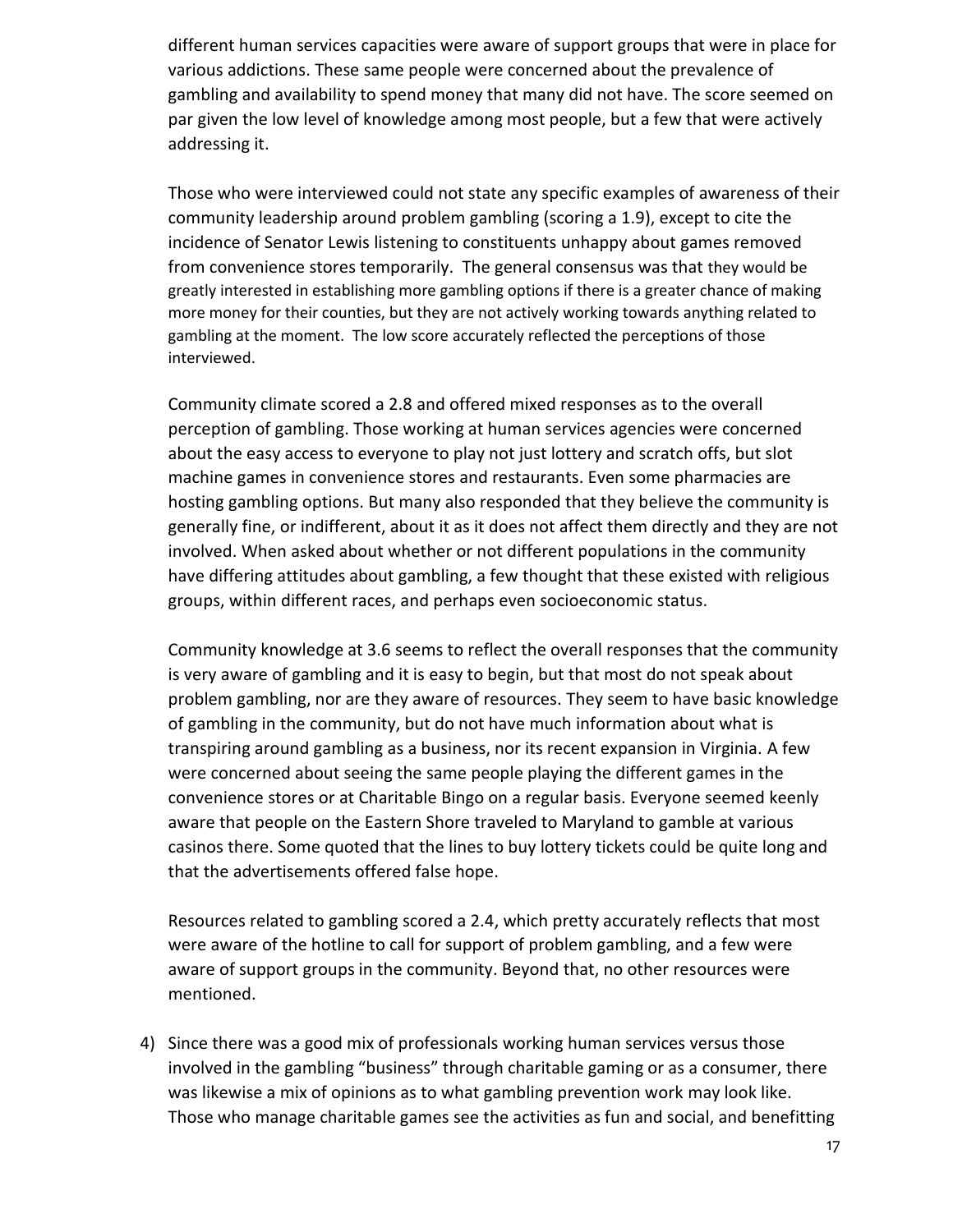the community. Those who work with vulnerable populations see the temptation of easy money as too much for those who live in poverty and cannot afford to gamble. They liken it to substance use disorders and want people to know of the risks and have somewhere that offers counseling and treatment.

All are aware that there are little to no resources available if there is an addiction problem so education and increased resources for support are needed. Included in these requests were financial and education classes for kids and even older adults to learn how to invest better. Two people interviewed highlighted the positive aspects of gambling, such as new jobs and revenue that the counties need since the options are currently so limited. One person feels strongly that gambling should not be available in the community as it only creates problems.

### **Community Readiness Assessment Process**

- 5) Residents of the Shore come from a tighter knit community than most so the accessibility of leadership, gambling business personnel and even consumers to participate in the interviews was very good. Additionally, there were a variety of opinions and experiences that made for a broader vision of the current status of gambling, as well as future visions. The smaller population also offered a lot of the same every day experiences with confronting gambling in the community and the perception it offers about those who actively gamble.
- 6) The level of knowledge of around the current status of gambling and how it is changing rapidly in Virginia was apparent. It seemed that most residents of the Eastern Shore have very little awareness of the changing laws, the online gaming options made readily available, and the casinos being developed in nearby cities. This may be due to the limited broadband availability for many residents who do not see as much TV, hear as much radio, or see the gambling advertisements. These limitations affected the amount of information that was offered in responses to the questions, but proved that in such rural settings, the State of Virginia has a lot of work ahead of them to bring awareness around problem gambling and add or establish resources.
- 7) N/A

### **Last Reflections**

Gambling seems deep-rooted for generations in some residents of the Shore, while others were never confronted with it until the recent installation of gaming venues in stores where they shop and places they eat. There seems to be hints of an underground gambling sector of the community that has always existed. Due to the high rates of poverty on the Eastern Shore, there is a higher level of concern about the increased availability to higher stakes games and the temptation that brings to many who cannot afford it.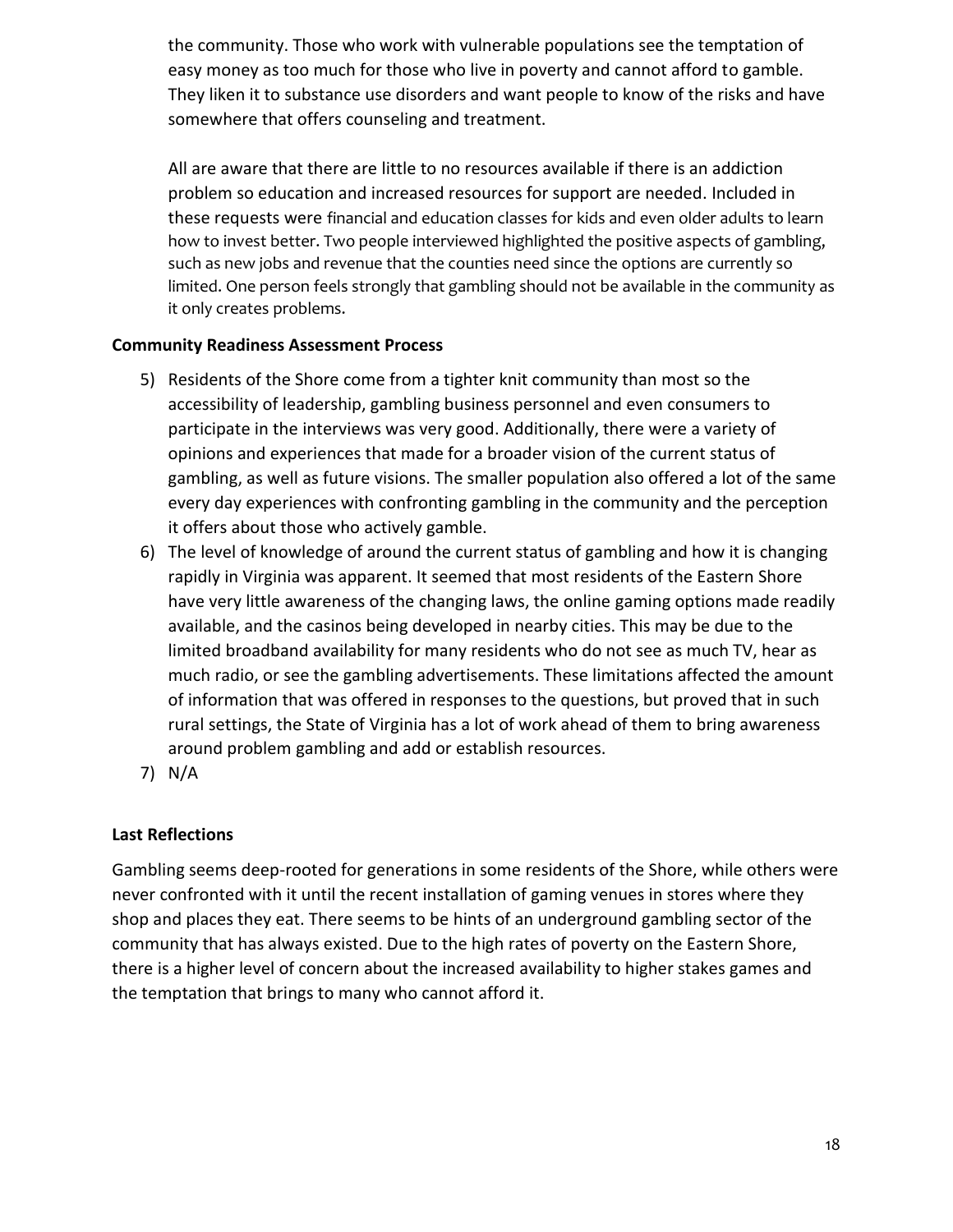# **Score Sheet -Eastern Shore Community Services Board**

|                                             | Interview #1 | Interview #2   | Interview #3 | Interview #4 |
|---------------------------------------------|--------------|----------------|--------------|--------------|
| Community<br>Knowledge of<br>the Efforts    | 4            | 5              | 3            | 3            |
| Leadership                                  | 1            |                | 6            |              |
| Community<br>Climate                        | 3            |                | 2.5          | 3            |
| Community<br>Knowledge<br>about the Issue   | 3            | $\overline{2}$ | 3            | 3            |
| Resources<br>Related to the<br><b>Issue</b> | 3            | $\mathcal{P}$  | 1.5          | 2            |

|                                             | Interview #5 | Interview #6 | Interview #7 | Interview #8  |
|---------------------------------------------|--------------|--------------|--------------|---------------|
| Community<br>Knowledge of<br>the Efforts    | 3            | 5            | 3            | 3             |
| Leadership                                  | 1            | 3            | 1            | 3             |
| Community<br>Climate                        | 3            | 1.5          | 3            | 3             |
| Community<br>Knowledge<br>about the Issue   | 4            | 3            | 5            | 4             |
| Resources<br>Related to the<br><b>Issue</b> | 2            | 2            | 1.5          | $\mathcal{P}$ |

|                                             | Interview #9 | Interview #10  | Interview #11 | Interview #12 |
|---------------------------------------------|--------------|----------------|---------------|---------------|
| Community<br>Knowledge of<br>the Efforts    | 2            | 2              | 5             | 4             |
| Leadership                                  | 1            | 2.5            | 2             |               |
| Community<br>Climate                        | 3            | 3              | 3             | 4             |
| Community<br>Knowledge<br>about the Issue   | 4            | $\overline{4}$ | 5             | 4             |
| Resources<br>Related to the<br><b>Issue</b> | 2            | 1              | 4             | 4             |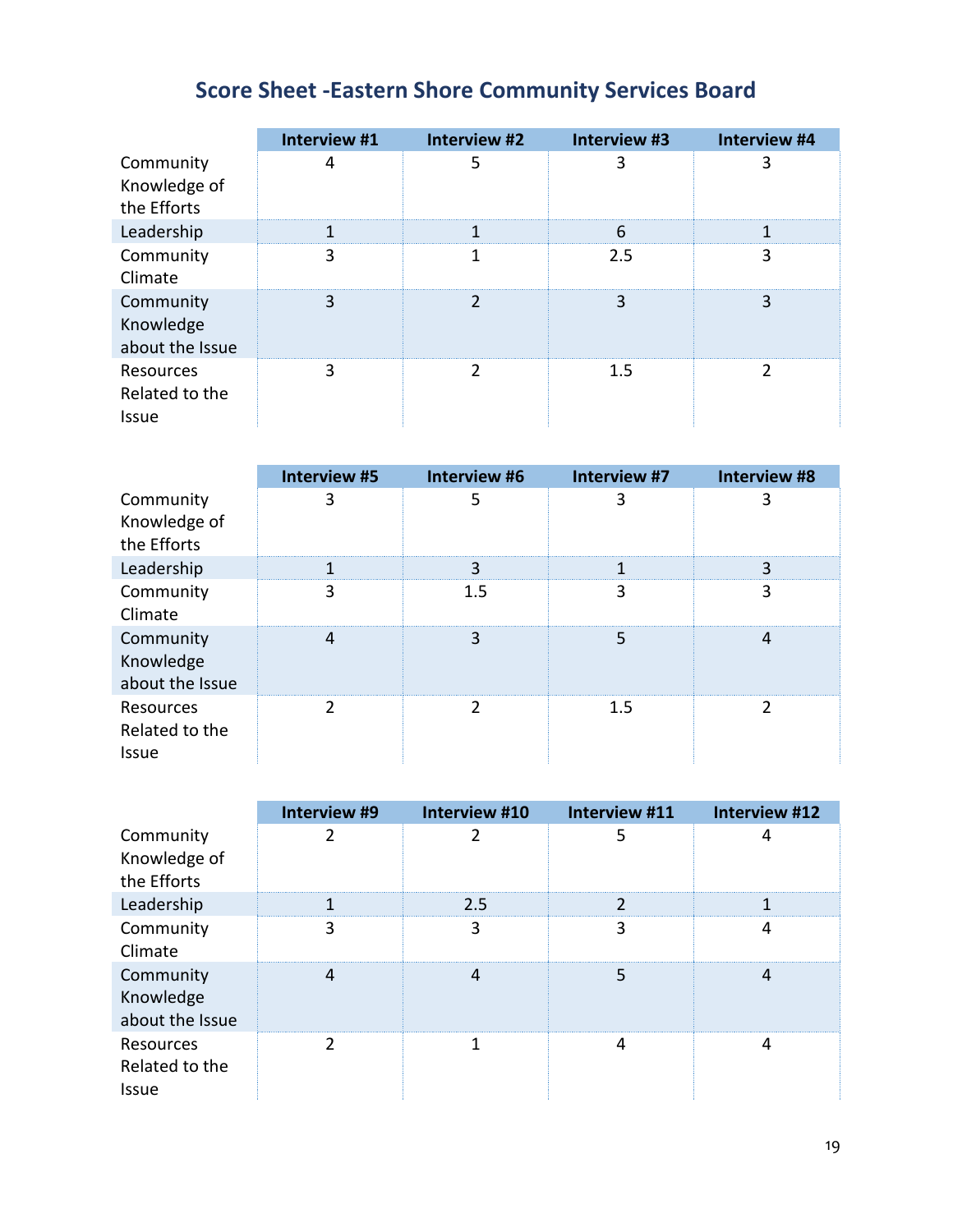|                                            | Interview #13 | <b>AVERAGE</b> |  |  |  |
|--------------------------------------------|---------------|----------------|--|--|--|
| Community                                  |               | 3.5            |  |  |  |
| Knowledge of                               |               |                |  |  |  |
| the Efforts                                |               |                |  |  |  |
| Leadership                                 |               | 1.9            |  |  |  |
| Community                                  | З             | 2.8            |  |  |  |
| Climate                                    |               |                |  |  |  |
| Community                                  | 3             | 3.6            |  |  |  |
| Knowledge                                  |               |                |  |  |  |
| about the Issue                            |               |                |  |  |  |
| Resources                                  |               | 2.4            |  |  |  |
| Related to the                             |               |                |  |  |  |
| Issue                                      |               |                |  |  |  |
| <b>COMMUNITY READINESS AVERAGE:</b><br>2.8 |               |                |  |  |  |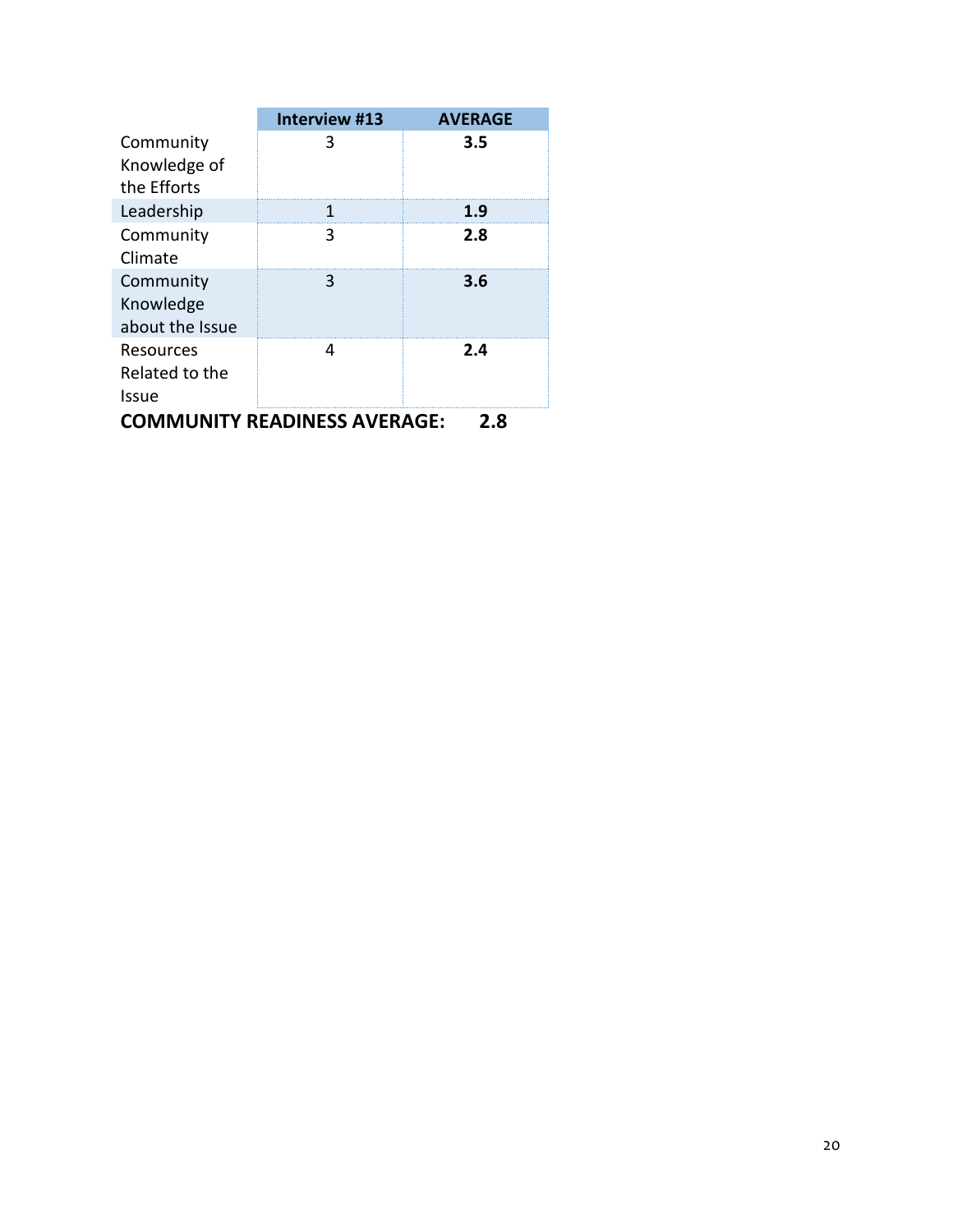# **Appendix A Stakeholder Interviews**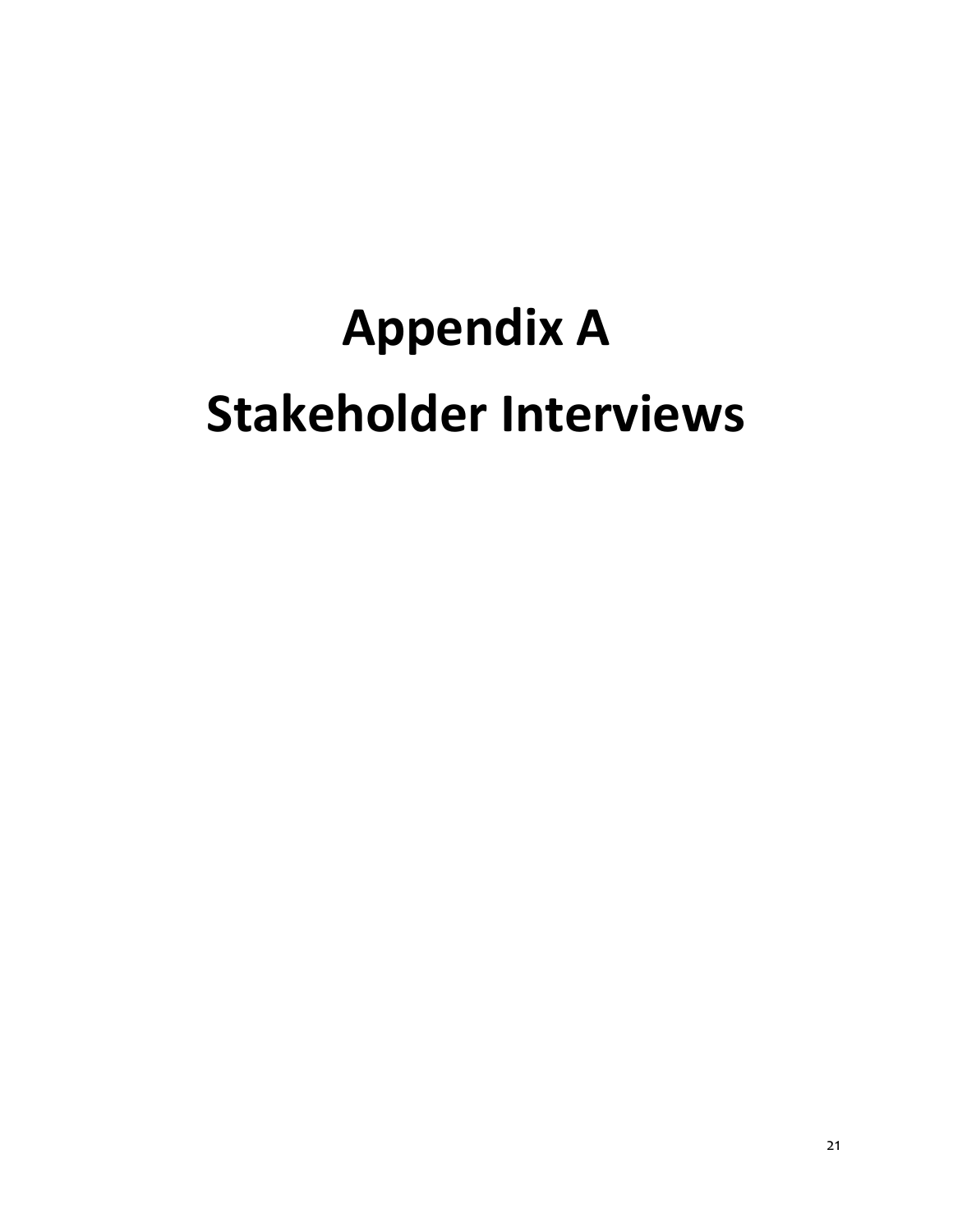The following questions are focused on gaming and gambling in our community – which can touch on multiple different aspects, like the lottery, bingo halls, sports betting, or other gambling/gaming venues.

1. Please share how you are connected to gaming and gambling in our community? (play lotto, run bingo hall, etc.)

I don't have much connection. The only time I gamble is when I get scratch offs in Christmas stockings.

2. What kind of gaming or gambling activities exist within your community that folks participate in?

I think it's more under the table, at each other's houses when people put a little money on the table for poker. Also fantasy football is popular and some people do online sports betting.

3. How prevalent is advertising or marketing focused on gaming and gambling in the community?

This can include television ads, billboards, posters, internet advertising or the radio. It is prevalent - you see a lot of posters and ads within convenience stores themselves. I don't see many billboards though. And I imagine it's on social media for people who use betting websites.

- a. Who is the target audience for the advertising?
- b. What do the ads portray or what impression do you get from the ads?
- 4. If someone wanted to gamble, how easy would it be for them to participate? Would most folks know how to start gaming or gambling? Or where to go?

I think they would just know to go to convenience stores. The closest casino would be Ocean Downs in Ocean City.

a. Why do you think this?

Because the games are in all the convenience stores.

5. What policies or laws, either at the local community level, or the state level, are you aware of that deal with gaming and gambling?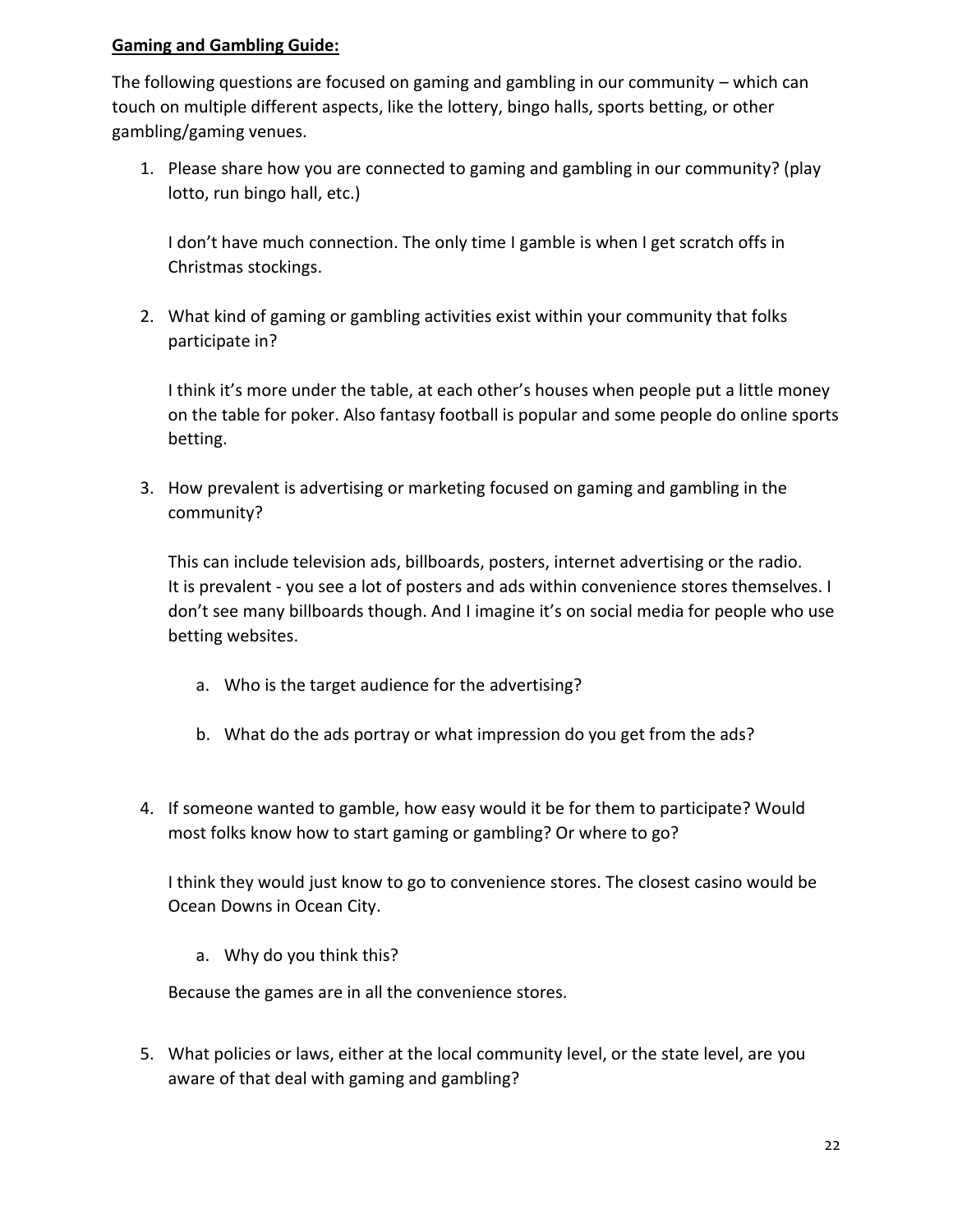Honestly no, I'm not aware of any laws.

Or programs? Activities?

- a. Do you believe these policies or laws are being enforced? I don't know.
- 6. How aware do you think your fellow community members are of gaming and gambling in the community?

I would say yes, most people are aware. On a scale of 1-10, I'd say awareness is a 6.

a. Of problem gambling?

I don't think people are aware of problem gambling. I think most people either don't have a problem or don't see it as a problem.

7. How do you think the community, in general, feels about gaming and gambling? What type of attitudes or beliefs do you think the community has?

I don't think people see it as harmful. Since we don't have a casino people don't see the same people gambling over and over, and we don't see it. If people have a problem, it's at home where they are gambling online.

a. Are attitudes different for different members of the community? Like youth, older adults, athletes, etc.

Probably there is a difference. Socioeconomic status may have something to do with it. People who want to change their lives are willing to drop a few dollars for a chance. And older men may have more money to spend so may gamble more often. And a lot of sports betting probably targets more men.

b. How do you think the community views any risk or potential harm associated with gambling? Do folks think gambling is harmful?

I don't hear it talked about. I feel like we don't know about it – it's not out there. They deal with it internally or within their own families.

8. What is your perception of community leaders' attitudes toward gaming and gambling? Those involved in city council, county commissioners, mayors, etc.

I don't really know. I haven't heard them talk about it.

a. Have you heard them talk about this issue or reference it? No.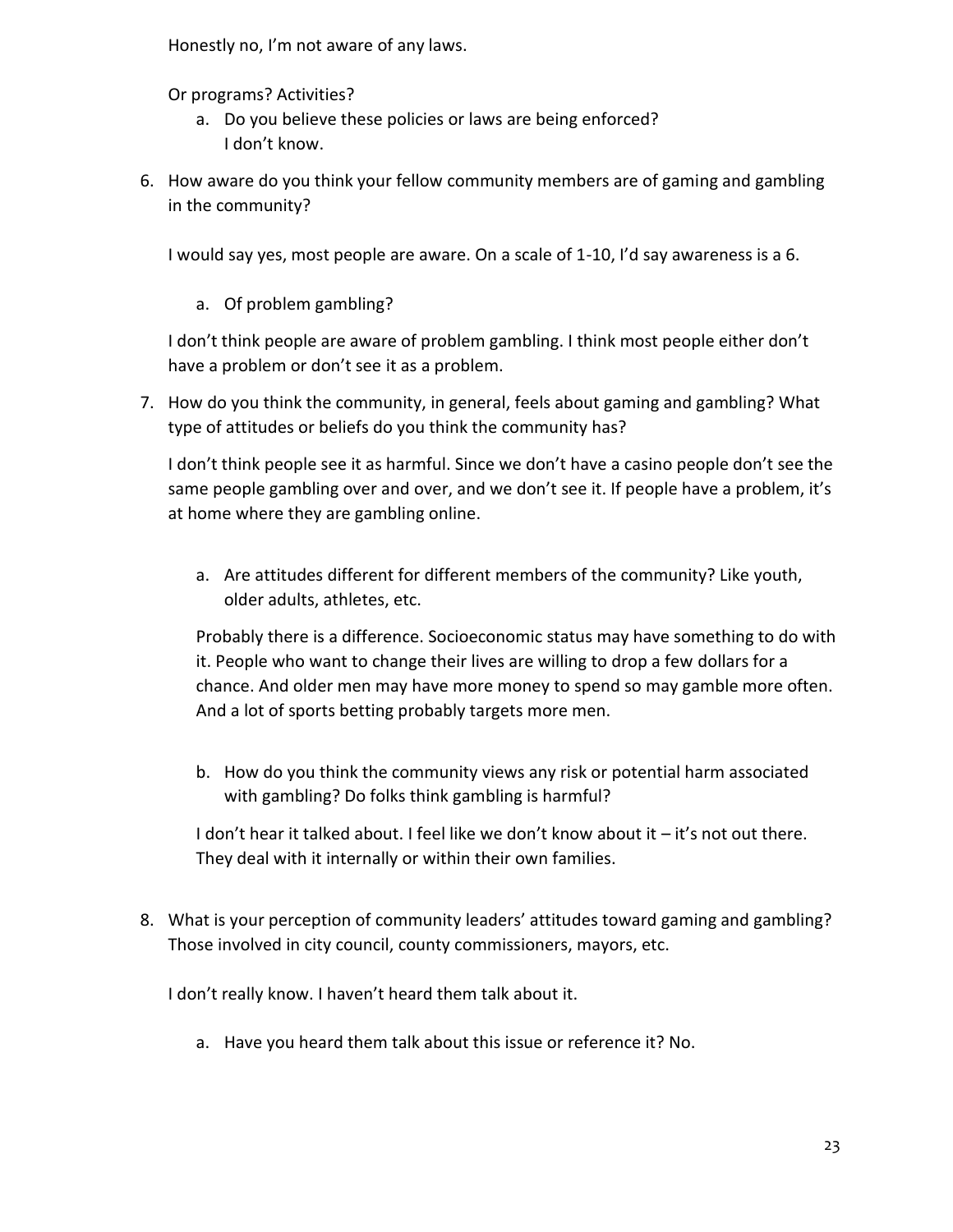9. What efforts are you aware of to either promote responsible gaming or gambling, or to support/help those who engage in problem gambling? This could be an ad your heard or saw.

The CSB is a really good resource for working with those with addiction. But I don't really know other resources, people probably struggle in silence.

a. What resources are available to support responsible gaming or gambling?

Just the CSB support groups.

10. How would you like to see your community respond to gaming and gambling?

With anything, either mental health or addiction, the more awareness and education the better, along with access to resources. There could be different events with informational sessions. Just because I don't hear about gambling and problem gambling doesn't mean it doesn't exist here. The more we educate about healthy gambling and unhealthy gambling the better. We should be able to tell people "Here are resources."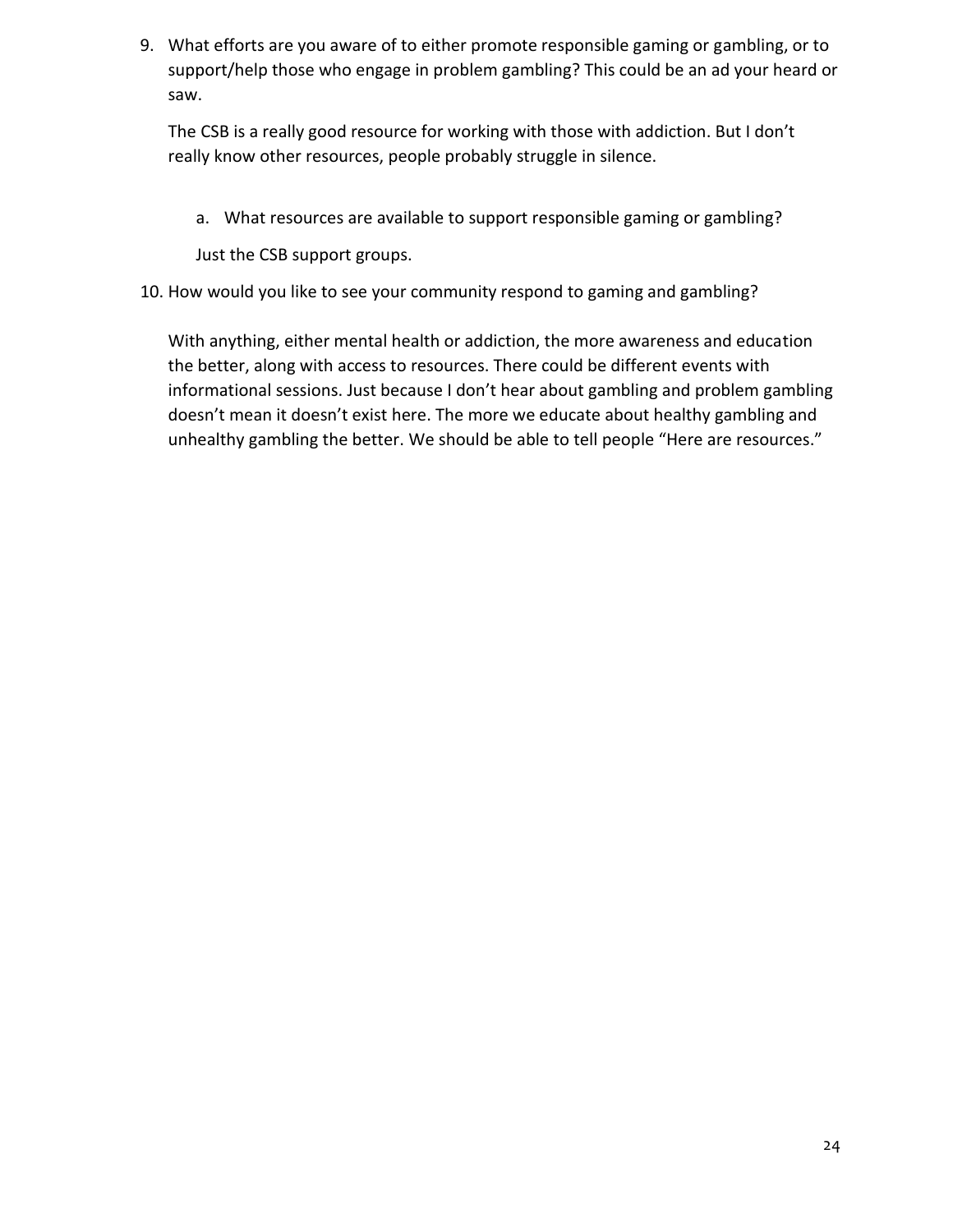The following questions are focused on gaming and gambling in our community – which can touch on multiple different aspects, like the lottery, bingo halls, sports betting, or other gambling/gaming venues.

1. Please share how you are connected to gaming and gambling in our community? (play lotto, run bingo hall, etc.)

I do play lottery, and I've won quite often. My biggest winning was \$2,500 and I had to go to Richmond to get the check. I also do scratch offs and buy a lot of \$10 and \$20 cards. My most recent winning was \$100. In the month of January, I won about \$200 each week.

2. What kind of gaming or gambling activities exist within your community that folks participate in?

Legal or illegal? Legal, there are slot machines. Another source is online betting, lottery, Bet MGM, another one I have an app for is Draft Kings. I win regularly on Draft Kings, but smaller amounts because thousands of people are playing. Chances are more favorable on lottery. Draft King is like fantasy draft but is real sports.

3. How prevalent is advertising or marketing focused on gaming and gambling in the community? This can include television ads, billboards, posters, internet advertising or the radio.

I hear ads for Draft Kings, MGM, everyone once and a while you'll see something for World Poker tournaments at one point, I was the state champion of NC for Texas Hold'em. It was a point system not money, and at end of season they total your points up and you can win a seat in the major tournaments in Vegas. I gave up a lot of that because I don't fly. I rarely see a billboard around here. But people do gamble here.

a. Who is the target audience for the advertising?

I believe they target sports fans, and there's no age range. From my view it's more people who just enjoy sports and aren't necessarily sports fanatics.

b. What do the ads portray or what impression do you get from the ads?

Quick money, better way of living. Financial struggles disappear. I know I've been gambling for years, and I know that it takes luck. Skill is in it a little, but a lot of it is luck, especially the electronic games. Luck and timing. You can be at a machine at 8,9,10 hours and not win anything, and then a new person comes along and wins.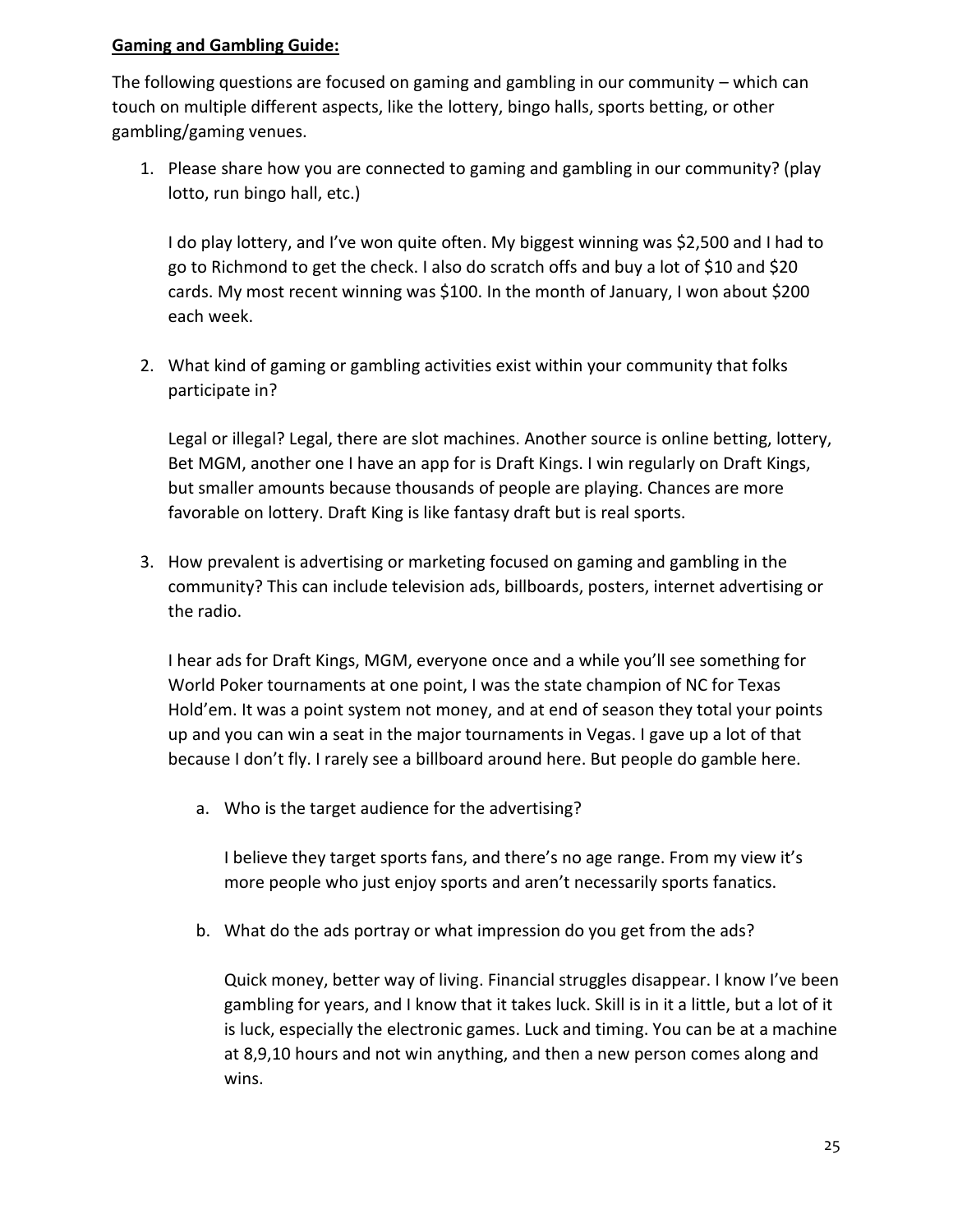4. If someone wanted to gamble, how easy would it be for them to participate? Would most folks know how to start gaming or gambling? Or where to go?

I would say the only people who know about gambling, besides lotto and machines, is by word of mouth around here. I think the way it is now is good – everything around here is so small. Big ads would flood the area for a community that doesn't want this kind of business. Most gamblers are in age range of 25-50. It's just bad because there's not a lot of money being made around here – the biggest company is Perdue chicken plant, and that's for people who don't have degrees. They can't afford to put money at risk. I've personally seen people lose their checks. That doesn't happen to a lot of people, but it does happen. People here go check to check. And some don't even make it to the next check. I don't think gambling around here helps people; it keeps people at a level they can't rise above. There was one girl who won \$250,000 so it does happen. She's now in the Lottery ads. But that's just one person. If you take that money and invest well you can have continuous income coming in. I think it harms more people than it helps.

- a. Why do you think this?
- 5. What policies or laws, either at the local community level, or the state level, are you aware of that deal with gaming and gambling?

You are supposed to be 18 to play lottery and scratch offs. Do I think someone underage could go in and buy tickets? Yes.

Or programs? Activities?

- a. Do you believe these policies or laws are being enforced? At some stores, but not for the most part.
- 6. How aware do you think your fellow community members are of gaming and gambling in the community?

Their awareness is pretty high. Their ability to apply their money to it is low.

a. Of problem gambling?

It is not an issue.

7. How do you think the community, in general, feels about gaming and gambling? What type of attitudes or beliefs do you think the community has?

Well, it depends on what culture.

a. Are attitudes different for different members of the community? Like youth, older adults, athletes, etc.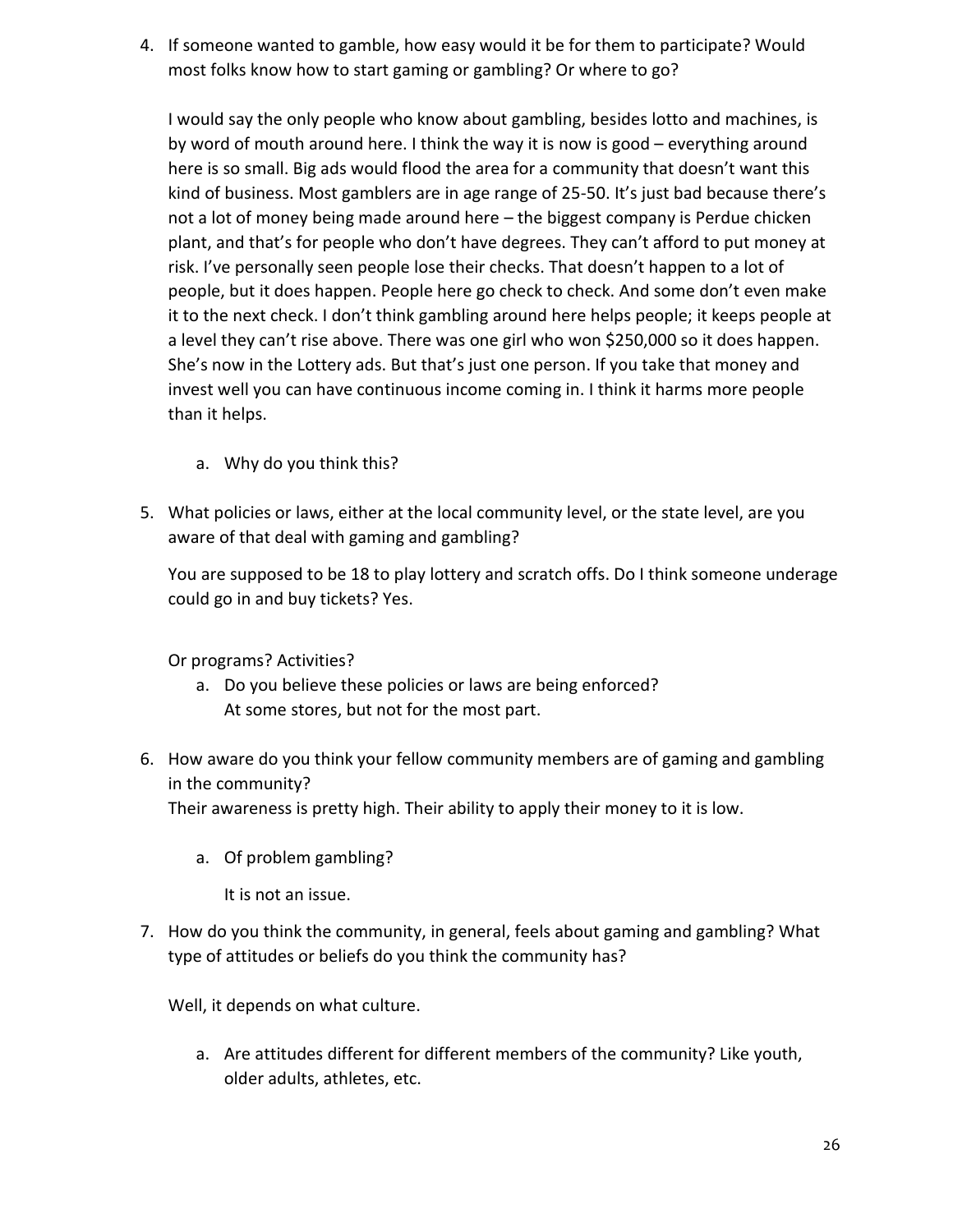For blacks, we love gambling because it's a source of competitiveness. It's like betting on a basketball game. People do a lot of waging on live sports games. A lot of the white people have family background that did not promote gambling. A lot of people who work farmland and need another source of income. Mexicans work so many jobs that they don't have time for it. I play lottery every day. I don't remember but once seeing a Mexican play lottery and they just bought one.

b. How do you think the community views any risk or potential harm associated with gambling? Do folks think gambling is harmful?

Not really.

8. What is your perception of community leaders' attitudes toward gaming and gambling? Those involved in city council, county commissioners, mayors, etc.

I think they are not in favor of it. They have a point, but it has to be done right if something came around here. A fear is when you put gambling out, what type of businesses are inside of casino. Will also get alcohol, and that is where the problem will be. It's the drinking and those types who don't drink responsibly. Let's say you are in a casino they will keep the alcohol coming so you stay there. Underground games, keep free alcohol to keep players there and borrowing money.

- a. Have you heard them talk about this issue or reference it?
- 9. What efforts are you aware of to either promote responsible gaming or gambling, or to support/help those who engage in problem gambling? This could be an ad your heard or saw.

Just a hotline. That's about all that is out here. VA Lottery does a great job of promoting that on their advertising boards. And it's also on the lottery tickets and scratch offs.

a. What resources are available to support responsible gaming or gambling?

The hotline.

10. How would you like to see your community respond to gaming and gambling?

I would like for everyone to have an open mind. Because I know there's a lot that if it's done responsibly, it can do a lot of good. The only thing about lodges here is that they are cliquish –it's not really promoted to the public.

My whole thing is that if something came around here with the opportunity to gamble, it would be good for job opportunities. Not a lot of opportunity here even with a degree. If a casino came here, it would definitely bring more businesses. And people will go across the bridge to go to the new casinos. They should offer vouchers for people to pay the toll.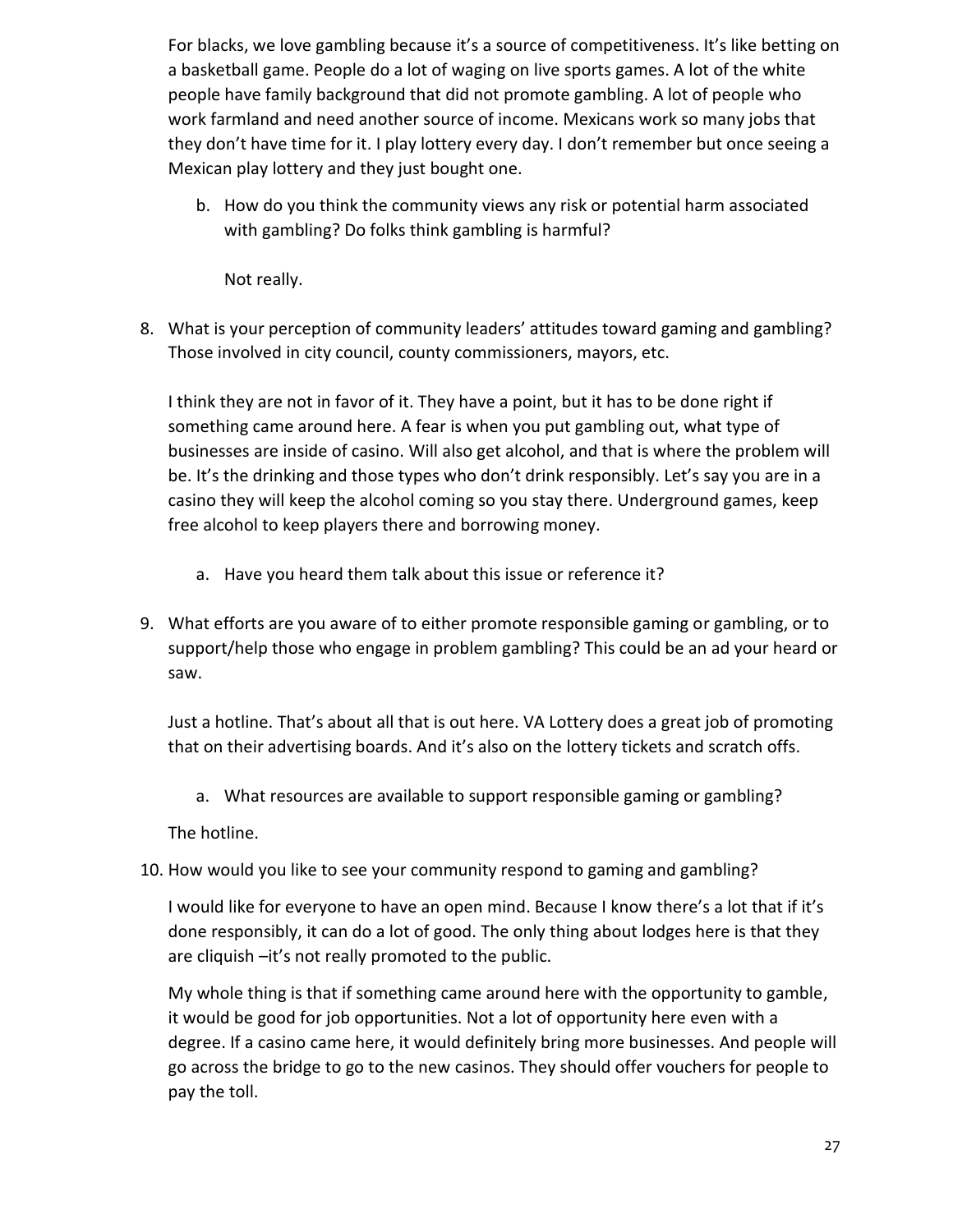The following questions are focused on gaming and gambling in our community – which can touch on multiple different aspects, like the lottery, bingo halls, sports betting, or other gambling/gaming venues.

1. Please share how you are connected to gaming and gambling in our community? (play lotto, run bingo hall, etc.)

The only connection I have is that I very rarely buy scratch-offs for gifts.

2. What kind of gaming or gambling activities exist within your community that folks participate in?

I know that every once and a while there are fundraisers with Texas Hold'em. There's not a lot, and you never hear about gambling. But I've started seeing a lot of slot machines at bars and gas stations. A friend's father is always going to those slot machines. And there is a race track at Dover Downs.

3. How prevalent is advertising or marketing focused on gaming and gambling in the community? This can include television ads, billboards, posters, internet advertising or the radio.

I've been seeing a lot on social media about Mega Millions and Jackpot, and when you go to the gas stations, the scratch offs are right there. If I get change from my purchase, I'll go ahead and buy a scratch-off because I have a few dollars and they are right there.

a. Who is the target audience for the advertising?

I think it's everyone. It pops up on my FB newsfeed and I'm starting to see a lot more. It's only in the last 3-4 months, so it's only recently

b. What do the ads portray or what impression do you get from the ads?

The ads always give you the amount you could win, like over \$100 million so that's always enticing.

4. If someone wanted to gamble, how easy would it be for them to participate? Would most folks know how to start gaming or gambling? Or where to go?

For casinos, people will go to Ocean City or Dover Downs. Or take the trip Maryland area to the MGM Grand. If people want to gamble, they will know where to find it. Sometimes people here have a random poker tournament but I'm pretty sure that's illegal.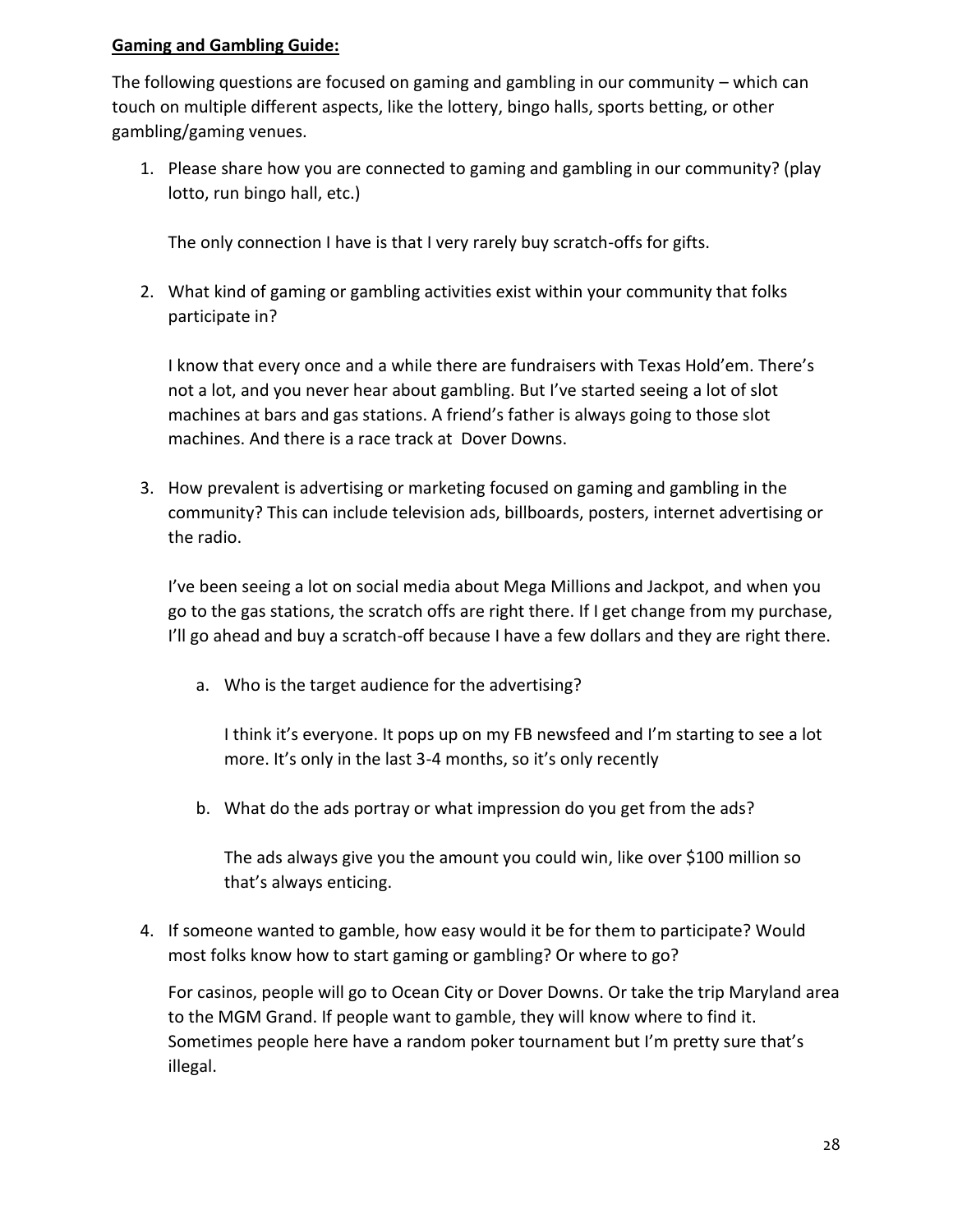a. Why do you think this?

If people want to gamble, they will always find a way. Sometimes people gamble when they don't have the money.

5. What policies or laws, either at the local community level, or the state level, are you aware of that deal with gaming and gambling?

I've seen Texas Hold'em and I'm pretty sure that is illegal. But people randomly make bets, especially about the Super Bowl.

Or programs? Activities? None.

a. Do you believe these policies or laws are being enforced?

I think so, but only if someone gets caught. The gambling out here, being so rural, I really don't hear about people getting in trouble for gambling.

6. How aware do you think your fellow community members are of gaming and gambling in the community?

Very aware. There's a lot of gambling out here. At the gas station, the lottery line is so long. Because it's a high poverty area and the more poverty, the more people gamble, because who doesn't want to feel like a winner and turn their life around. What they don't understand is eventually they have spent a lot of money without winning when they could have invested that money elsewhere – it's a false hope. When the jackpot is high, lots of people are buying tickets and one person will buy for the whole office. Bingo is big out here too, usually at the Fire Houses and the Veterans groups. There are gas stations that are well known for gaming like Shore Stops, Corner Market, Cheers – these are the local gas stations that have all the local players. People like the old school paper and manual checking the numbers at the locally run stations. People go less to Royal Farms because have the big vending lottery machines and you use credit cards, they've made it higher tech.

### Of problem gambling?

I can guarantee you that every family has or knows someone who has gambling problems. But I never hear of ways to help. Ads always have a hotline, but who really is going to call that number? If you really add up all the money people spend, they would be shocked to know what they've spent. Nobody here thinks of it as being a problem.

- 7. How do you think the community, in general, feels about gaming and gambling? What type of attitudes or beliefs do you think the community has?
	- a. Are attitudes different for different members of the community? Like youth, older adults, athletes, etc.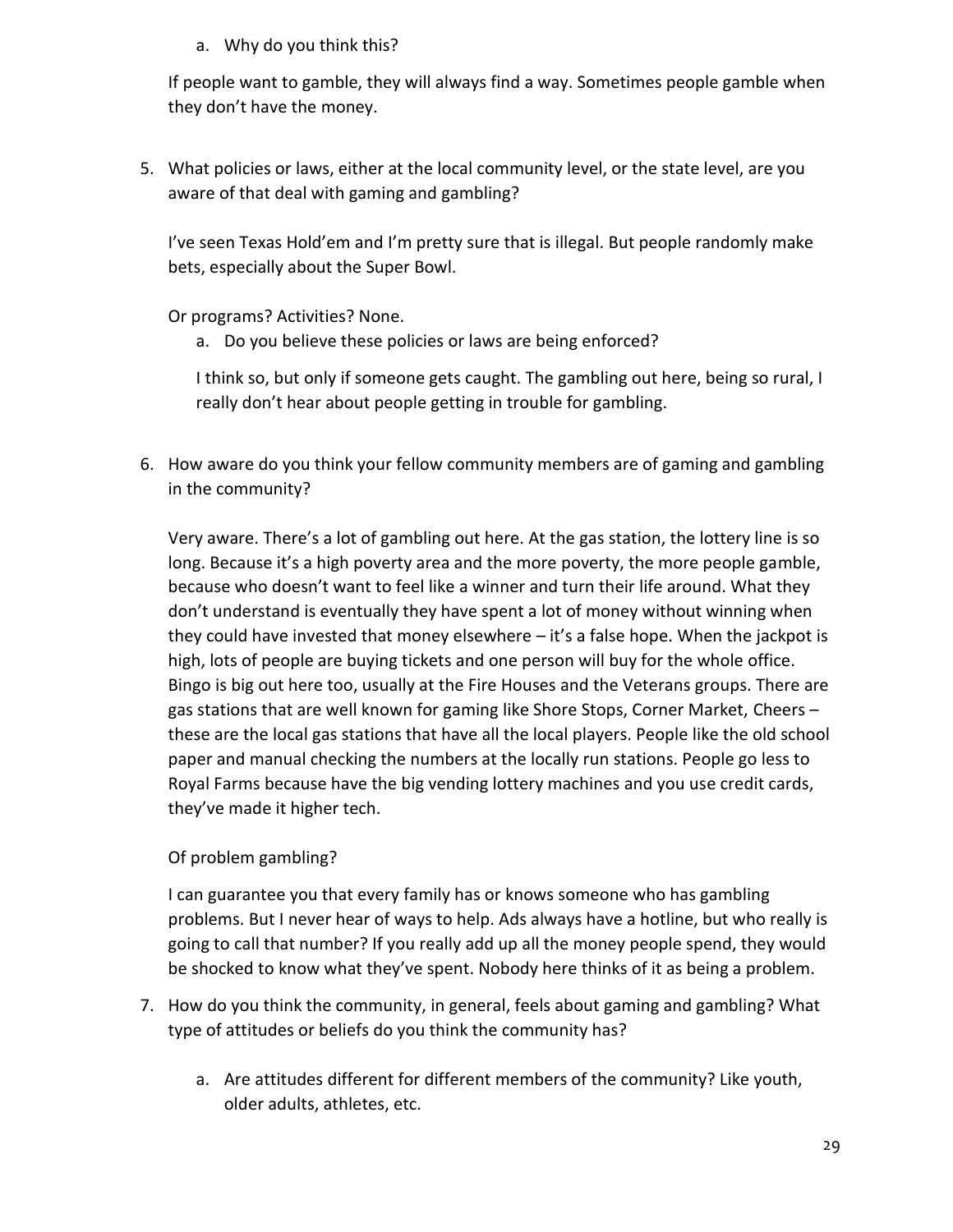I've grown up here and it's an older population who are always playing their numbers. The younger ones in their 20s-30s don't usually play. I usually see those in their 50s and 60s playing.

b. How do you think the community views any risk or potential harm associated with gambling? Do folks think gambling is harmful?

I think a lot of people don't think it's harmful at all. A lot of people will go to Ocean City and Dover and blow \$400-\$500. You don't hear people talk about problem gambling.

8. What is your perception of community leaders' attitudes toward gaming and gambling? Those involved in city council, county commissioners, mayors, etc.

No, I have never heard any leadership speak about it.

- a. Have you heard them talk about this issue or reference it?
- 9. What efforts are you aware of to either promote responsible gaming or gambling, or to support/help those who engage in problem gambling? This could be an ad your heard or saw.

Just the hotline on ads.

a. What resources are available to support responsible gaming or gambling?

I'm not aware. We always hear of mental health counseling, but you never hear about gambling counseling. No one is talking about how to get help – there might be help here but I'm not aware.

10. How would you like to see your community respond to gaming and gambling?

I would like to have a little more education out here. It's not something we can stop, and we need financial and education classes for kids and even older adults – learn how to invest better. They are actually investing all this money and never get anything back. If they play \$10/week, they could actually get something back. No one knows about the true numbers in gambling. People see only a few dollars at a time, and don't consider the long term impact of all the money they've spent on gambling. I think this education might be better suited for younger people coming out of high school, financial literacy, and things that they don't learn in school. When it comes to the older players, they are less likely to start learning.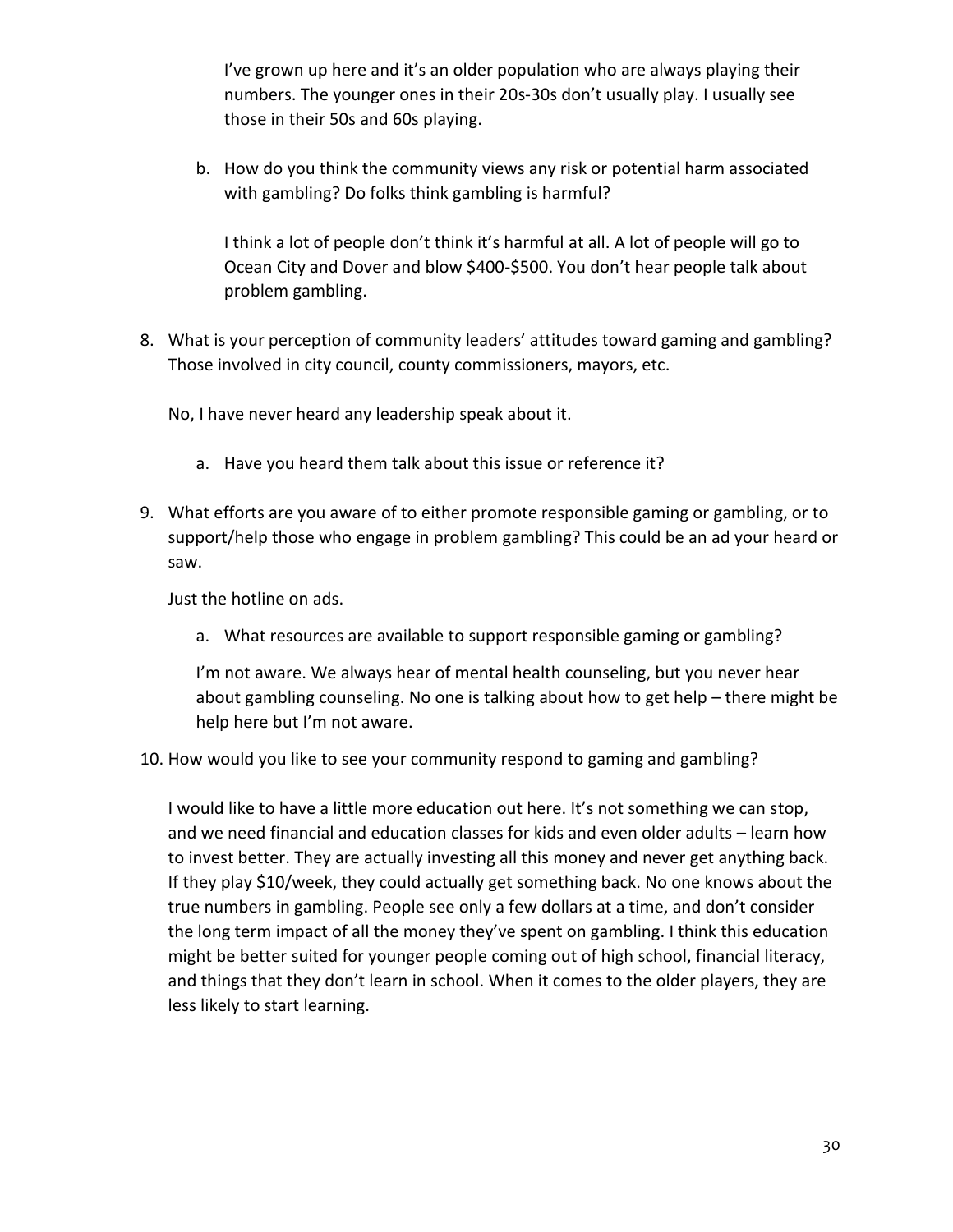The following questions are focused on gaming and gambling in our community – which can touch on multiple different aspects, like the lottery, bingo halls, sports betting, or other gambling/gaming venues.

1. Please share how you are connected to gaming and gambling in our community? What role do you (or your organization) play in gaming and gambling in your community?

I am a commonwealth attorney in the city of Norfolk but live part-time on the Eastern Shore in Exmore. I have not indulged in any gaming or gambling activities but have some experience with it through my work; however, on a federal level and not locally.

2. What kind of gaming or gambling activities exist within your community that folks participate in?

The Shore has many lottery machines in stores, along with the scratch off tickets sold often in the same place. There are some slot-machine games that are located in various restaurants or other shops and those are somewhat questionable at the moment as the state is still deciding on final legislation around them. I assume there is also Bingo and similar games in the community that are often hosted by churches or other sites that support community organizations, sports teams, and others.

3. How prevalent is advertising or marketing focused on gaming and gambling in the community? This can include television ads, billboards, posters, internet advertising or the radio.

There not a lot of roadside billboards but there are some. For the most part, the advertising seems to be in the stores where we shop, on the radio or on TV.

a. Who is the target audience for the advertising?

It appears to be for everyone, not a specific age group, gender or other.

b. What do the ads portray or what impression do you get from the ads?

That gambling is a big blast, there's a lot of money to be won.

4. If someone wanted to gamble, how easy would it be for them to participate? Would most folks know how to start gaming or gambling? Or where to go?

Quite easy. I'm sure everyone knows someone who can at least advise them how to play a game, find a site to play games, or learn how to bet on sports or horse racing.

a. Why do you think this?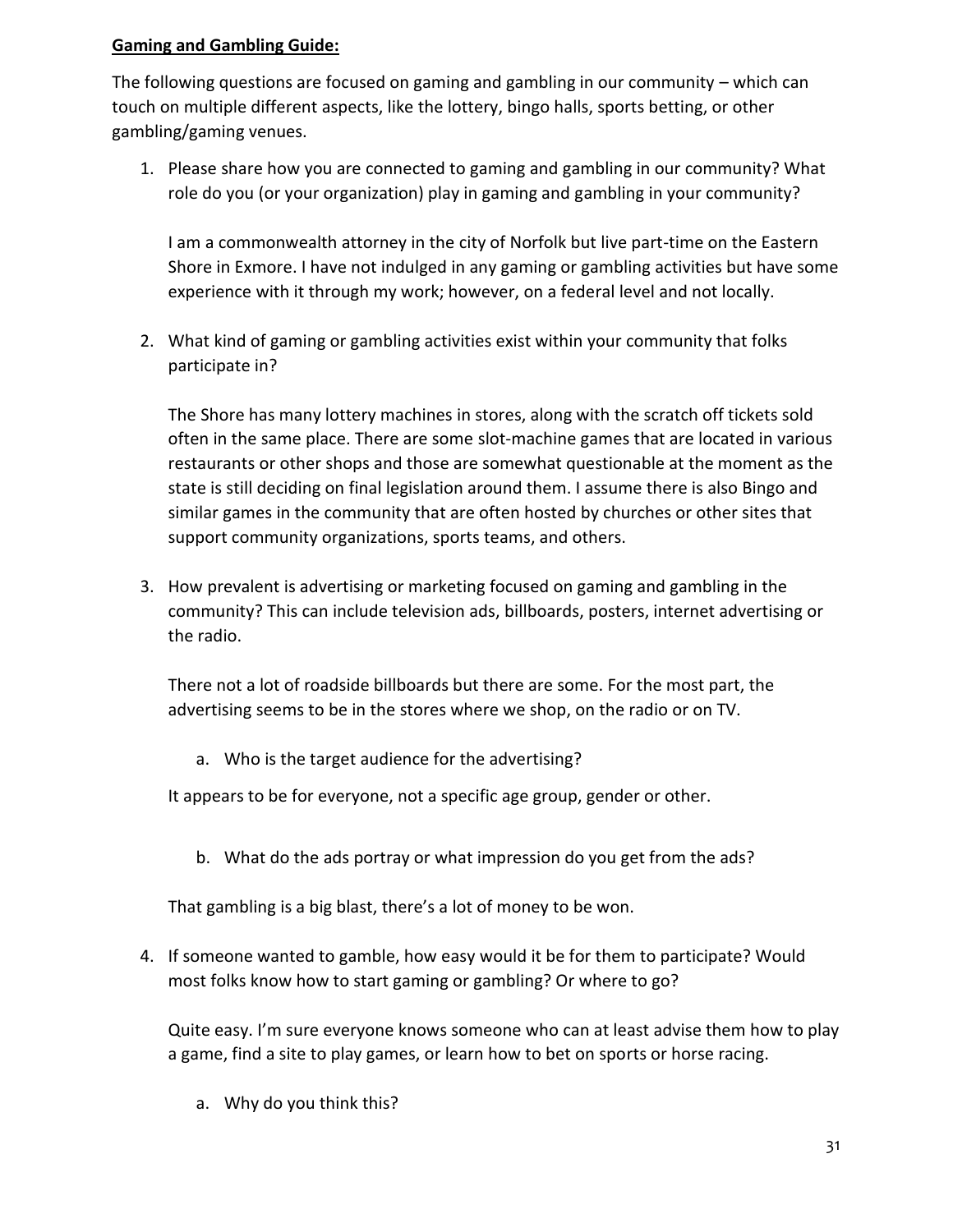Gambling has been around a long time, whether the particular forum or format is currently legal, and people are very comfortable with that. It's a part of life in the community; however, it varies by neighborhood or town a bit.

5. What policies or laws, either at the local community level, or the state level, are you aware of that deal with gaming and gambling?

Virginia's laws around gambling have been rapidly changing and they are currently in a state of consideration at the court level. The level of gaming, the oversight and collection of revenue and taxes are being debated and challenged by business owners, advocacy groups and communities. Therefore, the current laws and policies are hard to decipher, although I know that businesses have received a waiver or stay in operating the slot machines for the moment inside stores and restaurants. And only adults ages 18 and up can participate in gambling, or cash in their winnings. Online is another story and I can't speak to that at this time.

### Or programs? Activities?

a. Do you believe these policies or laws are being enforced? Mostly, yes.

6. How aware do you think your fellow community members are of gaming and gambling in the community?

Again, I believe most people are aware of gambling and some of them participate regularly.

a. Of problem gambling?

That's a tough one, not having had these discussions with people in the community at any point. I suspect many know of gambling addiction issues and the risks that come with gambling beyond one's means, but it is not something that they have faced in their own lives. I don't hear of any big gambling issues on the Shore to speak to.

7. How do you think the community, in general, feels about gaming and gambling? What type of attitudes or beliefs do you think the community has?

I would guess most people are pretty neutral about it, while a portion is against it and some are active gamblers.

a. Are attitudes different for different members of the community? Like youth, older adults, athletes, etc.

The options for gambling for older adults have traditionally been different, while younger adults are looking at online betting and the availability of different types of gambling options in the community, and region.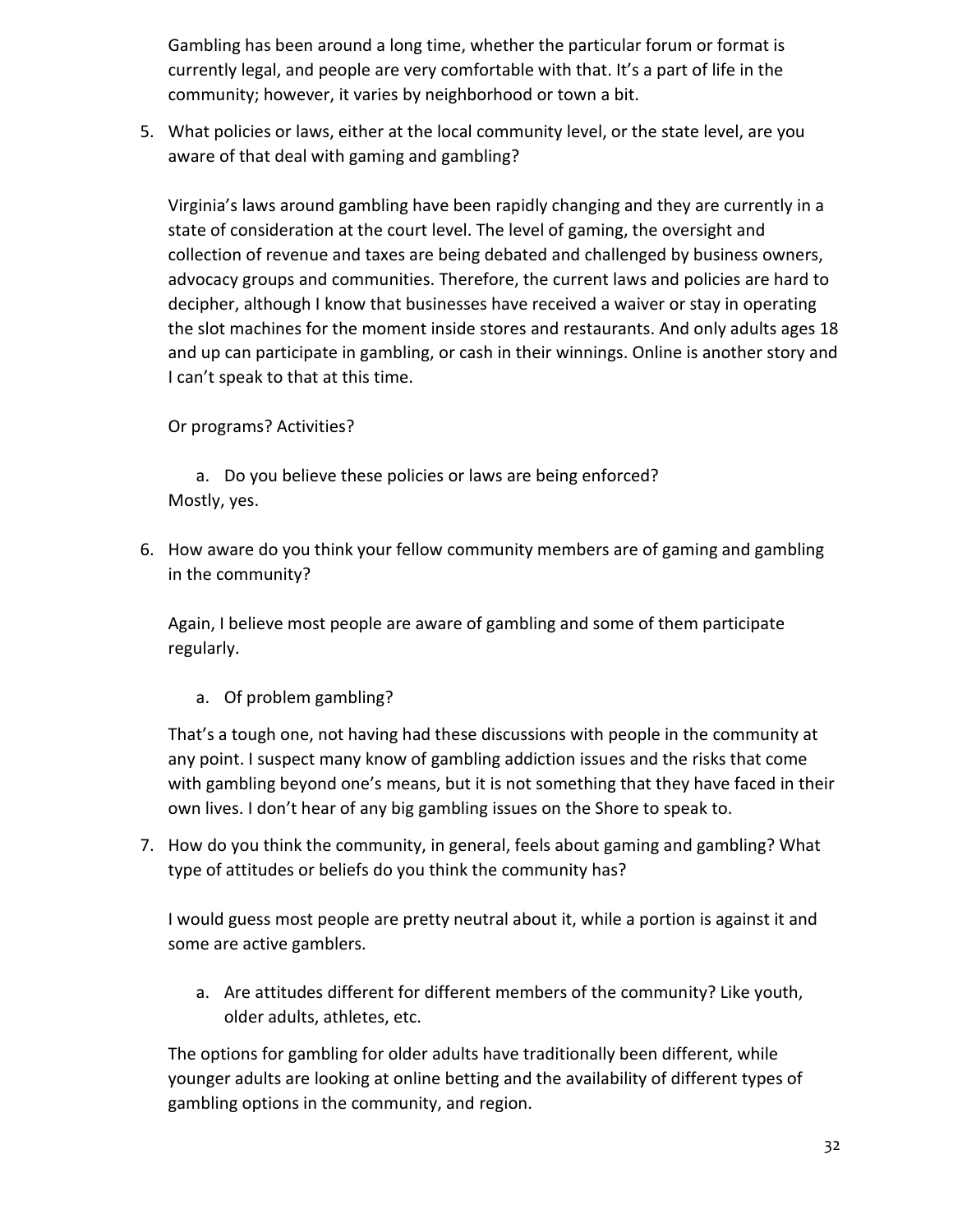b. How do you think the community views any risk or potential harm associated with gambling? Do folks think gambling is harmful?

If most are neutral to gambling then I believe they view gambling risk as a personal choice. Those who are more concerned are undoubtedly those affected by gambling, either as a family or as a community. Since gambling is desirable to many who need to earn more money to live, the risks are higher.

8. What is your perception of community leaders' attitudes toward gaming and gambling? Those involved in city council, county commissioners, mayors, etc.

I think the Shore leadership is more focused on other things for the most part, but I believe they would be greatly interested in establishing more gambling options if there is a greater chance of making more money for their counties. The new casinos coming in Hampton Roads will provide a chance to study the pros and cons of establishing serious gambling in a community, and I imagine the Shore and other cities are paying attention.

a. Have you heard them talk about this issue or reference it?

No.

9. What efforts are you aware of to either promote responsible gaming or gambling, or to support/help those who engage in problem gambling? This could be an ad your heard or saw.

I have only ever heard the advertisements in ads on the radio or TV with a number to call. I don't know if counseling or peer support is available in the community.

a. What resources are available to support responsible gaming or gambling?

See above.

10. How would you like to see your community respond to gaming and gambling?

Gambling is not generally a beneficial revenue source for many cities due to the adverse results of it, such as higher crime and more cost to the communities for policing and related issues. I am not in favor of expanding gambling options in Virginia.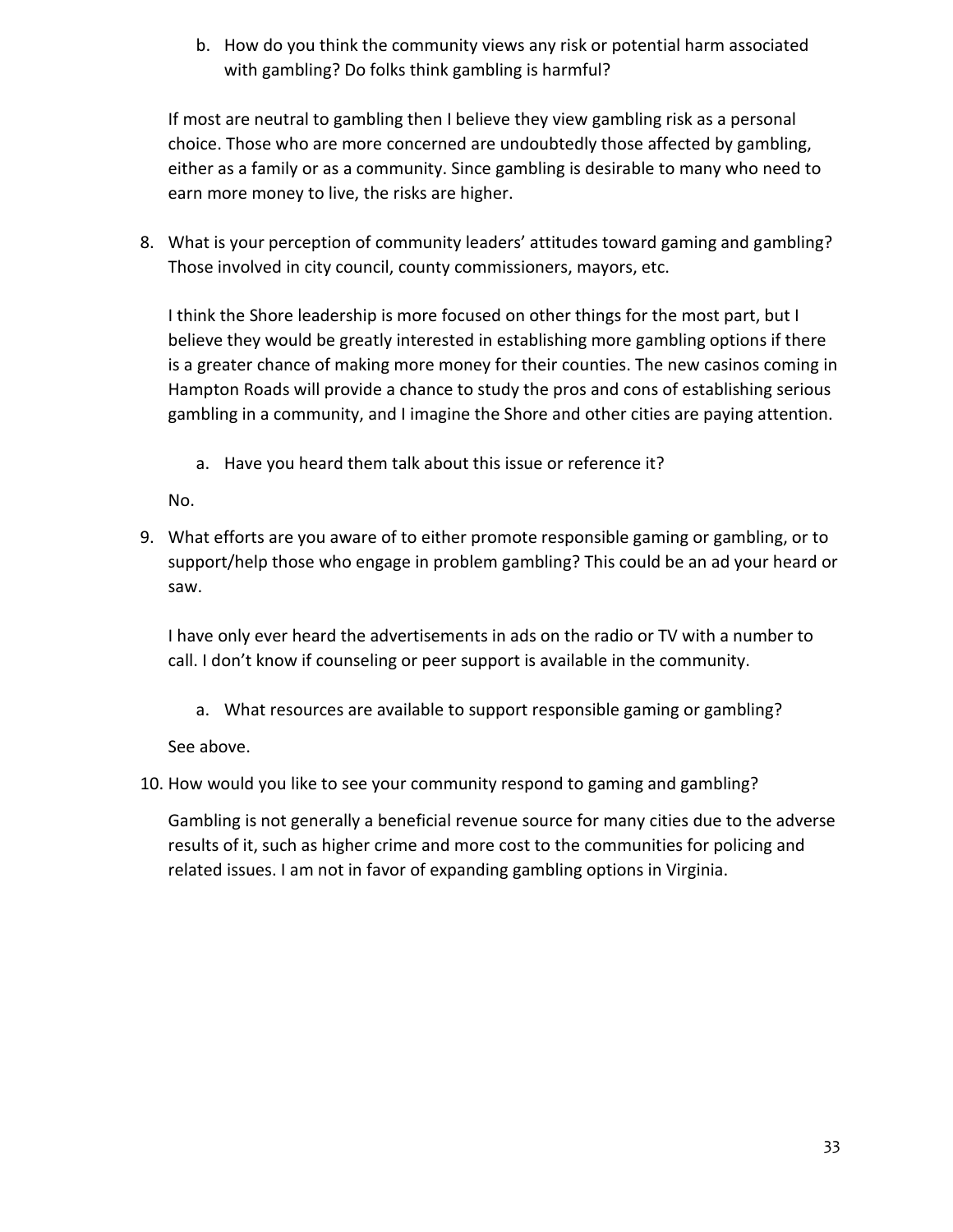The following questions are focused on gaming and gambling in our community – which can touch on multiple different aspects, like the lottery, bingo halls, sports betting, or other gambling/gaming venues.

- 1. Please share how you are connected to gaming and gambling in our community? What role do you (or your organization) play in gaming and gambling in your community? Personally, I don't do it. I'm not good at it and I'm not interested. Professionally, I advocate for those with gambling issues and addictions.
- 2. What kind of gaming or gambling activities exist within your community that folks participate in?

A lot of Blackjack and card games – these are done in person. A lot of clients I work with and know gamble their food stamps.

3. How prevalent is advertising or marketing focused on gaming and gambling in the community? This can include television ads, billboards, posters, internet advertising or the radio.

On the radio and TV, we get a lot of commercials for the casino in MD (45 minutes away) – there are phone ads and ads on social media for phone apps of Blackjack too.

- a. Who is the target audience for the advertising? Middle age and older
- b. What do the ads portray or what impression do you get from the ads? They advertise the Las Vegas style of gambling – show sports characters and other well-known celebrities.
- 4. If someone wanted to gamble, how easy would it be for them to participate? Would most folks know how to start gaming or gambling? Or where to go? Very easy and yes.
	- a. Why do you think this? Around here and in impoverished communities they just walk into someone's door
- 5. What policies or laws, either at the local community level, or the state level, are you aware of that deal with gaming and gambling? VA is not supposed to allow it, locally most of it is done under the table and because we are close to MD, they make weekend trips to Salisbury (MD).
	- a. Or programs? Activities? See above
	- b. Do you believe these policies or laws are being enforced? Haven't heard of any
- 6. How aware do you think your fellow community members are of gaming and gambling in the community?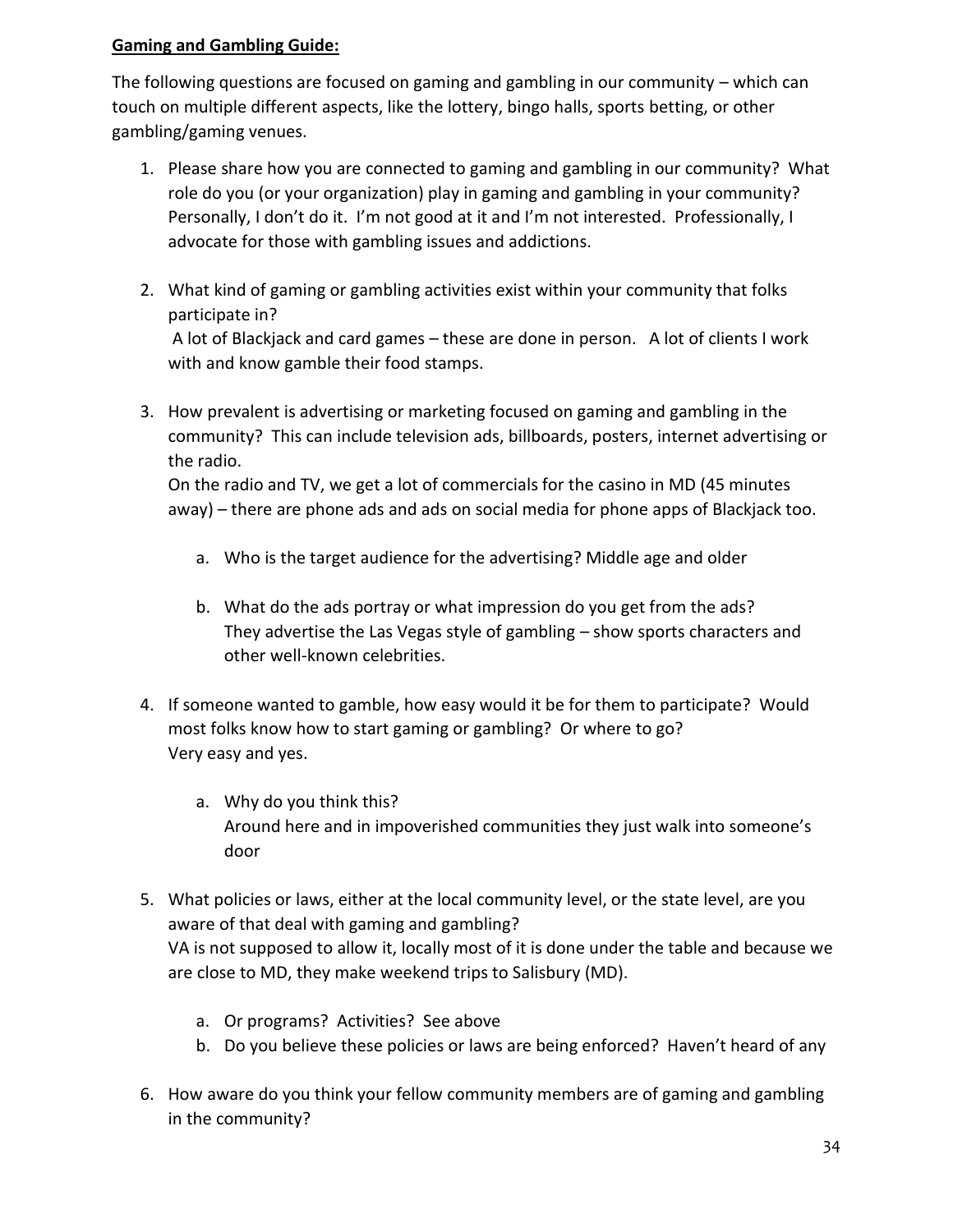#### Fairly aware

- a. Of problem gambling? Somewhat aware – especially if they are affected by it. I feel like they might know someone who knows someone
- 7. How do you think the community, in general, feels about gaming and gambling? What type of attitudes or beliefs do you think the community has? Very nonchalant
	- a. Are attitudes different for different members of the community? Like youth, older adults, athletes, etc. Everyone is similar – don't know too many younger folks that do it, mostly older
	- b. How do you think the community views any risk or potential harm associated with gambling? Do folks think gambling is harmful? Not the community, but individuals of color might see those effects because there is commonly more violence associated with it. Especially if there is gang involvement. White folks have more privilege so don't see the dangerous side as much.
- 8. What is your perception of community leaders' attitudes toward gaming and gambling? Those involved in city council, county commissioners, mayors, etc.

Leadership isn't thinking about it – they don't know it is an issue.

- a. Have you heard them talk about this issue or reference it? No
- 9. What efforts are you aware of to either promote responsible gaming or gambling, or to support/help those who engage in problem gambling? This could be an ad you heard or saw.
	- a. What resources are available to support responsible gaming or gambling? The CSB is working on prevention measures. There are a few resources such as addiction counseling at the CSB. If DV or sexual assault is integrated with it they can go to CADV for help.
- 10. How would you like to see your community respond to gaming and gambling? I would like folks to see the risks involved with it and if they own it regulations would be instituted and resources would be available to support any problems.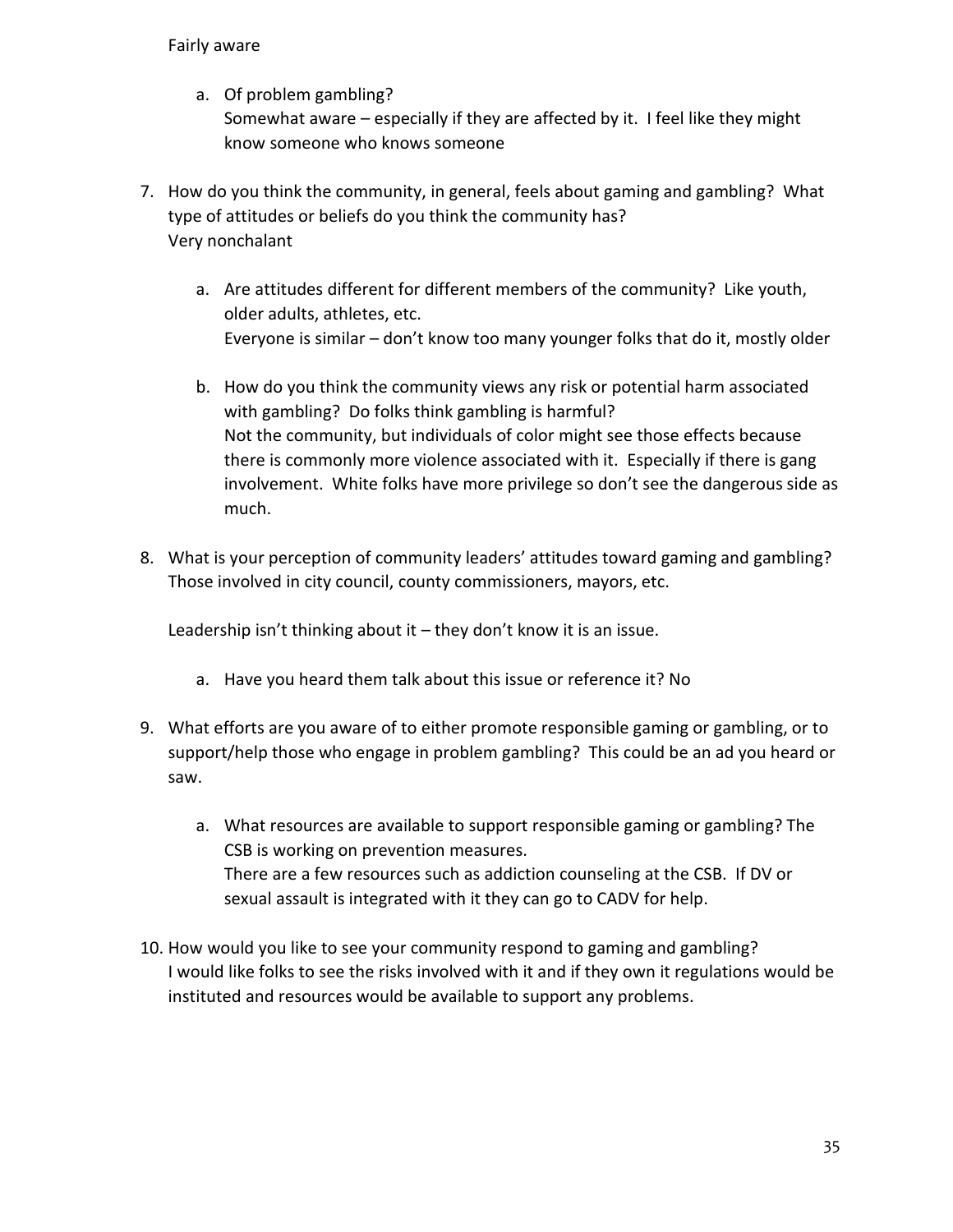The following questions are focused on gaming and gambling in our community – which can touch on multiple different aspects, like the lottery, bingo halls, sports betting, or other gambling/gaming venues.

1. Please share how you are connected to gaming and gambling in our community? What role do you (or your organization) play in gaming and gambling in your community?

I like to buy scratch off, lottery tickets and sometimes play the casino games in convenience stores near my house. I probably spend about \$100-150 a month on these.

2. What kind of gaming or gambling activities exist within your community that folks participate in?

All of the above are easily found. I know casinos are coming in soon and we can always go up to Maryland for that, as well. Oh, and people play Bingo at the Elks Lodge for fun, too. It raises money for charity.

3. How prevalent is advertising or marketing focused on gaming and gambling in the community? This can include television ads, billboards, posters, internet advertising or the radio.

You don't see ads on the roads like in other cities and towns, but you do see a lot on TV now. I don't hear it on the radio or see it on the internet.

a. Who is the target audience for the advertising?

Anyone who is paying attention.

b. What do the ads portray or what impression do you get from the ads? Everyone is a winner. Just log on or come play with us. It looks good, it makes you feel good.

- 4. If someone wanted to gamble, how easy would it be for them to participate? Would most folks know how to start gaming or gambling? Or where to go? I don't think anyone would have to think twice; they would just go down to the store and figure it out. Or call up a friend.
	- a. Why do you think this?

See above.

5. What policies or laws, either at the local community level, or the state level, are you aware of that deal with gaming and gambling?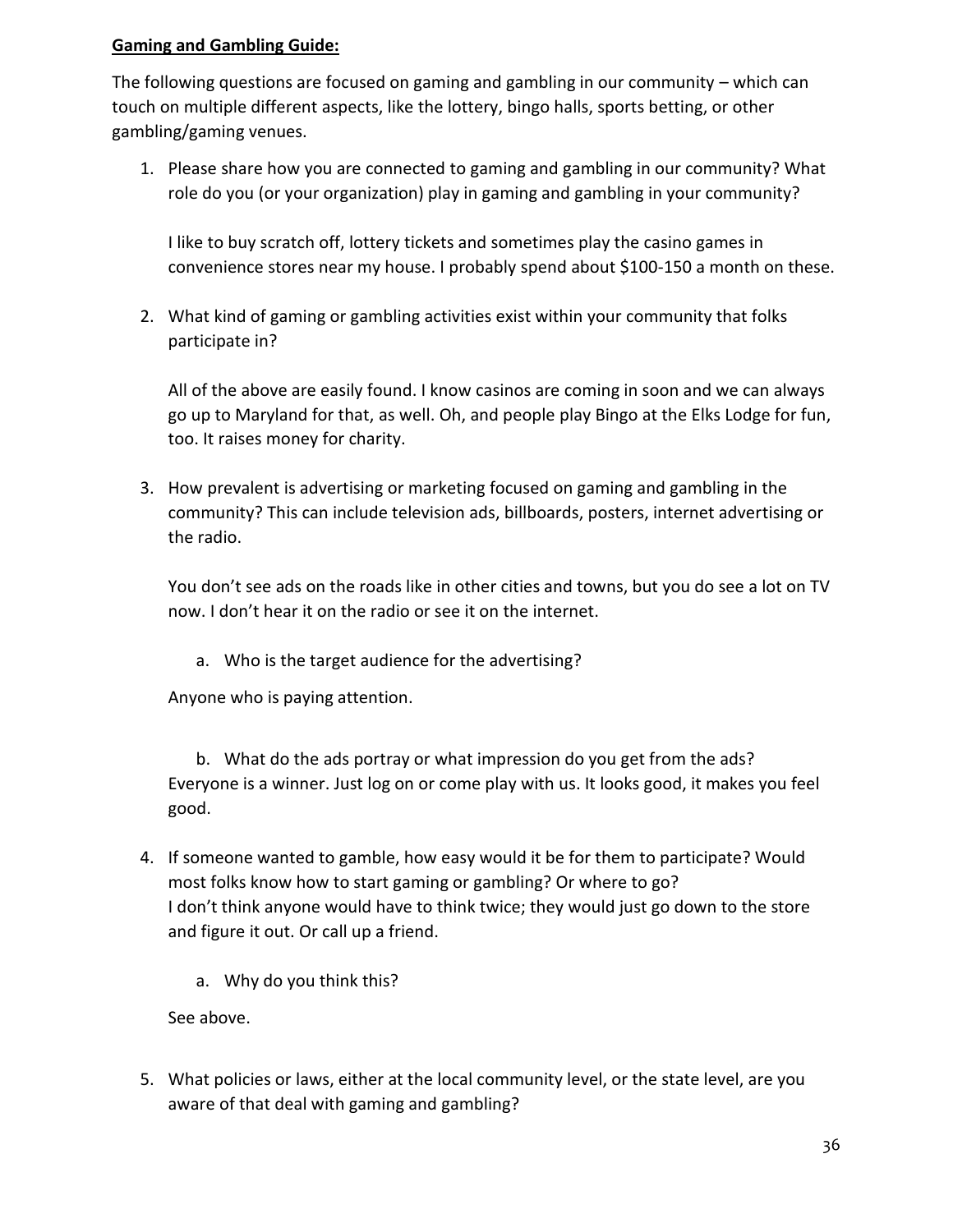None. Maryland has more restrictions than we do in Virginia as far as I know.

Or programs? Activities? None.

a. Do you believe these policies or laws are being enforced? Probably to some degree. I can't really say.

6. How aware do you think your fellow community members are of gaming and gambling in the community?

Most people know there is gambling available everywhere now because you can't get away from it.

a. Of problem gambling?

I don't ever hear anyone really talk about that. I don't even know if anyone has dealt with that issue that I know of.

7. How do you think the community, in general, feels about gaming and gambling? What type of attitudes or beliefs do you think the community has?

Most people are fine with it. It doesn't bother them because it's not a big part of their life.

a. Are attitudes different for different members of the community? Like youth, older adults, athletes, etc.

Again, no one talks about it much in my circles but I guess older folks don't mess with it too much, especially with the new casino machines in the stores. I think that may be more something the young people notice and try to play.

b. How do you think the community views any risk or potential harm associated with gambling? Do folks think gambling is harmful?

It's not really discussed around me. My guess is some think it's harmful, most don't care.

8. What is your perception of community leaders' attitudes toward gaming and gambling? Those involved in city council, county commissioners, mayors, etc.

I never heard the issue discussed by our leaders here on the Shore.

- a. Have you heard them talk about this issue or reference it? Not at all.
- 9. What efforts are you aware of to either promote responsible gaming or gambling, or to support/help those who engage in problem gambling? This could be an ad your heard or saw.

I've seen the number to call in the TV ads.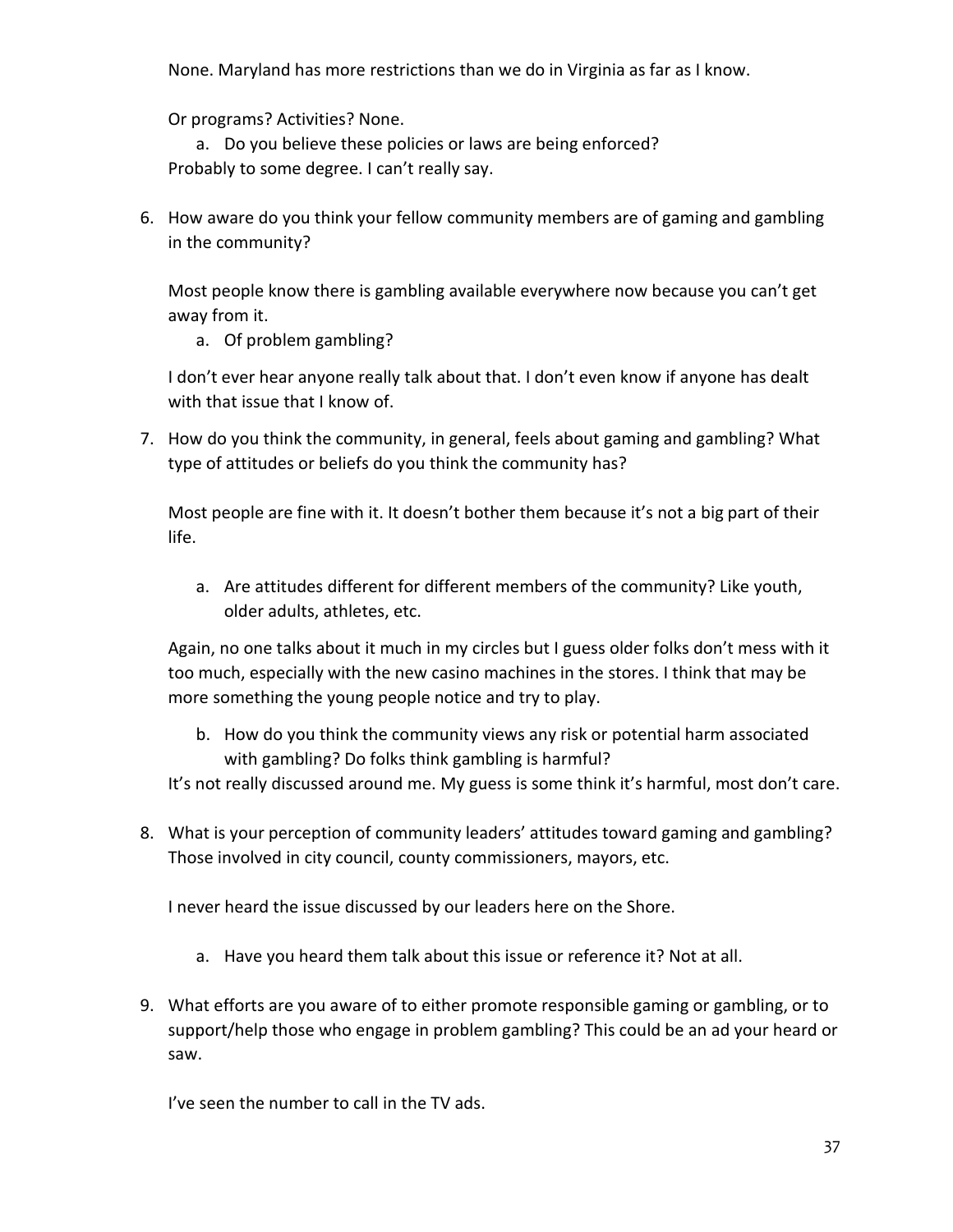a. What resources are available to support responsible gaming or gambling?

If you mean like Gambler's Anonymous, I don't believe that exists here but I could be wrong.

10. How would you like to see your community respond to gaming and gambling? If the counties are collecting money for the machines they've put in everywhere, then I want to see some benefit for the community. Build new schools or fix what we've got. Fix up the dilapidated buildings along 13 and in our towns. Add some services that other places have. We need to see that these machines are bringing us something good.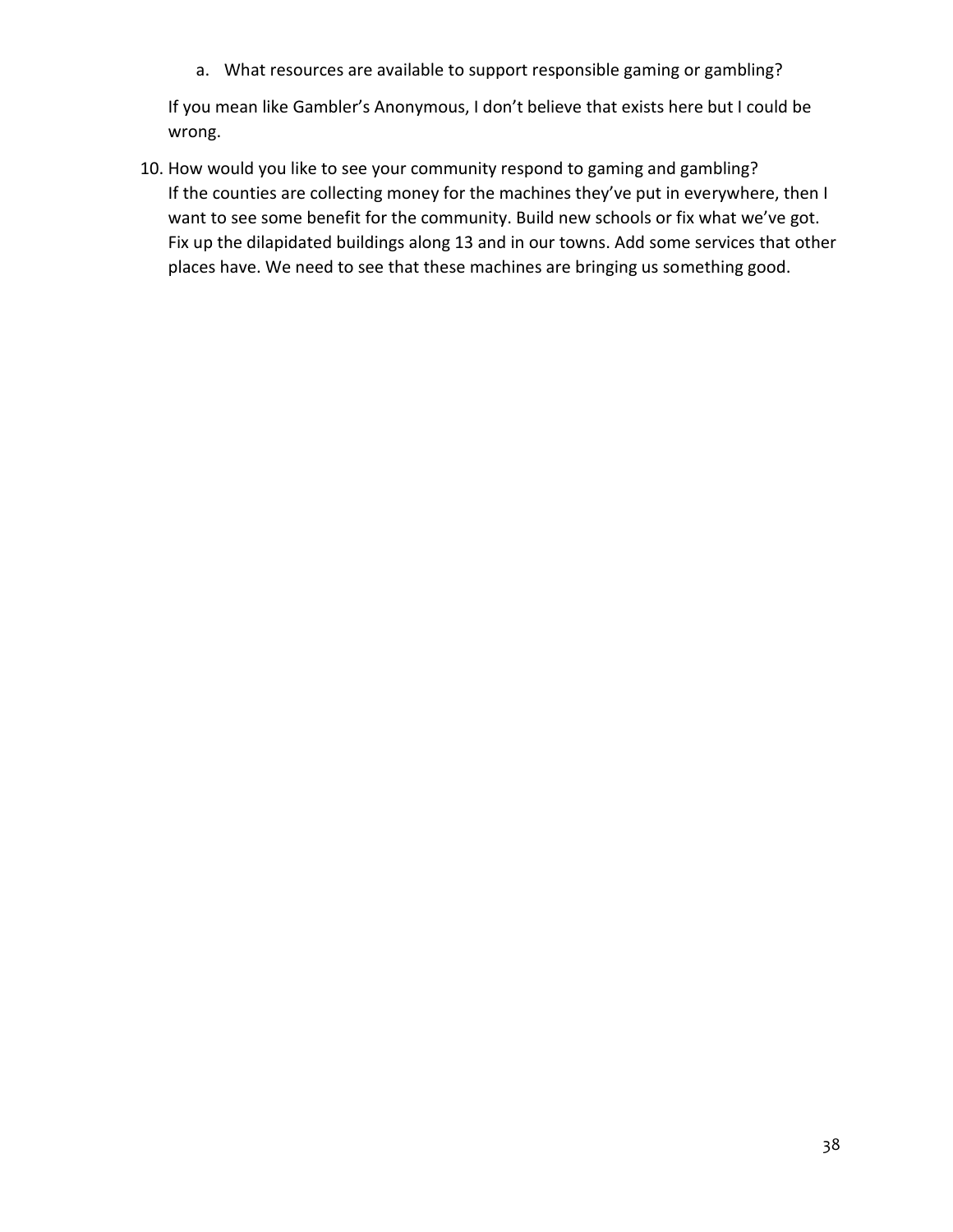The following questions are focused on gaming and gambling in our community – which can touch on multiple different aspects, like the lottery, bingo halls, sports betting, or other gambling/gaming venues.

1. Please share how you are connected to gaming and gambling in our community? What role do you (or your organization) play in gaming and gambling in your community?

I don't participate in the gambling component but I am familiar with it indirectly because of the clients we serve and how it impacts them.

2. What kind of gaming or gambling activities exist within your community that folks participate in?

The scratch offs.

3. How prevalent is advertising or marketing focused on gaming and gambling in the community? This can include television ads, billboards, posters, internet advertising or the radio.

Going in and out of stores is the biggest advertising I see, as well as on TV.

a. Who is the target audience for the advertising?

Everyone is the target, but certainly those who are probably the least able to recover from putting their funds in that direction.

b. What do the ads portray or what impression do you get from the ads?

This could be your lucky day, so try it one more time. It's almost compelling.

4. If someone wanted to gamble, how easy would it be for them to participate? Would most folks know how to start gaming or gambling? Or where to go?

Extremely easy.

a. Why do you think this?

Just stand out and talk to people outside of the convenience stores. Families, friends, neighbors. Very easy.

5. What policies or laws, either at the local community level, or the state level, are you aware of that deal with gaming and gambling?

I'm not aware of any.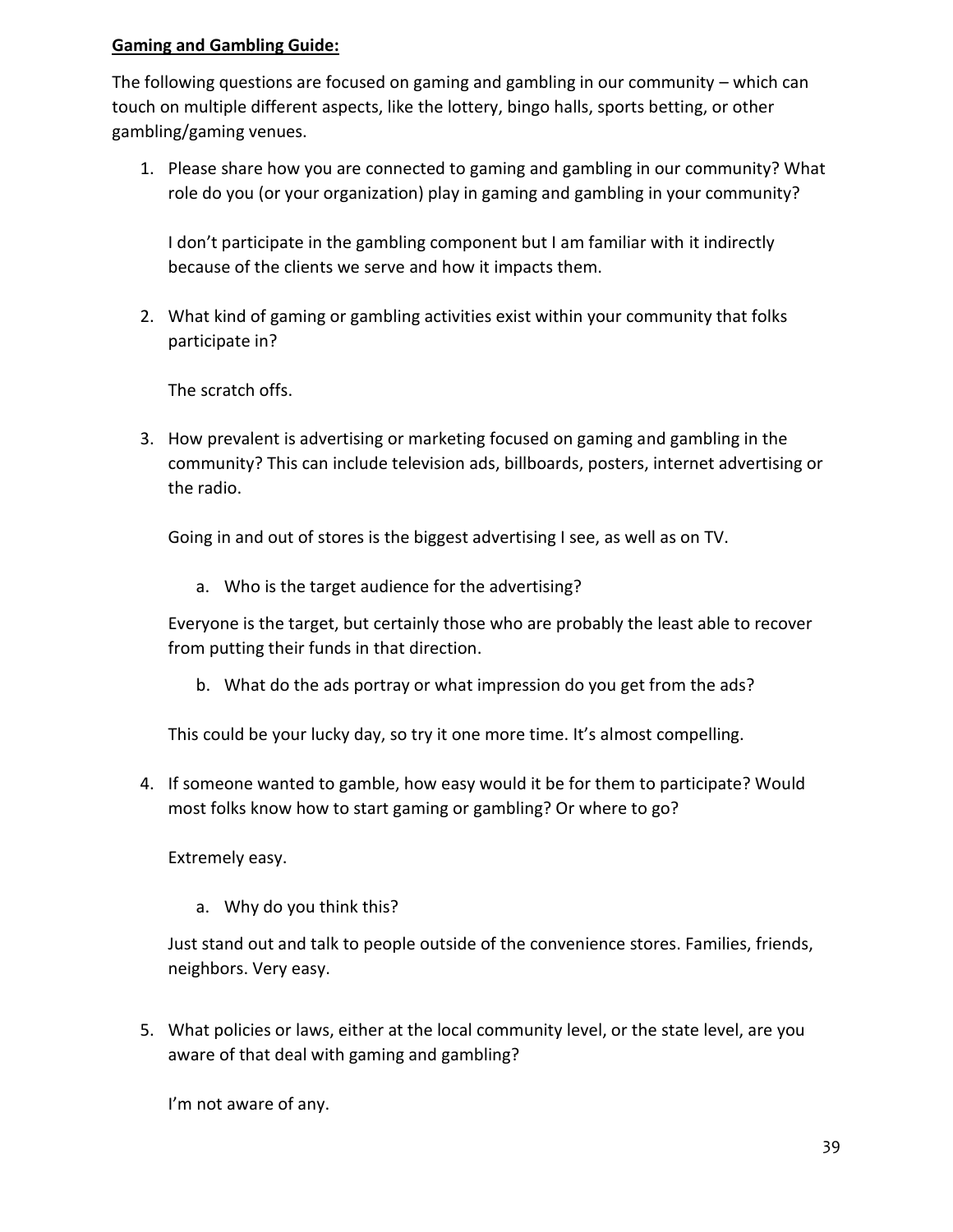Or programs? Activities? None.

a. Do you believe these policies or laws are being enforced? Probably not and I hate to suppose, but I will say that if we have clients receiving benefits we check if they have received any earnings. I don't know how prevalent this oversight is elsewhere.

6. How aware do you think your fellow community members are of gaming and gambling in the community?

Very aware that it exists but not the laws surrounding it.

a. Of problem gambling?

I would say not at all, quite honestly. They don't see the correlation. They use small amounts of money for scratch offs but most people think of gambling as being large amounts of money. They don't see it as a problem but some are buying scratch offs 10x a day, 5 days a week.

7. How do you think the community, in general, feels about gaming and gambling? What type of attitudes or beliefs do you think the community has?

I think they see it as fine as long as you're not hurting anyone else or asking the government to pay for your addictive behavior. Not on any other level how it can impact their everyday life.

a. Are attitudes different for different members of the community? Like youth, older adults, athletes, etc.

I think it's a different mindset with the older and they are far more conservative with their money. The younger ones seem to be more open with that hope of "it might be me next time."

b. How do you think the community views any risk or potential harm associated with gambling? Do folks think gambling is harmful?

I do think they think that it's harmful. Those who deal directly with human services are more likely to see the harm than if you're not. You don't necessarily see it unless sit hits your own personal home.

8. What is your perception of community leaders' attitudes toward gaming and gambling? Those involved in city council, county commissioners, mayors, etc.

I haven't heard anything except that most of the powers that be in government are looking at it as a perspective as to what gambling can bring in terms of money and taxes. Will there be any money for schools and other things? But not on a personal level.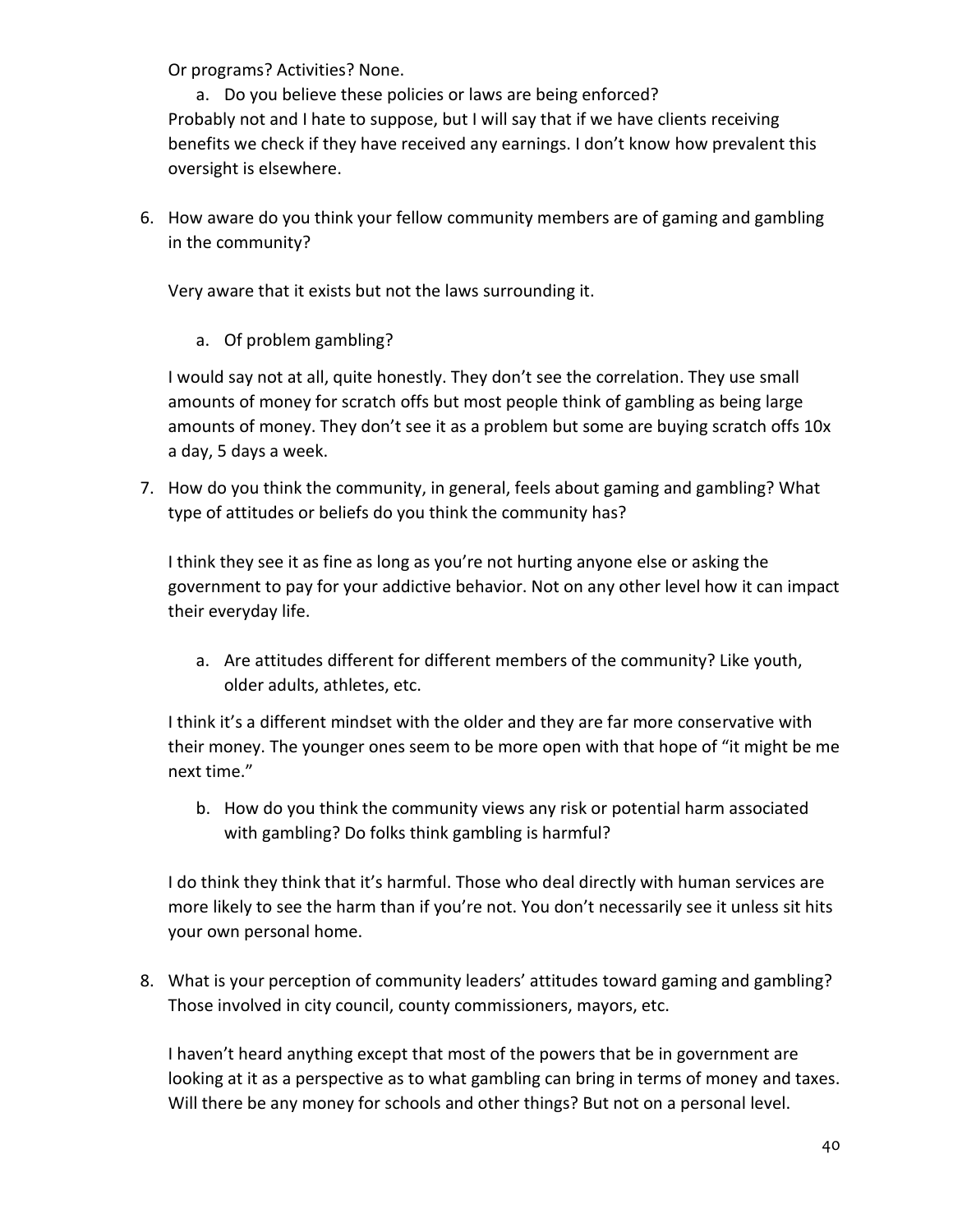- a. Have you heard them talk about this issue or reference it?
- 9. What efforts are you aware of to either promote responsible gaming or gambling, or to support/help those who engage in problem gambling? This could be an ad your heard or saw.

I'm not aware of any at all.

a. What resources are available to support responsible gaming or gambling?

There are resource for addictions and compulsive behavior but I'm not sure how we correlate that to gambling.

10. How would you like to see your community respond to gaming and gambling?

I would love to see more education and more support in the sense that it becomes a component of when people receive services. It should be entrenched in their resources. And awareness because most people don't even think about it.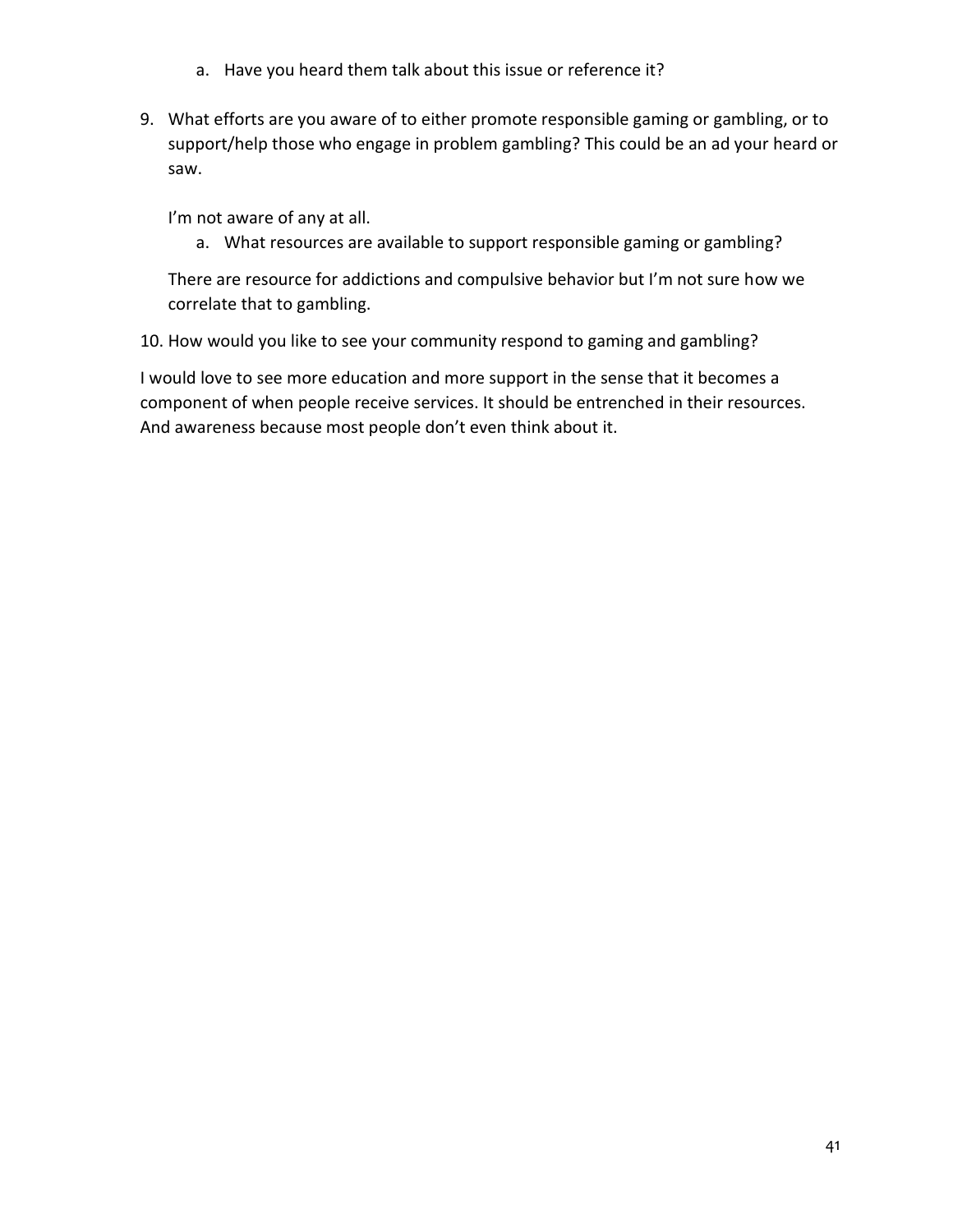The following questions are focused on gaming and gambling in our community – which can touch on multiple different aspects, like the lottery, bingo halls, sports betting, or other gambling/gaming venues.

1. Please share how you are connected to gaming and gambling in our community? What role do you (or your organization) play in gaming and gambling in your community?

As the Executive Director of ESCSB, I am very proud of what our Prevention Dept does in line with all of the requirements from the state regarding prevention and education. From a personal standpoint, a very, very close friend of mine in his late 30s is very into gambling. He has not admitted to being a gambling addict but has to constantly stop at the convenience stores to play some of the games.

2. What kind of gaming or gambling activities exist within your community that folks participate in?

Definitely the scratch off tickets, Pick 3, Pick 4, and the skilled games in stores. Yesterday I stopped in a new store and was in awe of the entire wall full of games. You see the same people playing no matter where you go.

3. How prevalent is advertising or marketing focused on gaming and gambling in the community? This can include television ads, billboards, posters, internet advertising or the radio.

I would say television ads, especially when there are new scratch off games. I do see it right when you're walking into the convenience stores, all over the windows and doors.

a. Who is the target audience for the advertising?

Any and everybody. I don't think they are targeting a certain race or socio-economic status, just whoever has a \$5 bill in their pockets.

b. What do the ads portray or what impression do you get from the ads?

Come have fun and good luck at changing your life.

4. If someone wanted to gamble, how easy would it be for them to participate? Would most folks know how to start gaming or gambling? Or where to go?

### Extremely easy.

a. Why do you think this?

Many people add the scratch off ticket to their purchase of a six pack or other foods. It's just everywhere you are shopping and easy to buy.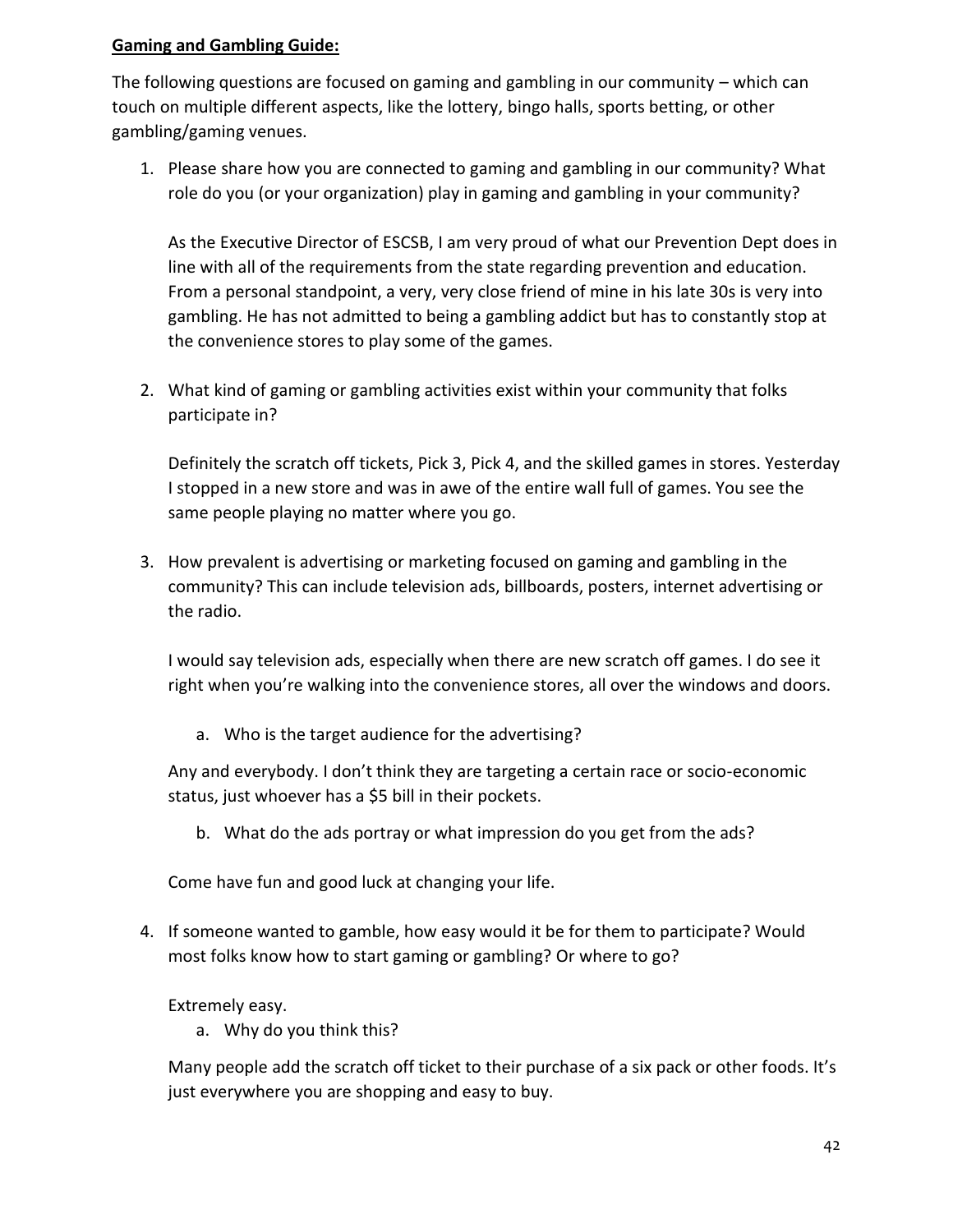5. What policies or laws, either at the local community level, or the state level, are you aware of that deal with gaming and gambling?

I know that underage is not legal. Unfortunately, that is it. Here on the Shore, where we are so close to Maryland, people go there to gamble.

Or programs? Activities? None.

a. Do you believe these policies or laws are being enforced?

I wouldn't know them enough to say they are being enforced, except for the underage law.

6. How aware do you think your fellow community members are of gaming and gambling in the community?

I think it's a huge variety. Some people who have lived on the Shore for generations would have no idea what we're talking about. Some friends who are watermen and get paid in cash and have very little responsibilities can tell you exactly which slot machines and stores to go to for the best pay out.

a. Of problem gambling?

Maybe some are but I don't think it comes up often.

7. How do you think the community, in general, feels about gaming and gambling? What type of attitudes or beliefs do you think the community has?

It all depends on how you frame it. I think in my professional circles they think of someone we know who went to Dover Downs and played Blackjack and won big money. But they don't think of the scratch off tickets that so many play regularly. They don't see it as the destitute people in the alleys trying to get extra money to gamble.

a. Are attitudes different for different members of the community? Like youth, older adults, athletes, etc.

I don't know of anyone who is negatively impacted by gambling, whereas I do know people affected by opioid use or being LGBTQ.

b. How do you think the community views any risk or potential harm associated with gambling? Do folks think gambling is harmful?

Overall if you were to interview a wide variety of people walking into Walmart, you'll get a 75% response of "no".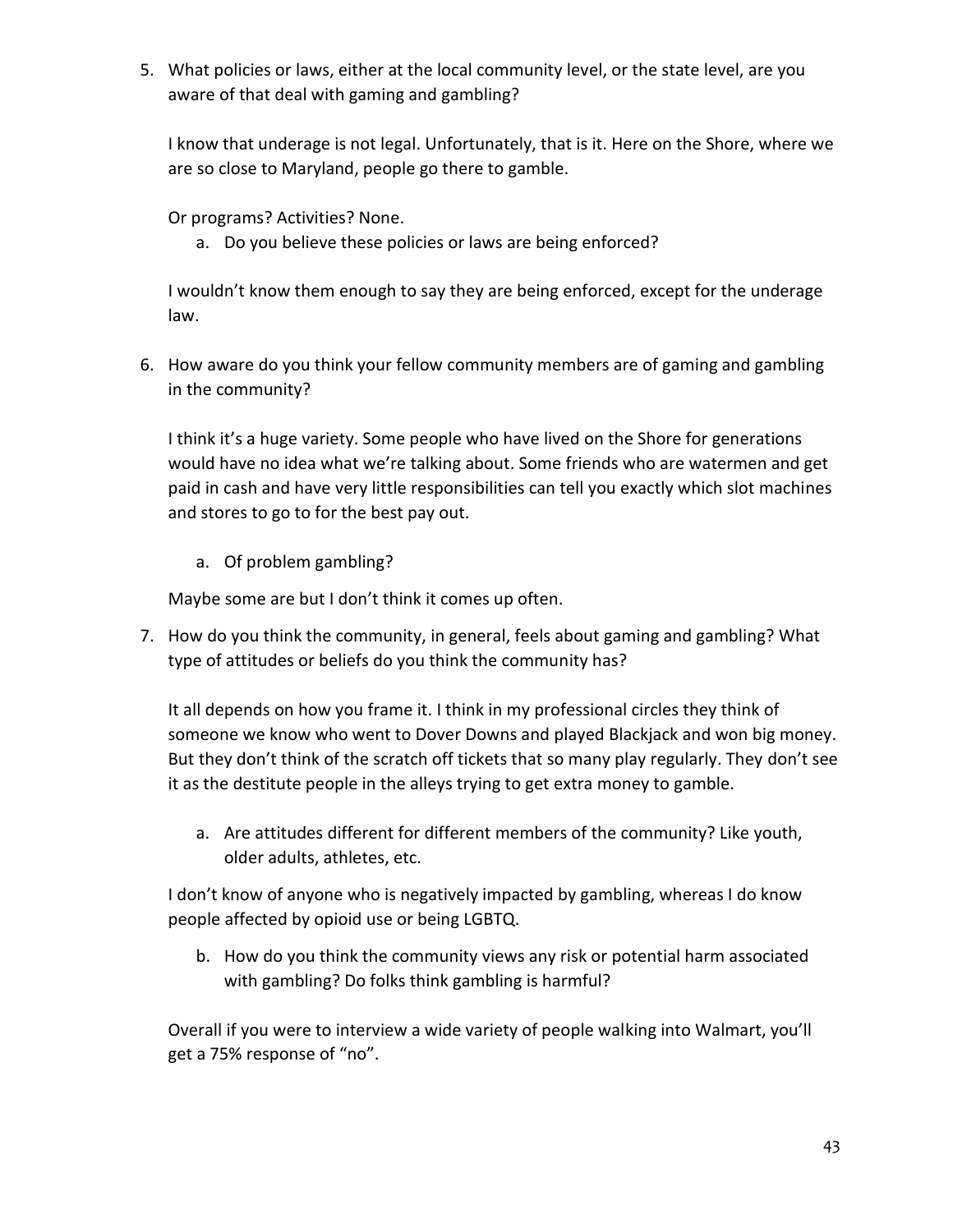8. What is your perception of community leaders' attitudes toward gaming and gambling? Those involved in city council, county commissioners, mayors, etc.

I haven't heard anyone speak about it. When the skilled games were removed certain people were up in arms and talking to Senator Lewis about their frustrations because he's local.

a. Have you heard them talk about this issue or reference it?

Not at all.

9. What efforts are you aware of to either promote responsible gaming or gambling, or to support/help those who engage in problem gambling? This could be an ad your heard or saw.

The only efforts I'm aware of are what is in the CSB's Prevention department. And the end of the commercials says that there is a hotline for those with problems.

a. What resources are available to support responsible gaming or gambling?

Our support groups and education, along with the state's hotline.

10. How would you like to see your community respond to gaming and gambling?

I would love for it to be as easy to talk about like substance use or any other issue that weighs heavily on an individual.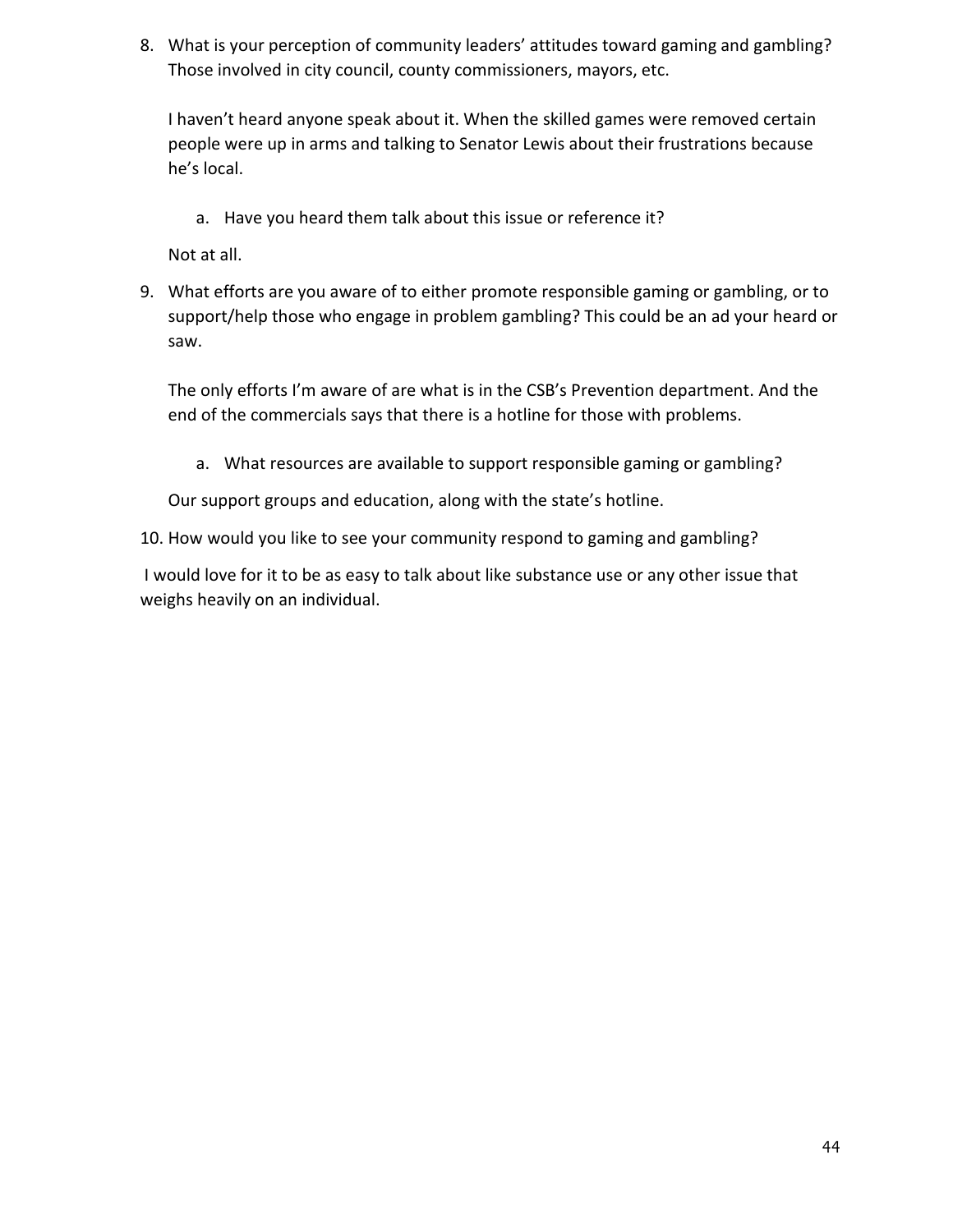The following questions are focused on gaming and gambling in our community – which can touch on multiple different aspects, like the lottery, bingo halls, sports betting, or other gambling/gaming venues.

1. Please share how you are connected to gaming and gambling in our community? What role do you (or your organization) play in gaming and gambling in your community?

I don't play, it's not one of my vices. I see people playing in the grocery stores and typically I see the same people, which is its own sign.

2. What kind of gaming or gambling activities exist within your community that folks participate in?

Bingo is big in our community in both counties. People love Bingo. I see the VA lottery machines in the convenience stores, and every now and then I hear people talk about sports betting. And the Elks Lodge here has machines – I don't know which type – but people love it and spend a lot of time and money at it.

3. How prevalent is advertising or marketing focused on gaming and gambling in the community? This can include television ads, billboards, posters, internet advertising or the radio.

I didn't really notice much but Draft Kings does come up in TV ads when I watch sports. I think I see a billboard on Highway 13 when I drive to the bridge tunnel.

a. Who is the target audience for the advertising?

I don't see it targeted to kids, so I think it's more adults and more middle aged adults. They've got jobs and more money to spend.

b. What do the ads portray or what impression do you get from the ads?

They make it lighthearted and fun. Just have a good time. You have an opportunity to advance and get ahead. The primary thing is that it's for enjoyment.

4. If someone wanted to gamble, how easy would it be for them to participate? Would most folks know how to start gaming or gambling? Or where to go?

Yes, pretty easy for the most part. The lottery helped changed the community mindset.

a. Why do you think this?

My father had to go to Maryland to do horse racing, so I had positive associations with it as there would sometimes be rewards with extra money and donuts.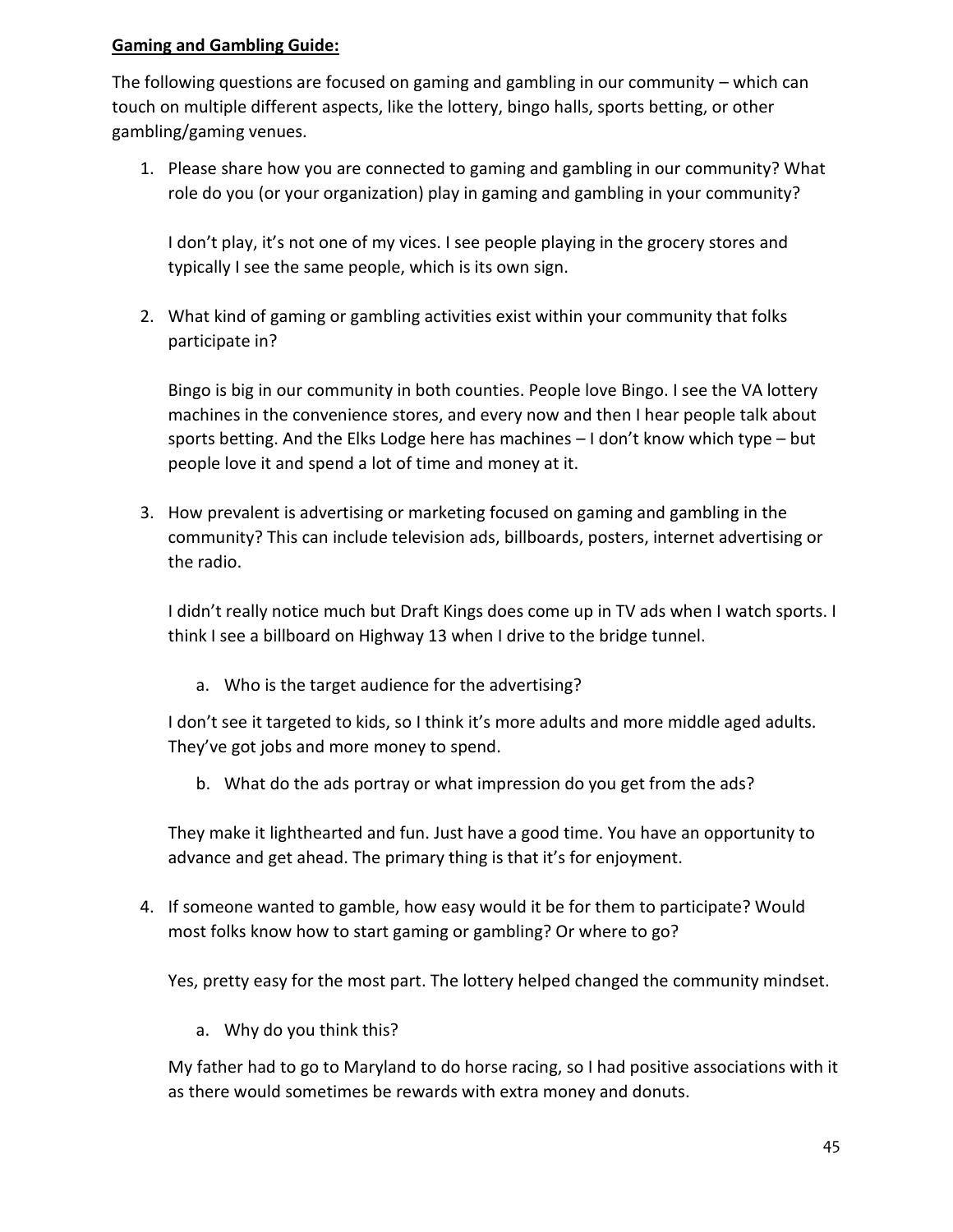5. What policies or laws, either at the local community level, or the state level, are you aware of that deal with gaming and gambling?

I'm not aware of them, even with my work in the local town.

Or programs? Activities? None.

a. Do you believe these policies or laws are being enforced?

Yes.

6. How aware do you think your fellow community members are of gaming and gambling in the community?

I don't think there is great awareness. And no understanding for sure.

a. Of problem gambling?

Yes, enough, because of their experience with knowing someone, or hearing about someone.

7. How do you think the community, in general, feels about gaming and gambling? What type of attitudes or beliefs do you think the community has?

When you're in a conservative environment like us, many people frown upon it.

- a. Are attitudes different for different members of the community? Like youth, older adults, athletes, etc. Yes.
- b. How do you think the community views any risk or potential harm associated with gambling? Do folks think gambling is harmful?

I think they know that gambling can be detrimental to some people 0 those who gamble away the rent money or grocery money. But I don't think it gets talked about within people's own families like it should.

- 8. What is your perception of community leaders' attitudes toward gaming and gambling? Those involved in city council, county commissioners, mayors, etc. They don't spend any time thinking about it.
	- a. Have you heard them talk about this issue or reference it?
- 9. What efforts are you aware of to either promote responsible gaming or gambling, or to support/help those who engage in problem gambling? This could be an ad your heard or saw.